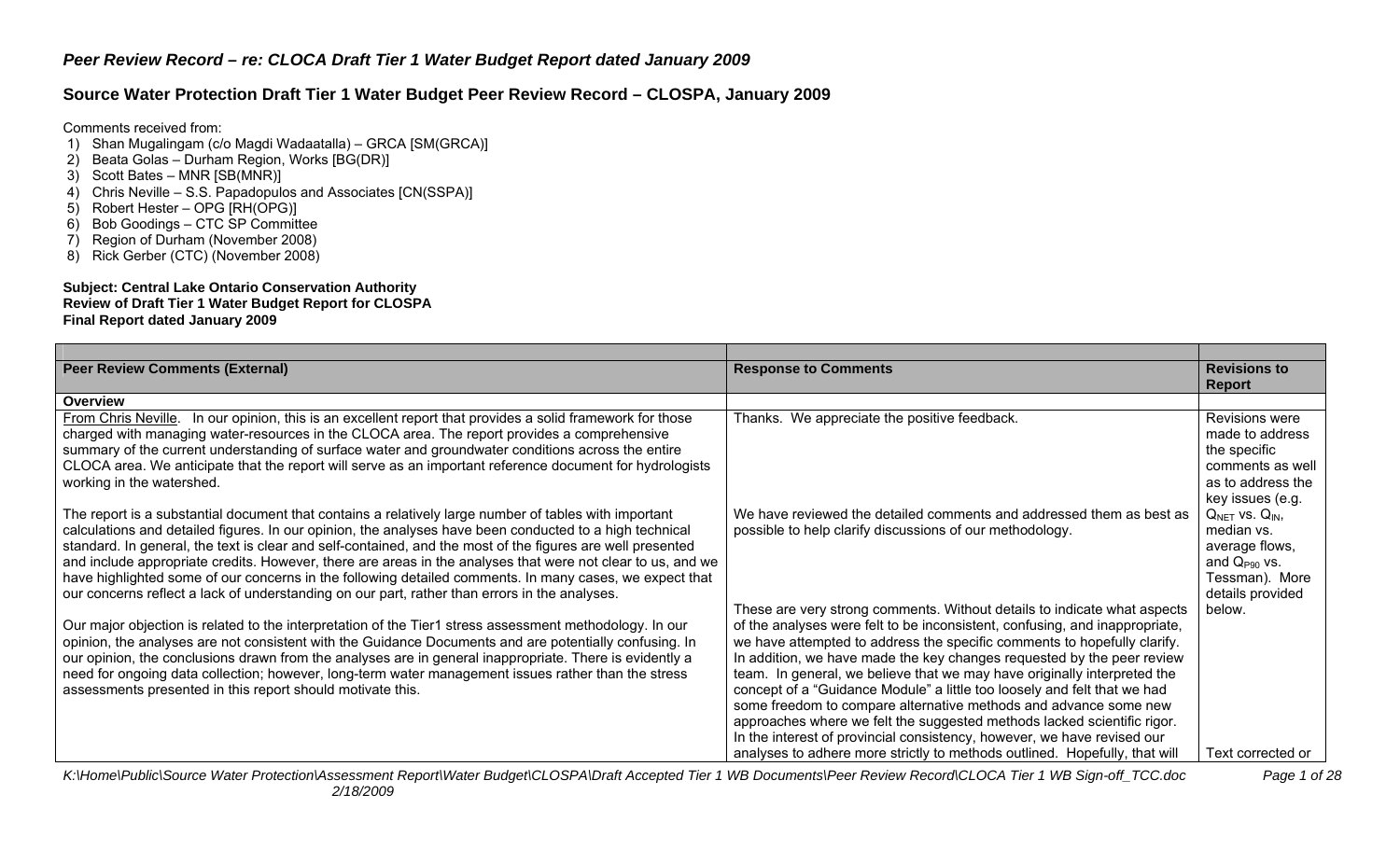| Peer Review Record - re: CLOCA Draft Tier 1 Water Budget Report dated January 2009 |  |
|------------------------------------------------------------------------------------|--|
|------------------------------------------------------------------------------------|--|

|                                                                                                                                                                                                                                                                                                                                                                                                                                                                                                                                                                                                                                                                                               | clear up any confusion.                                                                                                                                                                                                                                                                                                                                                                                                                                                                                                                                                                                                                                                                                                                                        | revised as<br>needed.              |
|-----------------------------------------------------------------------------------------------------------------------------------------------------------------------------------------------------------------------------------------------------------------------------------------------------------------------------------------------------------------------------------------------------------------------------------------------------------------------------------------------------------------------------------------------------------------------------------------------------------------------------------------------------------------------------------------------|----------------------------------------------------------------------------------------------------------------------------------------------------------------------------------------------------------------------------------------------------------------------------------------------------------------------------------------------------------------------------------------------------------------------------------------------------------------------------------------------------------------------------------------------------------------------------------------------------------------------------------------------------------------------------------------------------------------------------------------------------------------|------------------------------------|
|                                                                                                                                                                                                                                                                                                                                                                                                                                                                                                                                                                                                                                                                                               | After careful review of the technical comments below, we have noted that<br>most of the other problems (aside from the key issues identified) resulted<br>from typos, mislabeled graphs, transposed numbers, and some unclear<br>sentences. We have revised these as best as possible.                                                                                                                                                                                                                                                                                                                                                                                                                                                                         |                                    |
| <b>General Comments:</b>                                                                                                                                                                                                                                                                                                                                                                                                                                                                                                                                                                                                                                                                      |                                                                                                                                                                                                                                                                                                                                                                                                                                                                                                                                                                                                                                                                                                                                                                |                                    |
| <b>BG(DR)</b> Guidance Module<br>We believe that that Central Lake Ontario Conservation Authority (CLOCA) and their consultant, Earthfx<br>should follow the Guidance Module recommendation that Total Groundwater Supply $(Q_{\text{Supp} \downarrow \gamma})$ equals the<br>sum of groundwater recharge ( $Q_{RECHARGE}$ ) and lateral groundwater inflow $(Q_{N})$ Using Total Groundwater<br>represented as $Q_{NET}$ does not take into consideration groundwater storage, which is the main source of<br>groundwater for existing wells during the summer months The $Q_{NET}$ approach resulted in exaggerated<br>impacts indicating that almost all watersheds in CLOCA are stressed. | We still feel that Qnet is a more accurate measure of the total lateral<br>inflow into the catchment. That we subdivided the flows into the positive<br>and negative components spatially and summed them up separately to<br>provide an estimate of the actual lateral inflows and outflows (rather than<br>the net lateral inflow) was only possible because we used a more complex<br>model for the area. It is unlikely that the Guidance Module had conceived<br>of separating the two terms and it is even less likely that there was an<br>intention to account for groundwater storage by ignoring lateral outflow.<br>However, in the interest of provincial consistency, we have revised our<br>stress analysis to account for lateral inflows only. | Analyses revised.<br>Text revised. |
| BG(DR) Consistency<br>Durham is included in three Source Water Protection (SWP) Regions and five SWP Areas and we require<br>all SWP Areas within our Region to use a consistent and reasonable approach to estimating stresses on<br>watersheds.                                                                                                                                                                                                                                                                                                                                                                                                                                             | Same as above                                                                                                                                                                                                                                                                                                                                                                                                                                                                                                                                                                                                                                                                                                                                                  | Analyses revised.<br>Text revised. |
| <b>BG(DR)</b> Stresses<br>The study identified significant stresses in several watersheds in CLOCA jurisdiction, including Darlington<br>Watershed. We have concerns with this conclusion because, based on our knowledge of this watershed,<br>there are no large groundwater takers (no Permit To Take Water) and this area remains essentially<br>undeveloped. By showing significant stresses in the Darlington Watershed, we are lead to question the<br>stresses calculated in other watersheds, including Lynde.                                                                                                                                                                       | Analyses now show that Lynde and Darlington are only moderately<br>stressed on an annual average GW demand basis and no watersheds are<br>stressed on a monthly GW demand basis. In the revised surface water<br>analysis, Bowmanville dropped from high to low while Lynde went from<br>low to high.                                                                                                                                                                                                                                                                                                                                                                                                                                                          | Analyses revised.<br>Text revised. |
| We offer that reduced flow in creeks may be related to other variables in the water budget equation<br>including changes in temperature over the last 30 years (i.e. OSHAWA WPCP Meteorological Station).<br>Part of the problem may be with linking the transient hydrologic PRMS model with the steady-state<br>hydrogeologic model?                                                                                                                                                                                                                                                                                                                                                        | It should noted, nonetheless, that there is a groundwater taking in the<br>Darlington watershed as listed in the PTTW table. In a small watershed<br>like Darlington with naturally low levels of recharge, the reported moderate<br>level of stress is reasonable. Lynde watershed, however, has several SW<br>and GW takings and appears to be losing water to watersheds in the west<br>as reflected in lower baseflow than the other watersheds with headwaters<br>on the ORM. Observations regarding summer spot flows in some sub-<br>watersheds like Kinsale seem to confirm the stress assessment.                                                                                                                                                     |                                    |
|                                                                                                                                                                                                                                                                                                                                                                                                                                                                                                                                                                                                                                                                                               | We looked at monthly and annual precipitation and flow data and found<br>some conflicting trends. Further investigation, well beyond the scope of<br>the current project, would be needed to confirm past trends and analyze<br>future impact of climate change on the water budget.                                                                                                                                                                                                                                                                                                                                                                                                                                                                           |                                    |
| BG(DR) Consumption (PTTW)<br>We suggest using average water consumption to calculate stresses on the watersheds. Since MOE is<br>collecting average water consumption from all water takers in the Province from January 2007, this data                                                                                                                                                                                                                                                                                                                                                                                                                                                      | Demand was estimated using the guidance module recommended rate of<br>335 L/d/person. MNR has requested that this be used for a Tier 1                                                                                                                                                                                                                                                                                                                                                                                                                                                                                                                                                                                                                         | No change<br>needed                |

*K:\Home\Public\Source Water Protection\Assessment Report\Water Budget\CLOSPA\Draft Accepted Tier 1 WB Documents\Peer Review Record\CLOCA Tier 1 WB Sign-off\_TCC.doc Page 2 of 28 2/18/2009*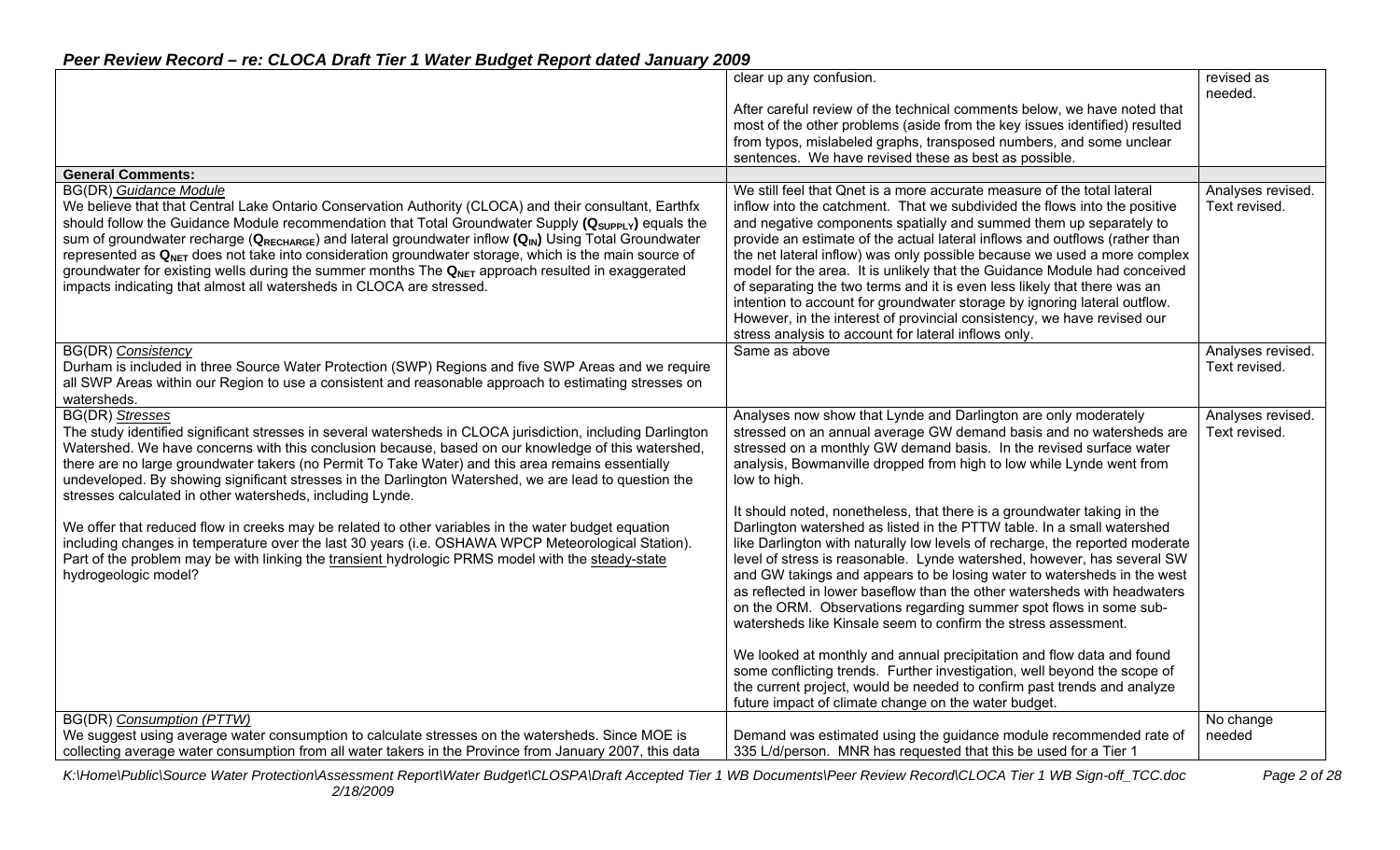| Based on Durham Water Consumption Data (water billing) the consumption per capita is 750 L/day (or 180<br>According to CLOCA, actual taking (PTTW) data are not yet available<br>from the province to SWP Regions. Additionally, the provincial guidance<br>to 230 L/day/person). Typically, residents on wells consume less water than residents serviced by a<br>municipal water supply; therefore, the amount of water used by rural residents i.e. 335 L/person appears to<br>indicates that Tier1 analyses should use permitted rates to be<br>conservative<br>be high.<br>CLOCA used a 55% increase in population for the next 25 years. This number appears to be high. Growth<br>Note that this rate is reduced by 80% through the consumptive use<br>in Durham will occur mostly in serviced areas, not in rural areas. Since Durham is presently working on the<br>correction (most rural water pumped is returned through the septic<br>Growth Plan it is premature to estimate growth at the present time. The area included in the Green Belt<br>system.) However, an 80% return rate is likely high, because many of<br>and Oak Ridges Moraine (ORM) should be excluded from the rural areas growth estimation because we<br>the wells are actually moving the water from the deep to shallow aquifer<br>predict that very little growth will occur in these areas.<br>system.<br>Please remove Table 25 and Figure 54. All Durham's Water Pollution Control Plants (WPCP) within<br>CLOCA discharge to Lake Ontario; with the exception of Pringle Creek WPCP, which will be<br>decommissioned by 2012.<br>A Table summarizing the total $Q_{SUPPLY}$ ( $m^3$ lday) and total consumption ( $m^3$ lday) and percentile per<br>watershed would be very useful for comparison basis.<br>Reserves for all plants except Pringle Creek were removed<br><b>BG(DR)</b> Figures<br>Specific figures could be redone at 11 x 17, if requested. They would still<br>None<br>Figures should be presented on 11x17 sheets within the Report. Ideally, watersheds identified as stressed<br>be bound in at the back per comments received during the peer review of<br>should be shown on separate maps and the stressors should be identified on the maps.<br>the Conceptual Water Budget report.<br>CLOCA staff have indicated that because of the orientation size and<br>shape of CLOSPA (as well as printing/binding costs and ease of review), it<br>was considered appropriate to print the figures on 8.5x11. All the maps<br>are available digitally in .png format at a high enough resolution so that<br>they can be reproduced at various sizes. Additionally, it may be more<br>appropriate to reproduce the specific maps/figures that are used in the<br>final Assessment Report at the recommended larger size.<br><b>BG(DR)</b> Perception<br>The report has been subject to extensive internal and external peer<br>None<br>This document should not be available to public. It should be only for the use of qualified professionals.<br>review. We have addressed the technical issues raised. We see little<br>reason, from a technical viewpoint, to withhold results this study from the<br>public.<br>According to CLOCA staff, releasing or withholding the report is a<br>provincial decision. At this stage, the province has indicated that draft<br>reports (essentially all reports completed prior to the release of an<br>approved Assessment report) are not for public distribution. | should be available to SWP Regions to conduct the analysis based on real information. | assessment. |  |
|---------------------------------------------------------------------------------------------------------------------------------------------------------------------------------------------------------------------------------------------------------------------------------------------------------------------------------------------------------------------------------------------------------------------------------------------------------------------------------------------------------------------------------------------------------------------------------------------------------------------------------------------------------------------------------------------------------------------------------------------------------------------------------------------------------------------------------------------------------------------------------------------------------------------------------------------------------------------------------------------------------------------------------------------------------------------------------------------------------------------------------------------------------------------------------------------------------------------------------------------------------------------------------------------------------------------------------------------------------------------------------------------------------------------------------------------------------------------------------------------------------------------------------------------------------------------------------------------------------------------------------------------------------------------------------------------------------------------------------------------------------------------------------------------------------------------------------------------------------------------------------------------------------------------------------------------------------------------------------------------------------------------------------------------------------------------------------------------------------------------------------------------------------------------------------------------------------------------------------------------------------------------------------------------------------------------------------------------------------------------------------------------------------------------------------------------------------------------------------------------------------------------------------------------------------------------------------------------------------------------------------------------------------------------------------------------------------------------------------------------------------------------------------------------------------------------------------------------------------------------------------------------------------------------------------------------------------------------------------------------------------------------------------------------------------------------------------------------------------------------------------------------------------------------------------------------------------------------------------------------------------------------------------------------------------------------------------------------------------------------------------------------------------------------------------------------------------------------------------------------------------------------------|---------------------------------------------------------------------------------------|-------------|--|
|                                                                                                                                                                                                                                                                                                                                                                                                                                                                                                                                                                                                                                                                                                                                                                                                                                                                                                                                                                                                                                                                                                                                                                                                                                                                                                                                                                                                                                                                                                                                                                                                                                                                                                                                                                                                                                                                                                                                                                                                                                                                                                                                                                                                                                                                                                                                                                                                                                                                                                                                                                                                                                                                                                                                                                                                                                                                                                                                                                                                                                                                                                                                                                                                                                                                                                                                                                                                                                                                                                                           |                                                                                       |             |  |
|                                                                                                                                                                                                                                                                                                                                                                                                                                                                                                                                                                                                                                                                                                                                                                                                                                                                                                                                                                                                                                                                                                                                                                                                                                                                                                                                                                                                                                                                                                                                                                                                                                                                                                                                                                                                                                                                                                                                                                                                                                                                                                                                                                                                                                                                                                                                                                                                                                                                                                                                                                                                                                                                                                                                                                                                                                                                                                                                                                                                                                                                                                                                                                                                                                                                                                                                                                                                                                                                                                                           |                                                                                       |             |  |
|                                                                                                                                                                                                                                                                                                                                                                                                                                                                                                                                                                                                                                                                                                                                                                                                                                                                                                                                                                                                                                                                                                                                                                                                                                                                                                                                                                                                                                                                                                                                                                                                                                                                                                                                                                                                                                                                                                                                                                                                                                                                                                                                                                                                                                                                                                                                                                                                                                                                                                                                                                                                                                                                                                                                                                                                                                                                                                                                                                                                                                                                                                                                                                                                                                                                                                                                                                                                                                                                                                                           |                                                                                       |             |  |
|                                                                                                                                                                                                                                                                                                                                                                                                                                                                                                                                                                                                                                                                                                                                                                                                                                                                                                                                                                                                                                                                                                                                                                                                                                                                                                                                                                                                                                                                                                                                                                                                                                                                                                                                                                                                                                                                                                                                                                                                                                                                                                                                                                                                                                                                                                                                                                                                                                                                                                                                                                                                                                                                                                                                                                                                                                                                                                                                                                                                                                                                                                                                                                                                                                                                                                                                                                                                                                                                                                                           |                                                                                       |             |  |
|                                                                                                                                                                                                                                                                                                                                                                                                                                                                                                                                                                                                                                                                                                                                                                                                                                                                                                                                                                                                                                                                                                                                                                                                                                                                                                                                                                                                                                                                                                                                                                                                                                                                                                                                                                                                                                                                                                                                                                                                                                                                                                                                                                                                                                                                                                                                                                                                                                                                                                                                                                                                                                                                                                                                                                                                                                                                                                                                                                                                                                                                                                                                                                                                                                                                                                                                                                                                                                                                                                                           |                                                                                       |             |  |
|                                                                                                                                                                                                                                                                                                                                                                                                                                                                                                                                                                                                                                                                                                                                                                                                                                                                                                                                                                                                                                                                                                                                                                                                                                                                                                                                                                                                                                                                                                                                                                                                                                                                                                                                                                                                                                                                                                                                                                                                                                                                                                                                                                                                                                                                                                                                                                                                                                                                                                                                                                                                                                                                                                                                                                                                                                                                                                                                                                                                                                                                                                                                                                                                                                                                                                                                                                                                                                                                                                                           |                                                                                       |             |  |
|                                                                                                                                                                                                                                                                                                                                                                                                                                                                                                                                                                                                                                                                                                                                                                                                                                                                                                                                                                                                                                                                                                                                                                                                                                                                                                                                                                                                                                                                                                                                                                                                                                                                                                                                                                                                                                                                                                                                                                                                                                                                                                                                                                                                                                                                                                                                                                                                                                                                                                                                                                                                                                                                                                                                                                                                                                                                                                                                                                                                                                                                                                                                                                                                                                                                                                                                                                                                                                                                                                                           |                                                                                       |             |  |
|                                                                                                                                                                                                                                                                                                                                                                                                                                                                                                                                                                                                                                                                                                                                                                                                                                                                                                                                                                                                                                                                                                                                                                                                                                                                                                                                                                                                                                                                                                                                                                                                                                                                                                                                                                                                                                                                                                                                                                                                                                                                                                                                                                                                                                                                                                                                                                                                                                                                                                                                                                                                                                                                                                                                                                                                                                                                                                                                                                                                                                                                                                                                                                                                                                                                                                                                                                                                                                                                                                                           |                                                                                       |             |  |
| There was no mention of WHPA in the entire report.<br>BG(DR) WHPA<br>None<br>Any reference to WHPA should be removed in the report (page 55) because there aren't any within the                                                                                                                                                                                                                                                                                                                                                                                                                                                                                                                                                                                                                                                                                                                                                                                                                                                                                                                                                                                                                                                                                                                                                                                                                                                                                                                                                                                                                                                                                                                                                                                                                                                                                                                                                                                                                                                                                                                                                                                                                                                                                                                                                                                                                                                                                                                                                                                                                                                                                                                                                                                                                                                                                                                                                                                                                                                                                                                                                                                                                                                                                                                                                                                                                                                                                                                                          |                                                                                       |             |  |

*K:\Home\Public\Source Water Protection\Assessment Report\Water Budget\CLOSPA\Draft Accepted Tier 1 WB Documents\Peer Review Record\CLOCA Tier 1 WB Sign-off\_TCC.doc Page 3 of 28 2/18/2009*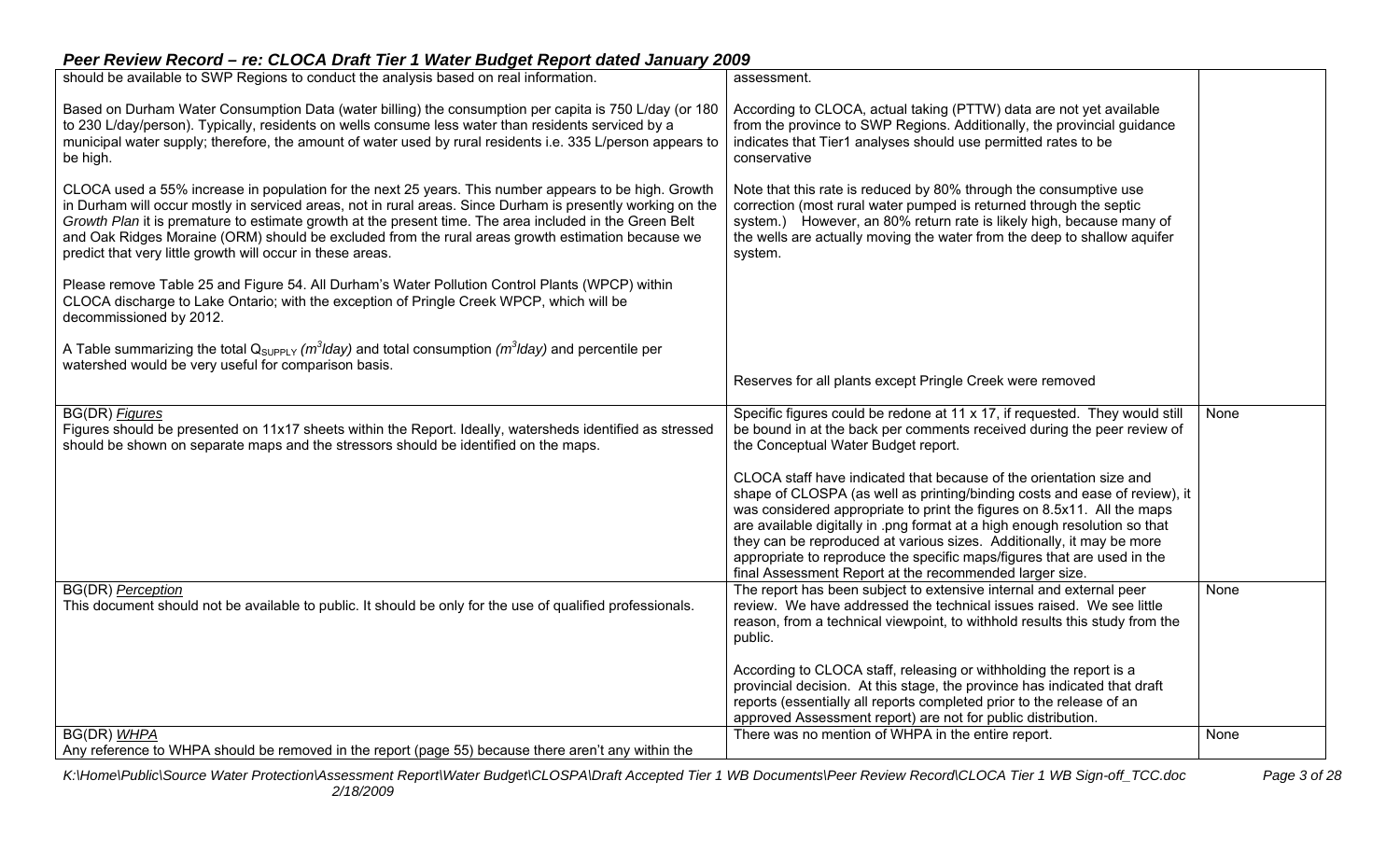| study area.                                                                                                                                                                                                                                                                                                                                                                                                                                                                                                                                                                                                                                                                                                                                               |                                                                                                                                                                                                                                                                                                                                                    |                                    |
|-----------------------------------------------------------------------------------------------------------------------------------------------------------------------------------------------------------------------------------------------------------------------------------------------------------------------------------------------------------------------------------------------------------------------------------------------------------------------------------------------------------------------------------------------------------------------------------------------------------------------------------------------------------------------------------------------------------------------------------------------------------|----------------------------------------------------------------------------------------------------------------------------------------------------------------------------------------------------------------------------------------------------------------------------------------------------------------------------------------------------|------------------------------------|
| <b>From Chris Neville</b>                                                                                                                                                                                                                                                                                                                                                                                                                                                                                                                                                                                                                                                                                                                                 |                                                                                                                                                                                                                                                                                                                                                    |                                    |
| 1. No municipal water supplies in the CLOCA area are drawn directly from groundwater. Therefore,<br>according to the Source Water Protection Guidance, no subwatersheds in the CLOCA area will proceed to<br>a Tier 2 stress assessment. We support the commitment of CLOCA indicated on Page 12 to support<br>ongoing analyses of groundwater resources. Although there may be no current motivation for further<br>analyses as part of source water protection programs, ongoing work will be invaluable for future water<br>management. In our opinion, the analyses described in the Tier 1 report provide a strong basis for<br>additional analyses. We concur that attention should be directed towards refining estimates of water<br>demands.     | We mention the lack of municipal supplies in the text. We agree with the<br>rest of the statement.                                                                                                                                                                                                                                                 | None                               |
| 2. We concur with the interpretation of the objectives of the Tier 1 stress assessment presented on Page<br>15. Tier 1 assessments are being conducted to identify, at a screening level, those areas that are<br>potentially stressed and that should therefore be the subject of refined evaluations.                                                                                                                                                                                                                                                                                                                                                                                                                                                   | We agree with this statement.                                                                                                                                                                                                                                                                                                                      | None                               |
| 3. In our opinion, it is essential that stress assessment calculations be presented that are based on the<br>methodology presented in the MOE Guidance Documents. We recommend that the calculations of the<br>stress assessments for average annual conditions according to:                                                                                                                                                                                                                                                                                                                                                                                                                                                                             | This is another $Q_{IN}$ versus $Q_{NET}$ comment. We agreed, as per MNR<br>recommendations, to revise the report for the sake of consistency with<br>other SP studies. Still, we feel that there needs to be some recognition<br>that not all inflow into a basin is "available supply" and that some should<br>be reserved for downstream users. | Analyses revised.<br>Text revised. |
| $\mathit{SA}_{\mathit{AVG}}\left(\mathcal{V}_{0}\right) = \frac{Q_{\mathit{AVG}}}{Q_{\mathit{IV}} + Q_{\mathit{RCH}} - Q_{\mathit{RFSFRVF}}}\times 100$                                                                                                                                                                                                                                                                                                                                                                                                                                                                                                                                                                                                   |                                                                                                                                                                                                                                                                                                                                                    |                                    |
| where Q <sub>AVG</sub> is the rate of the average annual demand. Here $Q_{N_b}$ , Q <sub>RCH</sub> , and Q <sub>RESERVE</sub> are average annual<br>quantities. In our opinion, the presentation on Table 29 is potentially confusing and a single stress<br>assessment should be reported. Other calculations based on different interpretations are potentially useful;<br>however, we recommend that they be reported in appendices separate from the main report.                                                                                                                                                                                                                                                                                     |                                                                                                                                                                                                                                                                                                                                                    |                                    |
| The water budget analyses developed for this report are important contributions to the understanding of<br>the CLOCA watersheds, and provide information that is important for future water management efforts.<br>However, it is important to note that the stress assessments are intended, in part, to direct attention to<br>those watersheds that should be the focus of immediate follow-up work. Towards this end, the stress<br>assessments should follow a consistent approach for all watersheds in Ontario. The identification in this<br>report of watersheds in which there are no significant municipal or agricultural takings as "potentially<br>significantly stressed" is not consistent with our experience elsewhere in the province. | Analyses now show that Lynde and Darlington are only moderately<br>stressed on an annual average GW demand basis and no watersheds are<br>stressed on a monthly GW demand basis.                                                                                                                                                                   |                                    |
| Although there may be "better" ways to assess the potential impacts of existing and future water<br>withdrawals, it is crucial to note that the stress assessment methodology developed for the MOE Guidance<br>Document is intended to support the development of indices of stress following a consistent approach. The<br>Guidance Documents do not define the sustainable yield of a watershed as the sum of $Q_{IN}$ and $Q_{RCH}$ .<br>Rather, the action levels are set deliberately as a relatively small fraction of that amount.                                                                                                                                                                                                                | Agreed                                                                                                                                                                                                                                                                                                                                             |                                    |
| 4. Sufficient information is presented in the report to calculate stress assessments that are consistent with<br>the MOE Guidance Documents. To improve our own understanding, we have developed them here.                                                                                                                                                                                                                                                                                                                                                                                                                                                                                                                                               | This is identical to the revised assessment that we now present. The<br>reason we included the additional information was so that we could easily<br>do the stress assessment in multiple ways and compare results. It was                                                                                                                         | Analyses revised.<br>Text revised. |

*K:\Home\Public\Source Water Protection\Assessment Report\Water Budget\CLOSPA\Draft Accepted Tier 1 WB Documents\Peer Review Record\CLOCA Tier 1 WB Sign-off\_TCC.doc Page 4 of 28 2/18/2009*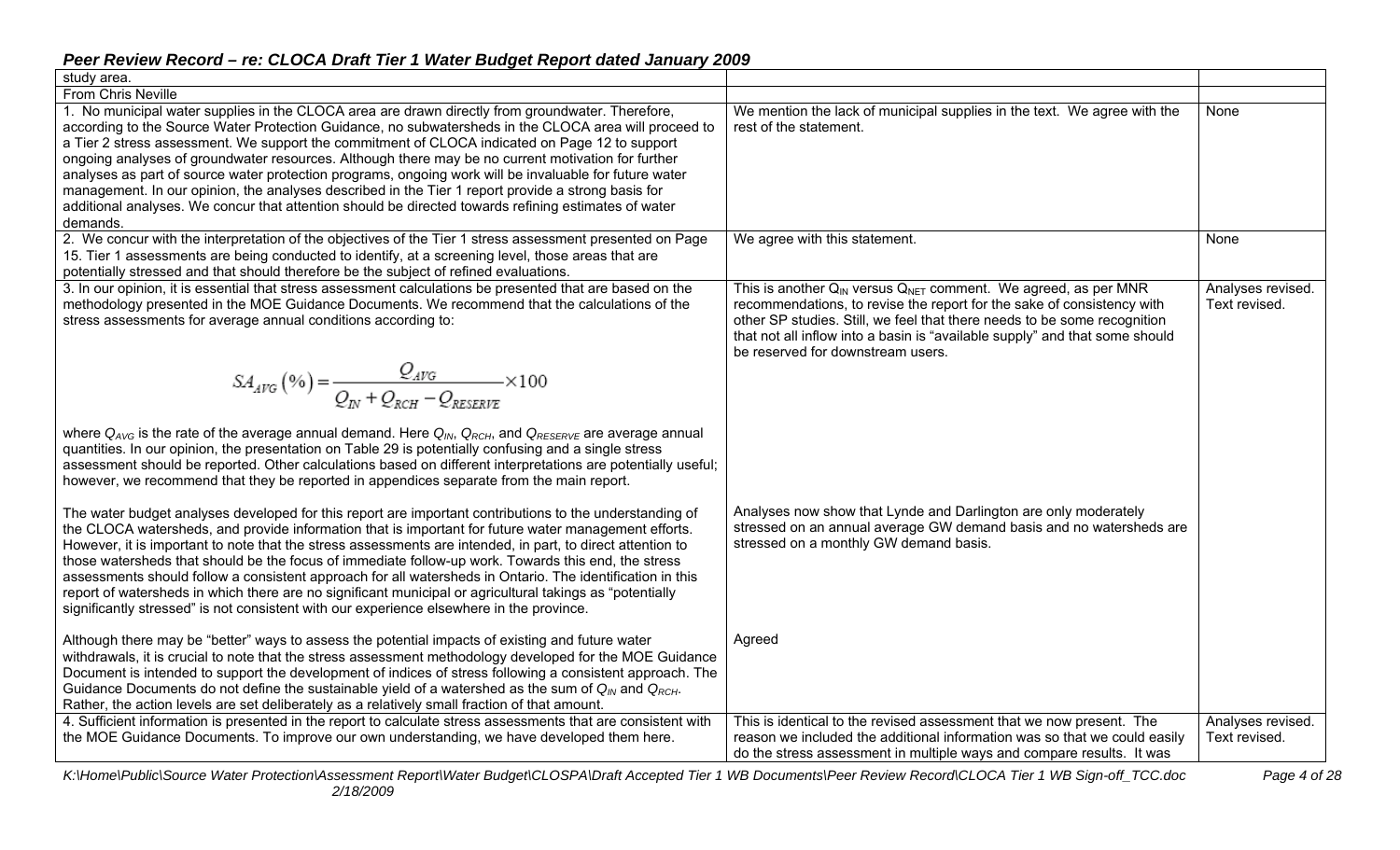| Watershed                                                                                                                                                                                                    | Recharge  | $Q_{\text{IN}}$ | <b>GW</b> demand | Q reserve | <b>Stress assessment</b>                                                                                                                                                                                                                                                                                                                                                                                                  | not intended to confuse others.                                                                                                                                                                                                                                                                                                                                                                                                                                                                                                                                                     |                                    |
|--------------------------------------------------------------------------------------------------------------------------------------------------------------------------------------------------------------|-----------|-----------------|------------------|-----------|---------------------------------------------------------------------------------------------------------------------------------------------------------------------------------------------------------------------------------------------------------------------------------------------------------------------------------------------------------------------------------------------------------------------------|-------------------------------------------------------------------------------------------------------------------------------------------------------------------------------------------------------------------------------------------------------------------------------------------------------------------------------------------------------------------------------------------------------------------------------------------------------------------------------------------------------------------------------------------------------------------------------------|------------------------------------|
|                                                                                                                                                                                                              | $(m^3/s)$ | $(m^3/s)$       | $(m^3/s)$        | $(m^3/s)$ | (%)                                                                                                                                                                                                                                                                                                                                                                                                                       |                                                                                                                                                                                                                                                                                                                                                                                                                                                                                                                                                                                     |                                    |
| Lynde Creek                                                                                                                                                                                                  | 0.6765    | 0.202           | 0.0984           | 0.068     | 12.1                                                                                                                                                                                                                                                                                                                                                                                                                      |                                                                                                                                                                                                                                                                                                                                                                                                                                                                                                                                                                                     |                                    |
| Pringle Creek                                                                                                                                                                                                | 0.1115    | 0.042           | 0.0043           | 0.011     | 3.0                                                                                                                                                                                                                                                                                                                                                                                                                       |                                                                                                                                                                                                                                                                                                                                                                                                                                                                                                                                                                                     |                                    |
| Corbett Creek                                                                                                                                                                                                | 0.0463    | 0.017           | 0.0001           | 0.004     | 0.2                                                                                                                                                                                                                                                                                                                                                                                                                       |                                                                                                                                                                                                                                                                                                                                                                                                                                                                                                                                                                                     |                                    |
| Goodman Creek                                                                                                                                                                                                | 0.0462    | 0.015           | 0.0009           | 0.002     | 1.5                                                                                                                                                                                                                                                                                                                                                                                                                       |                                                                                                                                                                                                                                                                                                                                                                                                                                                                                                                                                                                     |                                    |
| Oshawa Creek                                                                                                                                                                                                 | 0.5892    | 0.197           | 0.0297           | 0.065     | 4.1                                                                                                                                                                                                                                                                                                                                                                                                                       |                                                                                                                                                                                                                                                                                                                                                                                                                                                                                                                                                                                     |                                    |
| Harmony Creek                                                                                                                                                                                                | 0.1756    | 0.081           | 0.0095           | 0.018     | 4.0                                                                                                                                                                                                                                                                                                                                                                                                                       |                                                                                                                                                                                                                                                                                                                                                                                                                                                                                                                                                                                     |                                    |
| Farewell Creek                                                                                                                                                                                               | 0.1577    | 0.110           | 0.0100           | 0.018     | 4.0                                                                                                                                                                                                                                                                                                                                                                                                                       |                                                                                                                                                                                                                                                                                                                                                                                                                                                                                                                                                                                     |                                    |
| Robinson Creek                                                                                                                                                                                               | 0.0193    | 0.015           | 0.0023           | 0.000     | 6.8                                                                                                                                                                                                                                                                                                                                                                                                                       |                                                                                                                                                                                                                                                                                                                                                                                                                                                                                                                                                                                     |                                    |
| Tooley Creek                                                                                                                                                                                                 | 0.0423    | 0.020           | 0.0038           | 0.003     | 6.4                                                                                                                                                                                                                                                                                                                                                                                                                       |                                                                                                                                                                                                                                                                                                                                                                                                                                                                                                                                                                                     |                                    |
| <b>Black Creek</b>                                                                                                                                                                                           | 0.1243    | 0.067           | 0.0062           | 0.011     | 3.4                                                                                                                                                                                                                                                                                                                                                                                                                       |                                                                                                                                                                                                                                                                                                                                                                                                                                                                                                                                                                                     |                                    |
| Darlington Creek                                                                                                                                                                                             | 0.0702    | 0.022           | 0.0149           | 0.004     | 16.9                                                                                                                                                                                                                                                                                                                                                                                                                      |                                                                                                                                                                                                                                                                                                                                                                                                                                                                                                                                                                                     |                                    |
| Bowmanville Creek                                                                                                                                                                                            | 0.6149    | 0.305           | 0.0239           | 0.082     | 2.9                                                                                                                                                                                                                                                                                                                                                                                                                       |                                                                                                                                                                                                                                                                                                                                                                                                                                                                                                                                                                                     |                                    |
| Westside Creek                                                                                                                                                                                               | 0.0180    | 0.022           | 0.0015           | 0.001     | 3.8                                                                                                                                                                                                                                                                                                                                                                                                                       |                                                                                                                                                                                                                                                                                                                                                                                                                                                                                                                                                                                     |                                    |
| Soper Creek                                                                                                                                                                                                  | 0.4152    | 0.200           | 0.0170           | 0.041     | 3.0                                                                                                                                                                                                                                                                                                                                                                                                                       |                                                                                                                                                                                                                                                                                                                                                                                                                                                                                                                                                                                     |                                    |
| Bennet Creek                                                                                                                                                                                                 | 0.0272    | 0.021           | 0.0018           | 0.002     | 3.9                                                                                                                                                                                                                                                                                                                                                                                                                       |                                                                                                                                                                                                                                                                                                                                                                                                                                                                                                                                                                                     |                                    |
| Lake Catchments                                                                                                                                                                                              | 0.0747    | 0.110           | 0.0032           | 0.009     | 1.8                                                                                                                                                                                                                                                                                                                                                                                                                       |                                                                                                                                                                                                                                                                                                                                                                                                                                                                                                                                                                                     |                                    |
| The values for these calculations are drawn from the following tables in the report:<br>· Recharge: Table 12;<br>$\cdot$ Q <sub>IN</sub> : Table 13;<br>· GW demand: Table 15; and<br>· Q reserve: Table 28. |           |                 |                  |           |                                                                                                                                                                                                                                                                                                                                                                                                                           |                                                                                                                                                                                                                                                                                                                                                                                                                                                                                                                                                                                     |                                    |
| case of Darlington Creek, the recharge is relatively low.                                                                                                                                                    |           |                 |                  |           | No watershed is identified as being "potentially significantly stressed". Only Lynde Creek and Darlington<br>Creek are identified as being "potentially moderately stressed". In the case of Lynde Creek, the demand<br>term is the highest of the watersheds, and is about 5 times larger than the next highest demand. In the                                                                                           |                                                                                                                                                                                                                                                                                                                                                                                                                                                                                                                                                                                     |                                    |
| demand conditions be repeated according to:                                                                                                                                                                  |           |                 |                  |           | 5. We do not understand how the monthly groundwater stress assessments listed on Table 30 have been<br>calculated. However, it is evident that the methodology is not consistent with MOE Guidance Documents.<br>Our understanding is that the monthly and annual stress assessments differ only in the treatment of the<br>demand term. We recommend that the calculations of the stress assessments for maximum monthly | As noted, the Guidance Module says that only monthly variation in<br>demand is used in the monthly stress analysis but not monthly variation in<br>recharge. We have revised the calculations accordingly.<br>It should be pointed out that we do not agree with the assumptions that<br>dividing the annual recharge by 12 will somehow account for storage in<br>the aquifer system. While we agree that the stress analysis is overly<br>conservative when storage is neglected completely, there is no<br>mechanism, short of doing a transient water budget or transient model | Analyses revised.<br>Text revised. |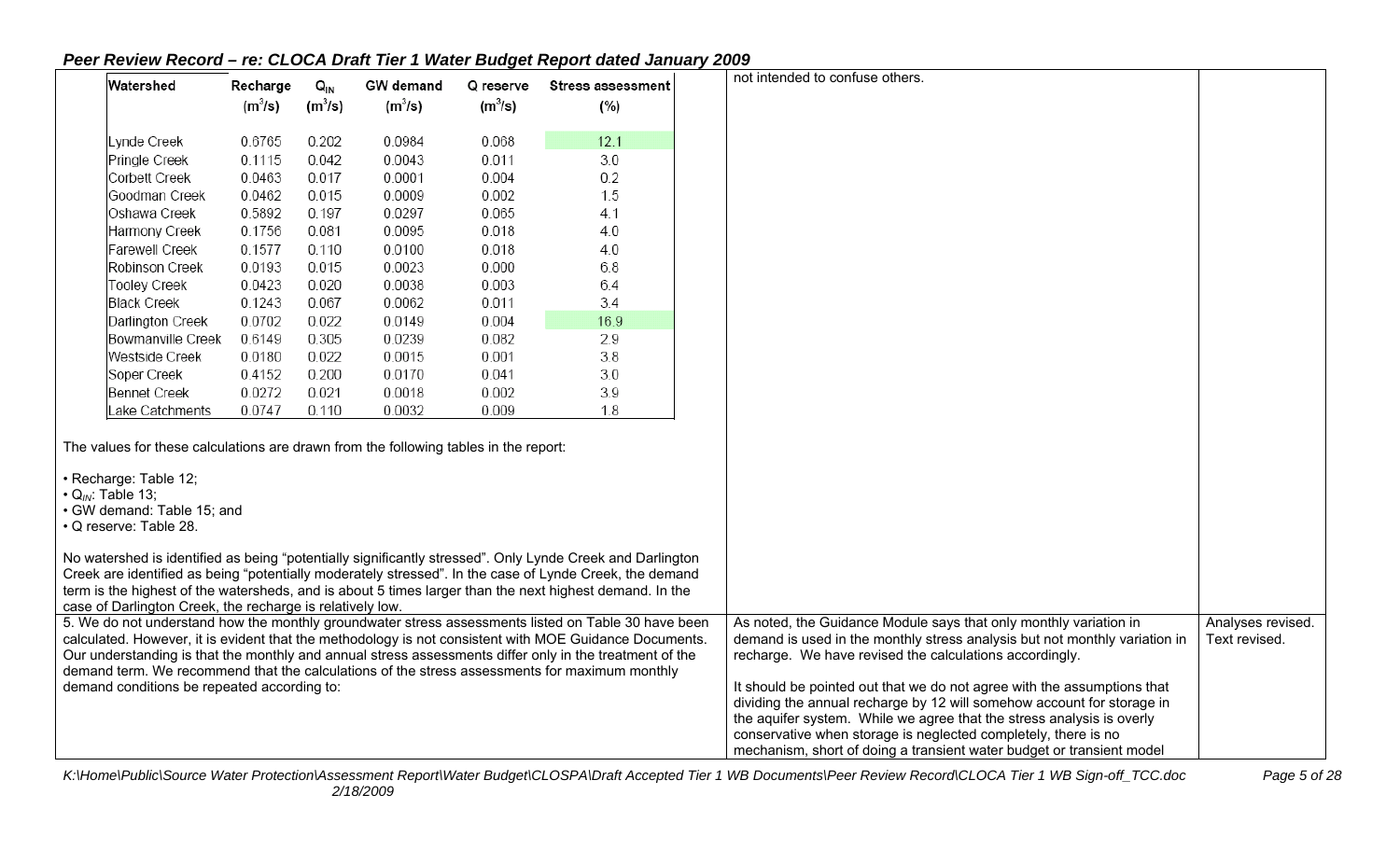| $SA_{MM}(\%) = \frac{Q_{MM}}{Q_{N} + Q_{RCH} - Q_{RESPRVR}} \times 100$<br>where $Q_{MM}$ is the rate of the maximum monthly demand. The remaining quantities in the stress<br>assessment are the same as those adopted for the stress assessment for average annual conditions. This<br>approach implicitly conceives of the groundwater system as a reservoir that has some storage capacity. To<br>allow checking of the calculations, we recommend that a corresponding version of Table 21 be presented<br>for current conditions.<br><b>Main Report:</b>                                                                                                                                                                                                                                                                                                                                                                                   | simulation, to properly account for the addition and depletion of water from<br>storage on a monthly basis. An ad-hoc method with no scientific basis is<br>not always better than a conservative method.<br>What we did in our analysis was to compare monthly recharge against<br>monthly demand. Because we had calculated average monthly recharge,<br>we felt important to use this information in the analysis. The method<br>identified several basins where monthly percent water demand exceeded<br>the threshold and indicated that more in-depth analysis (i.e., a transient<br>water budget) would be useful. |                                    |  |
|--------------------------------------------------------------------------------------------------------------------------------------------------------------------------------------------------------------------------------------------------------------------------------------------------------------------------------------------------------------------------------------------------------------------------------------------------------------------------------------------------------------------------------------------------------------------------------------------------------------------------------------------------------------------------------------------------------------------------------------------------------------------------------------------------------------------------------------------------------------------------------------------------------------------------------------------------|---------------------------------------------------------------------------------------------------------------------------------------------------------------------------------------------------------------------------------------------------------------------------------------------------------------------------------------------------------------------------------------------------------------------------------------------------------------------------------------------------------------------------------------------------------------------------------------------------------------------------|------------------------------------|--|
| SB (MNR) Page 11: In the report it states, "Based on the outcome of this Tier 1 preliminary stress<br>assessment, additional characterization and detailed stress assessment may need to be performed."<br>Although the preliminary stress assessment may have identified subwatersheds that are above the<br>specified stress thresholds we know that CLOCA will not be proceeding further in the WB/WQRA exercise<br>because the SPA does not contain any inland municipal drinking water systems. However the information<br>generated in the Tier 1 exercise will be useful for other programs within the Conservation Authority. It<br>would be appropriate to clarify this statement and others throughout the document, to indicate that no<br>further work will be required under the WB/WQRA exercise.                                                                                                                                  | Agreed                                                                                                                                                                                                                                                                                                                                                                                                                                                                                                                                                                                                                    | Sentence revised                   |  |
| SM (GRCA) Page 11: The sentence "Total surface water demand by month is also relatively uniform over<br>the year, in part because snow making extraction from surface water bodies occurs in the winter months."<br>(Executive Summary, pg. 11, last paragraph) does not appear to be logical.                                                                                                                                                                                                                                                                                                                                                                                                                                                                                                                                                                                                                                                   | Sentence is not incorrect but not necessary.<br>Nonetheless, water is indeed pumped from large ponds in the winter. It<br>may be a case of groundwater being pumped into the ponds and thus<br>takings may be double counted but for the purposes of the Tier 1 work,<br>per the guidance, the permitted rates for both SW and GW takings were<br>used. Further investigation can be conducted outside of the SWP initiative<br>and when the actual taking data become available.                                                                                                                                         | Sentence deleted                   |  |
| SB (MNR) Page 13: In the report it states, "Finally, the demand estimates were adjusted, as per the<br>guidance module, to account for water pumped but locally returned to the watershed." The WB/WQRA<br>guidance module outlines methods to evaluate consumptive demands at three different spatial scales;<br>watershed, subwatershed and unit. Although it appears that the consumptive demand estimates have<br>been computed correctly you may wish to clarify in the text that the consumptive demands have been<br>calculated at the 'unit' scale. For example, water taken from an aquifer and discharged to a local stream<br>would be considered 100% consumptive to the aquifer 'unit' but would not be considered consumptive if<br>evaluated at the subwatershed scale. Please clarify in the text that your consumptive demand calculations<br>have been performed for each water user at the 'unit' scale.                      | This analysis was done at the watershed scale and not at the "unit" scale.<br>The guidance module states "Unregulated water uses are generally<br>estimated on a per unit basis, as established from the trends found in<br>surveys". No surveys have been completed to allocate water use (either<br>permitted or unpermitted) on a unit basis, so the assessment had to be<br>completed on a per watershed scale.                                                                                                                                                                                                       | Text updated                       |  |
| SB (MNR) Page 14: In the report it states, "In our opinion, however, a more realistic estimate of $Q_{\text{SUPPLY}}$<br>might be based on the net lateral inflow into the catchment $(Q_{NET})$ because the lateral outflow from one<br>catchment forms the lateral inflow to an adjacent catchment and therefore the total inflow is not entirely<br>"available" for water supply use within each catchment. Based on these discussions, the project<br>management and internal peer review team subsequently requested that the $Q_{NET}$ calculation approach be<br>used." As discussed at our peer review meeting on February 28 <sup>th</sup> , 2008 the calculation of Q <sub>SUPPLY</sub> should<br>be undertaken using only the groundwater recharge ( $Q_{RECHARGE}$ ) and the groundwater flow in ( $Q_{IN}$ ) to each<br>subwatershed as the supply term. The primary reason for not using the $Q_{NET}$ approach is that the stress | This is another $Q_{IN}$ versus $Q_{NET}$ comment. We agreed to the MNR<br>recommendations and we will revise accordingly.<br>Regarding the appropriateness of the thresholds, it may be that the design<br>and testing took place in large catchments (i.e., the GRCA watershed)<br>where lateral inflows and outflows are a small component of the available<br>supply. In CLOCA, however, lateral inflows and outflows are a significant<br>component of the water budget in many of the catchments and should be                                                                                                      | Analyses revised.<br>Text revised. |  |
| K:\Home\Public\Source Water Protection\Assessment Report\Water Budget\CLOSPA\Draft Accepted Tier 1 WB Documents\Peer Review Record\CLOCA Tier 1 WB Sign-off_TCC.doc                                                                                                                                                                                                                                                                                                                                                                                                                                                                                                                                                                                                                                                                                                                                                                              |                                                                                                                                                                                                                                                                                                                                                                                                                                                                                                                                                                                                                           | Page 6 of 28                       |  |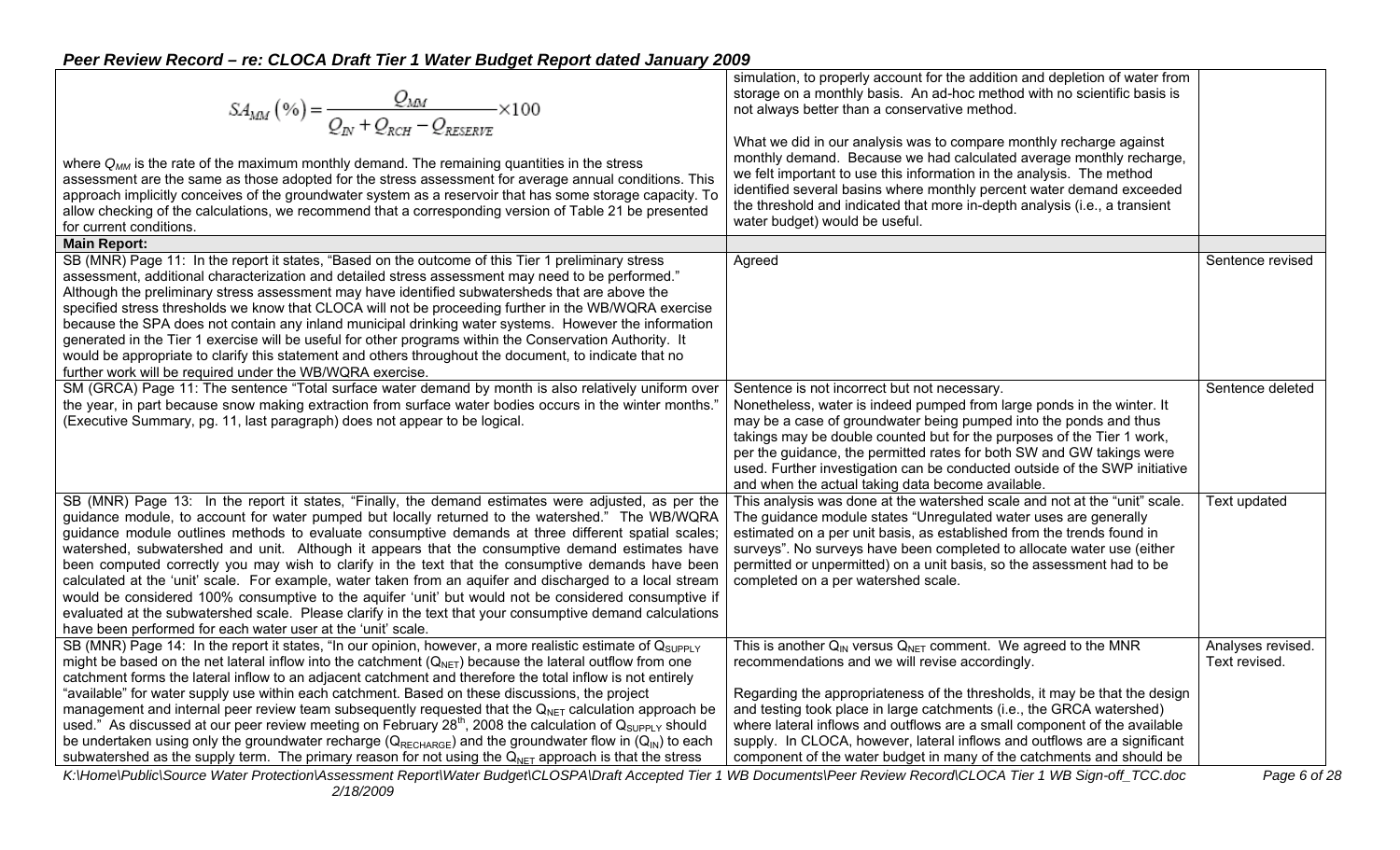| thresholds for the stress assessment have been designed and tested to work using the approach outlined<br>in the guidance document. Using the $Q_{NET}$ approach would require redesigning the stress thresholds<br>(likely on a monthly basis) and would contribute to inconsistent results when compared to other stress<br>assessments being undertaken across the province.                                                                                                                                                                                                                                                                                                                                                                                                                                                                                                                                                                                                        | considered more carefully in the stress analyses as to whether all the<br>lateral inflow is "available" for water supply use given that a portion of that<br>water is required to supply the lateral inflow to adjacent catchments.<br>Alternative approaches for sensitive, smaller sized catchments could be to<br>either (1) consider the net lateral flow as part of the supply or (2) consider<br>lateral outflow to be part of the groundwater reserve.                                                             |                                                                 |
|----------------------------------------------------------------------------------------------------------------------------------------------------------------------------------------------------------------------------------------------------------------------------------------------------------------------------------------------------------------------------------------------------------------------------------------------------------------------------------------------------------------------------------------------------------------------------------------------------------------------------------------------------------------------------------------------------------------------------------------------------------------------------------------------------------------------------------------------------------------------------------------------------------------------------------------------------------------------------------------|---------------------------------------------------------------------------------------------------------------------------------------------------------------------------------------------------------------------------------------------------------------------------------------------------------------------------------------------------------------------------------------------------------------------------------------------------------------------------------------------------------------------------|-----------------------------------------------------------------|
| SB (MNR) Page 14: In the report it states, "When the monthly QRECHARGE is low in the summer months,<br>$Q_{SUPPLY}$ becomes negative in catchments with a negative $Q_{NET}$ ." As discussed at our peer review meeting<br>on February 28 <sup>th</sup> , 2008 the calculation of the $Q_{\text{supp} \downarrow Y}$ needs to consider groundwater storage to avoid the<br>negative supply values you are calculating in the summer months. Because the Tier 1 exercise will not<br>involve transient groundwater modelling Appendix A of the guidance document outlines a simple surrogate<br>method to account for groundwater storage on a monthly basis by dividing the estimated annual average<br>recharge by twelve. Using this method should eliminate the negative supply values you are encountering<br>and eliminate the need for your newly introduced method (70% of groundwater inflow) for determining<br>groundwater supply which should be removed from the document. | We have revised the calculations accordingly. (See earlier note on same<br>topic)                                                                                                                                                                                                                                                                                                                                                                                                                                         | Sections deleted.<br>Analyses revised.<br>Text revised.         |
| CN (SSPA) Page 19: The report indicates that significant groundwater contributions to first-order streams<br>have been "confirmed" in the CAMC-YPDT modelling. We recommend that this degree of certainty be<br>avoided when referring to groundwater modelling.                                                                                                                                                                                                                                                                                                                                                                                                                                                                                                                                                                                                                                                                                                                       | Agreed                                                                                                                                                                                                                                                                                                                                                                                                                                                                                                                    | "confirmed"<br>changed to<br>"indicated based<br>on results of" |
| CN (SSPA) Page 21: Inverse-squared distance weighting is used to develop a continuous distribution of<br>precipitation from a dispersed network of precipitation stations. Is this the most appropriate approach for<br>precipitation data? For example, Theissen polygons are used to interpolate data from weather stations in<br>the Toronto and Region Conservation Authority (Conceptual Understanding of the Watersheds,<br>December 2006).                                                                                                                                                                                                                                                                                                                                                                                                                                                                                                                                      | Nearest neighbor interpolation (Theissen polygons) is a graphical<br>procedure that predates computers and the method is not inherently better<br>than any other for rainfall data. We used Theissen polygons in early<br>model runs which gave abrupt changes in simulated recharge. Use of<br>inverse distance squared gave a smoother interpolation. Interpolation<br>using variogram analysis and kriging would be an even better technique,<br>but there were not enough rain gauge data to justify its application. | No change                                                       |
| CN (SSPA) Page 21: The text indicates that the hydraulic conductivity of frozen soil is assumed to be<br>1/100th of the hydraulic conductivity of non-frozen soil. However, our review of Table 2 suggests that the<br>ratio is 1/20. What is the correct value assumed in the analysis, and what is the basis for the assumed<br>ratio?                                                                                                                                                                                                                                                                                                                                                                                                                                                                                                                                                                                                                                               | The hydraulic conductivity of frozen soil was initially assumed to be<br>1/100th of the hydraulic conductivity of non-frozen soil and then adjusted<br>to 1/20 to get a better match to hydrographs. The tables shown in the<br>report are directly from the spreadsheets used in the "lookup" assignment<br>of model parameters.                                                                                                                                                                                         | <b>Text corrected</b>                                           |
| CN (SSPA) Page 22: The text refers to the "recharge zone". Is this the same as the "unsaturated zone" or<br>the "perched water zone"? Is water in this zone "subsurface water"?                                                                                                                                                                                                                                                                                                                                                                                                                                                                                                                                                                                                                                                                                                                                                                                                        | In PRMS, the "soil zone" is subdivided into a "recharge zone" and "lower<br>zone". Both are subject to ET. Water in excess of field capacity (after ET)<br>can (potentially) infiltrate to the water table. This was all explained on the<br>previous page. The subsurface zone, which represents the rest of the<br>unsaturated zone, lies below the "soil zone"                                                                                                                                                         | No change                                                       |
| CN (SSPA) Page 22: The text reads, "Storage in the unsaturated zone was determined based on the<br>thickness of the recharge and soil sizes multiplied by the available water." What does this sentence mean?                                                                                                                                                                                                                                                                                                                                                                                                                                                                                                                                                                                                                                                                                                                                                                          | Typo. Should be "recharge and soil zones". Also, "unsaturated zone"<br>should be "upper soil zone".                                                                                                                                                                                                                                                                                                                                                                                                                       | <b>Text revised</b>                                             |
| CN (SSPA) Page 22: Is PRMS capable of routing recharge from one subwatershed to another?                                                                                                                                                                                                                                                                                                                                                                                                                                                                                                                                                                                                                                                                                                                                                                                                                                                                                               | No. That is why we had to use both the PRMS and MODFLOW models,<br>because the PRMS model will over/underestimate flows at the gauge if<br>there is a significant amount of cross-watershed flow. We used<br>MODFLOW to estimate those flows.                                                                                                                                                                                                                                                                             | No change. (This<br>point is<br>mentioned<br>several times in   |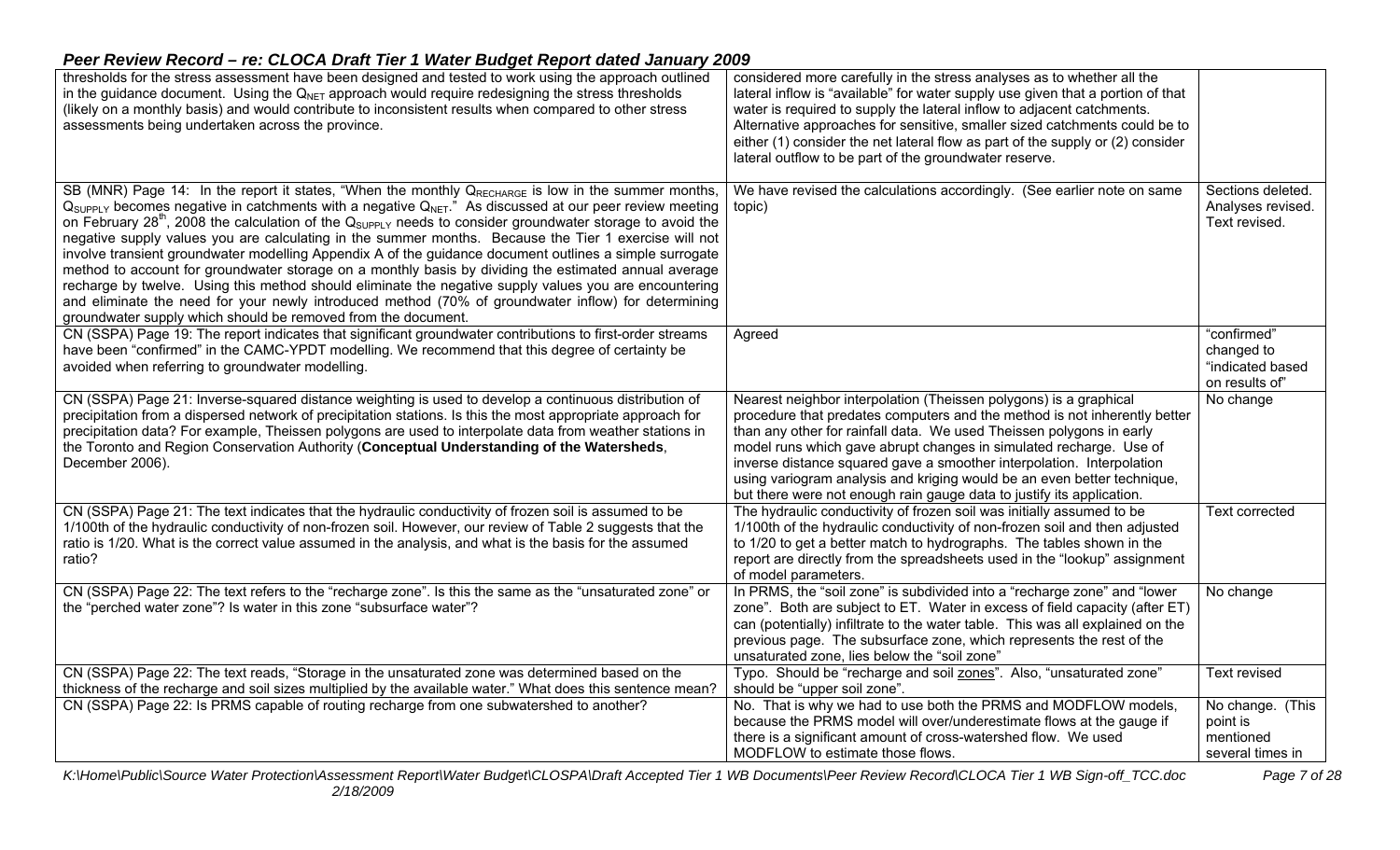#### the text) CN (SSPA) Page 22: What is the "discharge coefficient"? Is this a calibration parameter, or a physical The discharge coefficient is an exponential decay coefficient meant to Sentence added quantity that can be estimated independently of the analysis? simulate baseflow recession. This was approximated by visually to clarify. comparing with the recessions observed in the streamflow hydrographs. CN (SSPA) Page 23: Are we correct in understanding that the highest ground surface elevations are north There are areas of higher topography that contribute groundwater flow to No change. of the northern limits of the CLOCA area? Are the limits of the CLOCA area delineated as the axis of the the CLOCA watersheds. This occurs most notably northeast of Soper and Discussion of northwest of Lynde (as stated in text). Also, the exposed surface of the Oak Ridges Moraine (that is, the hummocky terrain in Figure 9)? hummocky ORM is not always symmetric about the topographic ridge and the sands topography to the south are often covered by Halton Till. These factors tend to modified to clarify. displace the regional divide north of the axis of the ORM. The hummocky topography covers a somewhat similar area (actually the exposed ORM deposits and thin Halton overlying ORM deposits) but does not include the outwash sands which also have high recharge. Regional GW Divide Soper Watershed CN (SSPA) Page 25: What are the "transmission factors"? Transmission coefficients for short-wave radiation through the winter Text added vegetation canopy. TRNCF is used in the snowmelt calculation and allows snow to persist beneath pine forests (low TRNCF value) and melt faster under oak forest canopy (high TRNCF) CN (SSPA) Pages 25 and 28: Is it possible to estimate the parameters on Table 1 independently of the Some were estimated from airphotos, some from parameters specified in No change. calibration? The text indicates that "many" of these parameters can be estimated directly from known or the TRCA work with WABAS and HSPF. Most of these were adjusted in measurable basin characteristics. Which of these parameters have been estimated for locations in the the calibration. CLOCA area? SM (GRCA) Page 26: It appears that the climate variables (daily rainfall and temperature) were We have not seen the NRCAN data, but believe that the technique was No change. interpolated spatially using IDW technique. TCC, Quinte, Cataraqui, and Mississippi-Rideau regions used applied to estimating annual mean data from the monthly means and not a spatial dataset developed by NRCan that employed a spline technique, while the Thames-Sydenham for interpolating daily data. We have not seen the Thames data. The IDW region uses a Kriging technique. method seemed reasonable for interpolating daily data and was especially useful for filling in missing daily values. CN (SSPA) Page 27: Estimates of potential evapotranspiration are listed on Table 6. The values are Generally, variations on the Penman method are thought to be more No change. plotted below. The annual total potential evapotranspiration obtained with the Thornthwaite and Penman reliable (ASCE, 1990). Penman, however, needs humidity, wind speed, methods are similar; however, the timings appear to differ. Is one approach more reliable than the other? and temperature at two elevations and it is therefore more difficult to find *K:\Home\Public\Source Water Protection\Assessment Report\Water Budget\CLOSPA\Draft Accepted Tier 1 WB Documents\Peer Review Record\CLOCA Tier 1 WB Sign-off\_TCC.doc Page 8 of 28*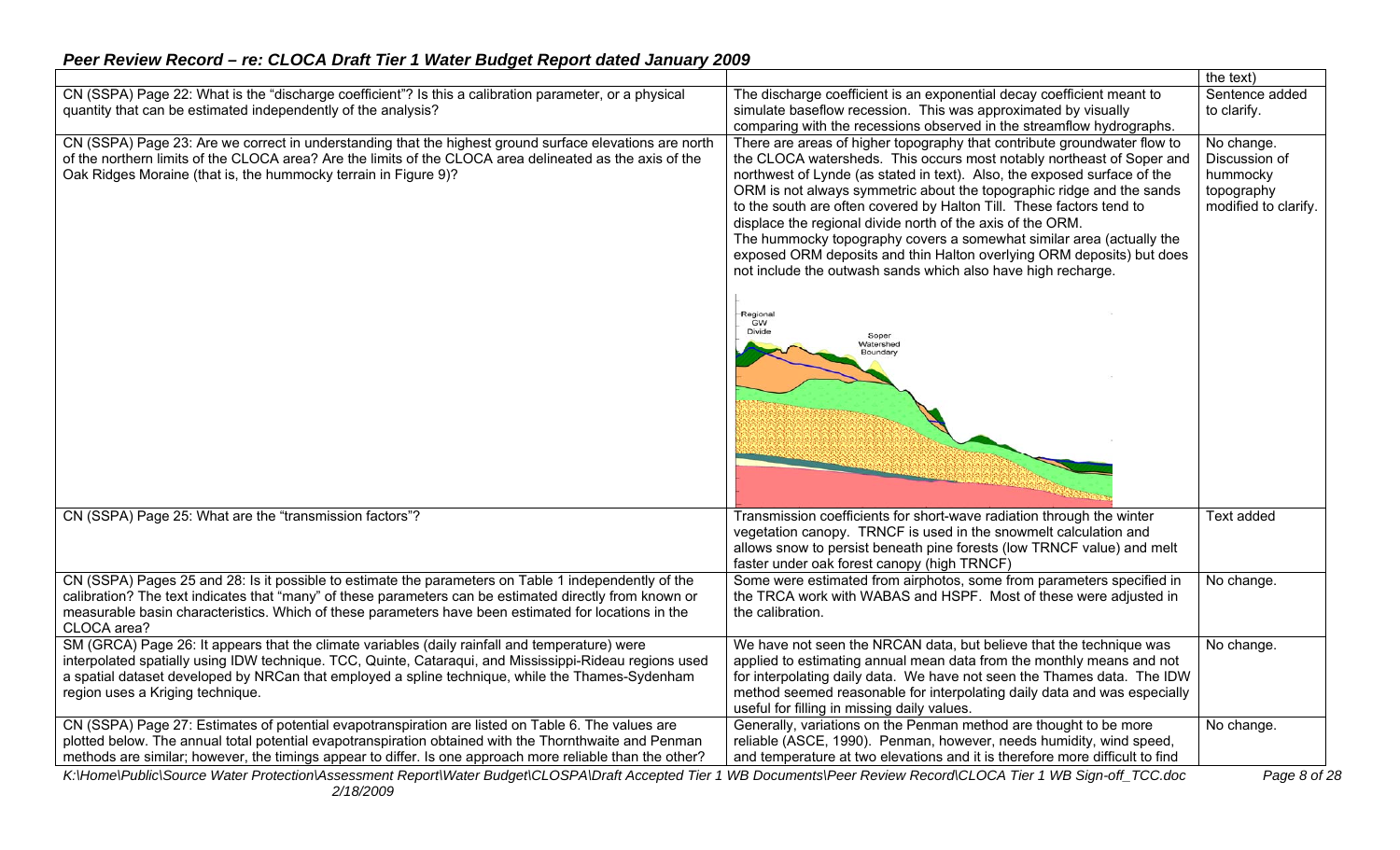| Thomthwaite<br>Penman<br>100<br>50<br>$1 \t2 \t3 \t4 \t5 \t6 \t7 \t8 \t9 \t10 \t11 \t12$                                                                                                                                                                                                                                                                                                                                                                                                                                                                      | data. Best check would be long-term lysimeter studies. We are not aware<br>of any lysimeter studies in CLOCA.                                                                                                                                                                                                                                                                                                                                                                                                                                                          |            |
|---------------------------------------------------------------------------------------------------------------------------------------------------------------------------------------------------------------------------------------------------------------------------------------------------------------------------------------------------------------------------------------------------------------------------------------------------------------------------------------------------------------------------------------------------------------|------------------------------------------------------------------------------------------------------------------------------------------------------------------------------------------------------------------------------------------------------------------------------------------------------------------------------------------------------------------------------------------------------------------------------------------------------------------------------------------------------------------------------------------------------------------------|------------|
| CN (SSPA) Page 28: We are confused by the different baseflow estimates reported on Table 7. In the<br>figure below, separated baseflows estimated with the average minimum flow method are plotted against<br>the estimates obtained with the smoothed minima method. In our opinion, there appears to be a<br>systematic bias between the two approaches. Is one approach considered more reliable that the other?<br>350<br>300<br>250<br>200<br>150<br>$100 -$<br>$50 -$<br>50 100 150 200 250 300<br>Separated baseflow -- Avg. Minimum flow method (mm/y | Baseflow is a key calibration target but we can only estimate. You are<br>right in that the local minima method is conservative. As we stated<br>"Conservative estimates can be used to determine a minimum value of<br>baseflow while the more aggressive techniques can be applied to estimate<br>baseflow in streams with a good hydraulic connection to the aquifer and<br>where the groundwater response is assumed to be rapid". Only way to<br>know for sure may be by chemical/isotope baseflow separation. Ken<br>Howard has tried this on Rouge and Duffins. | No change. |
| CN (SSPA) Page 28: It is indicated in the report that simulated flows are expected to arrive earlier and at<br>higher magnitudes than the observed flows. How were the results accumulated to the watershed scale,<br>and what is the basis for this expectation?                                                                                                                                                                                                                                                                                             | In reality, there is a time lag caused by the very slow groundwater<br>movement to the channel. Slow overland flow to the channels and time<br>for flow in the upper reaches to reach the gauge may also extend the<br>hydrograph over one day. A lot of surface water model calibration focuses<br>on matching the time response of peak flows. In daily mode, the model<br>assumes that runoff reaches the gauge in one day. We could have spent                                                                                                                     | No change. |

*K:\Home\Public\Source Water Protection\Assessment Report\Water Budget\CLOSPA\Draft Accepted Tier 1 WB Documents\Peer Review Record\CLOCA Tier 1 WB Sign-off\_TCC.doc Page 9 of 28 2/18/2009*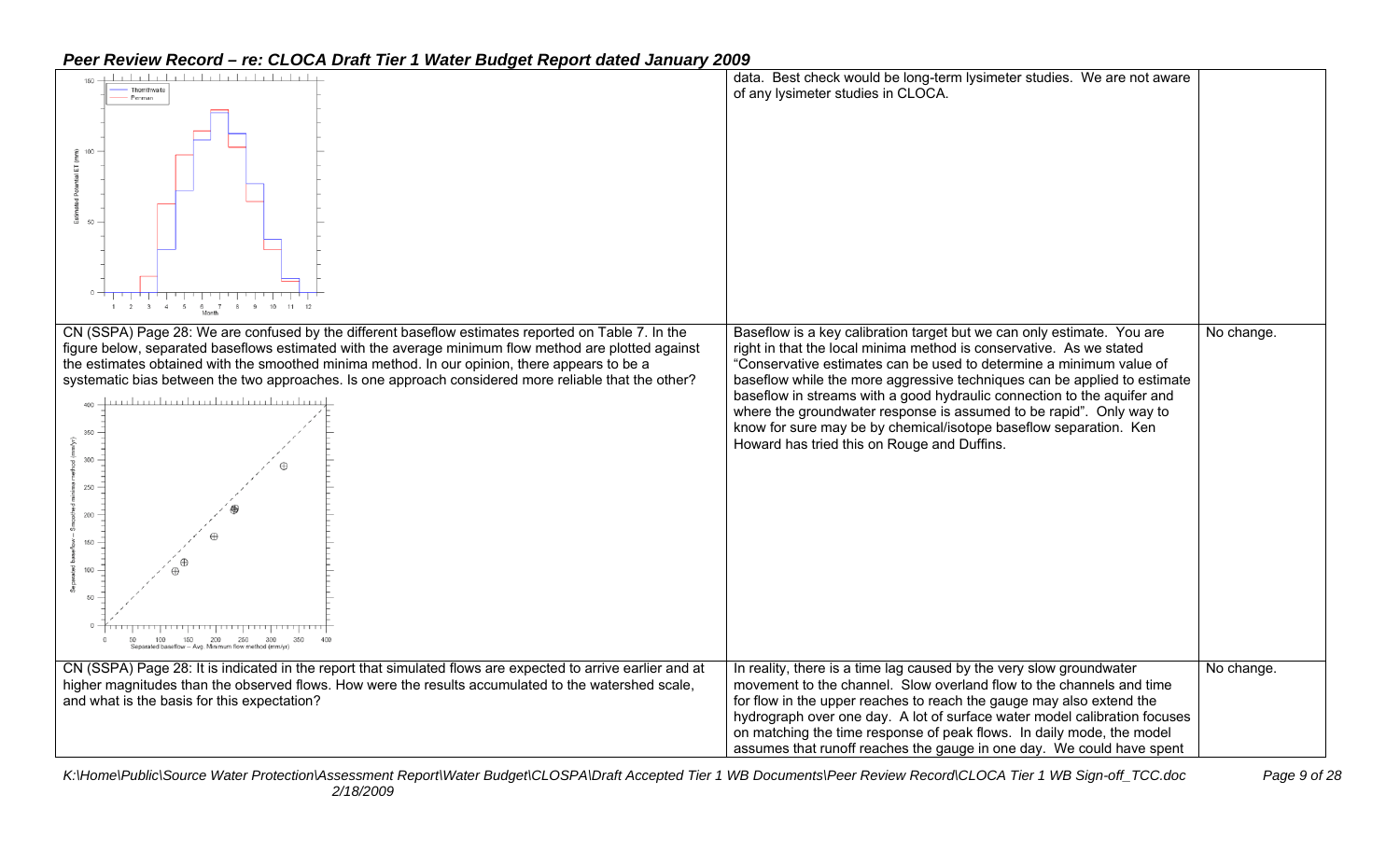|                                                                                                                                                                                                                                                                                                                                                                                                                                           | additional effort to run the model in continuous storm mode to get better<br>matches to the storm event hydrographs but based on provincial guidance<br>we did not feel this to be appropriate at the Tier 1 level. We did adjust the<br>groundwater discharge parameter to get a better match to baseflow<br>recession, but this was more for esthetics since there is no feed back to<br>the GW model and we were mainly checking against monthly and annual<br>flows.                                                                                                           |                 |
|-------------------------------------------------------------------------------------------------------------------------------------------------------------------------------------------------------------------------------------------------------------------------------------------------------------------------------------------------------------------------------------------------------------------------------------------|------------------------------------------------------------------------------------------------------------------------------------------------------------------------------------------------------------------------------------------------------------------------------------------------------------------------------------------------------------------------------------------------------------------------------------------------------------------------------------------------------------------------------------------------------------------------------------|-----------------|
| CN (SSPA) Page 29 and Page 33: The approach of adjusting baseflow estimates before they are used as<br>targets seems inappropriate. In our opinion, it is more appropriate to leave the target alone, and carefully<br>design the model calculations that are compared against the targets. In this the representative area would<br>be established for the model calculations that correspond to the support scale for the observations. | We could have modeled the extended catchment and added some code<br>to divert the runoff from the external area away from the gauge and then<br>used the GWLOSS term (which is another exponential decay term) to<br>account for the groundwater flow that bypasses the gauge. This would<br>have been a lot of additional coding, but in the end, you still would be<br>explicitly subtracting an estimated volume from the computed GW<br>discharge to streams. The iterative method of adjusting baseflow targets<br>seemed more intuitive.                                     | No change.      |
|                                                                                                                                                                                                                                                                                                                                                                                                                                           | The comment is that it is better to modify the model than correct the<br>observations. This may be correct in a philosophical sense, but the end<br>result is the same and the work to modify the code was not justified.                                                                                                                                                                                                                                                                                                                                                          |                 |
|                                                                                                                                                                                                                                                                                                                                                                                                                                           | With regards to the support scale, we would have liked to extend the<br>PRMS model beyond the CLOCA boundaries but did not have the<br>necessary land use coverage. We would still have had to modify the code<br>to take recharge from the extended areas and add it to the groundwater<br>reservoir but divert it from the surface water system.                                                                                                                                                                                                                                 |                 |
| CN (SSPA) Page 29: The report indicates that in all analyses it is assumed that groundwater is the primary<br>source of discharge in the CLOCA streams. Is this assumption reasonable? Is it testable?                                                                                                                                                                                                                                    | There are a fair number of small wetlands on the flanks of the ORM and<br>associated with the Iroquois Beach. They may be contributing to<br>estimated baseflow. As we indicated, hydrograph separation techniques<br>cannot distinguish between the different sources of flow. You could test<br>using chemical separation techniques, but even these have simplifying<br>assumptions. Also, results may vary during the year due to high/low<br>antecedent stage in the wetlands and other factors.                                                                              | No change.      |
| CN (SSPA) Page 29: The report indicates that streams with headwaters on the Oak Ridges Moraine had<br>higher baseflow values, with the exception of Lynde Creek (italics added). Why is Lynde Creek different?                                                                                                                                                                                                                            | The west-trending bedrock valley may be diverting some of the flow from<br>the northwest back to Duffins Creek and/or the upper reaches of Duffins<br>Creek are more deeply incised into ORM deposits (while the upper<br>reaches of Lynde are on top of Halton Till) and pulls in some of the flow.<br>Cross watershed flow is seen best in the observed and simulated heads in<br>the area west of Coronation Gardens. Subtle factors like these are<br>usually missed in surface water models but are represented in the GW<br>model which extends beyond the CLOCA boundaries. | Sentence added. |
| CN (SSPA) Page 31: Are we correct in understanding that the white area in Figure 21 is the East Model.                                                                                                                                                                                                                                                                                                                                    | No, the white area is the entire East Model, the yellow area is CLOCA                                                                                                                                                                                                                                                                                                                                                                                                                                                                                                              | Text added.     |

*K:\Home\Public\Source Water Protection\Assessment Report\Water Budget\CLOSPA\Draft Accepted Tier 1 WB Documents\Peer Review Record\CLOCA Tier 1 WB Sign-off\_TCC.doc Page 10 of 28 2/18/2009*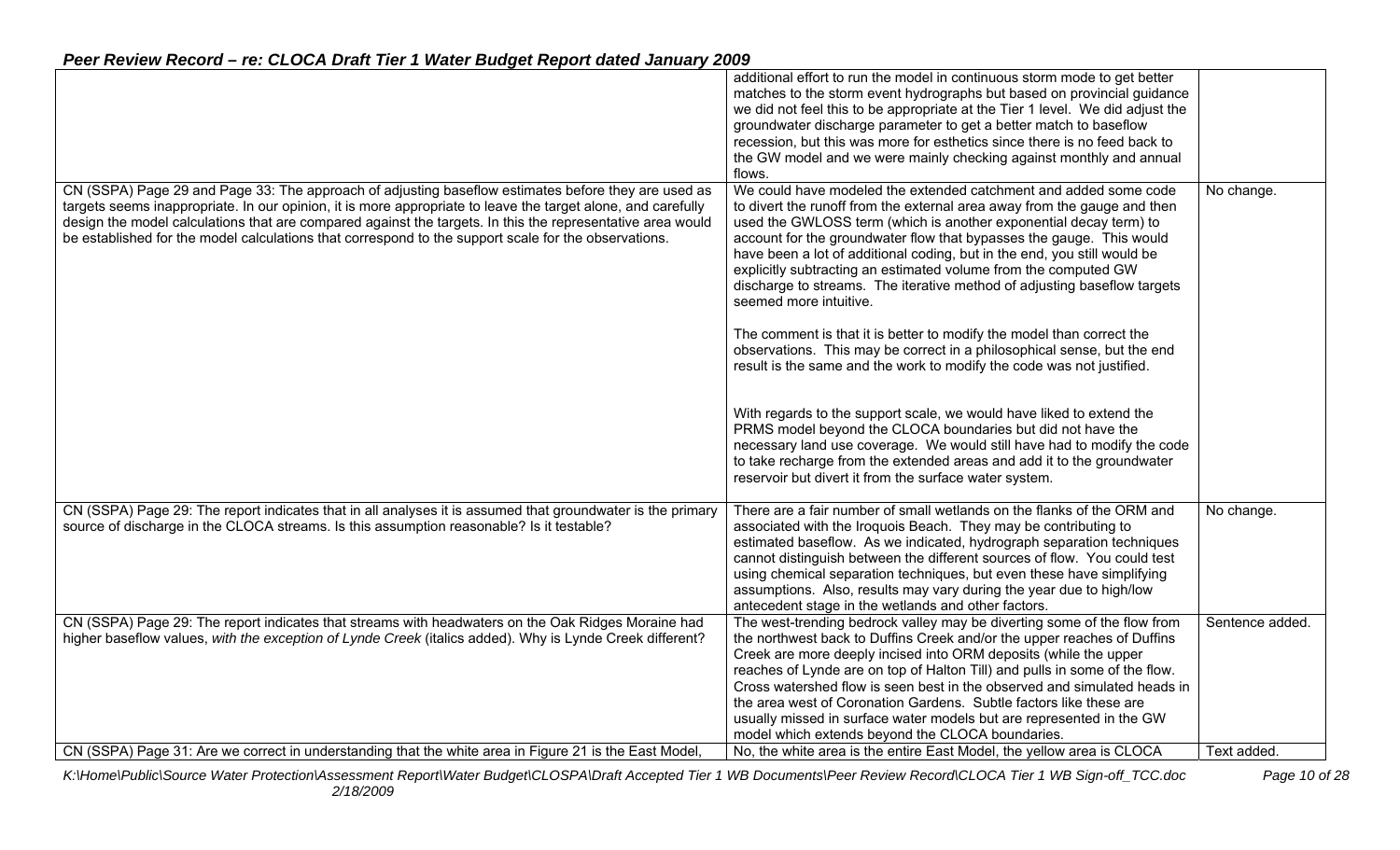#### **Peer Review Record – re: CLOCA Draft Tier 1 Water Budget Report dated January 2009**<br>and that the vellow area is the area that is referred to as "scaled down". and that the yellow area is the area that is referred to as "scaled down". (now shown) was truncated west of Duffins Creek and north of the center of Lake Scugog. CN (SSPA) Page 31: How are the eastern and western boundaries of the model defined? Watershed divides east and west of the CLOCA area were treated as no-<br>flow boundaries. CN (SSPA) Page 32: We recommend that a map be prepared to indicate the locations of high-quality pumping tests that were used to constrain the groundwater modelling calibration. Nearly all of these are outside CLOCA in north Durham Region. The table will be prepared as part of the Durham Model (East Model) documentation. No change required CN (SSPA) Page 32: How were hydraulic conductivities assigned to lithologic log descriptions? Were the units identified in the logs assigned generalized values based on literature values? As noted in the text, the method is described in Kassenaar and Wexler (2006) in the Methodology section and is somewhat similar to Martin and Frind. Method starts by assigning K's to each lithologic unit in the logs. Then average T's are calculated based on thickness of litho-zones within each aquifer. K's of the aquitards were assigned uniform values unless mapped as being thin or very thick. No change required CN (SSPA) Page 32: Are the recharge rates listed on Table 8 the final calibration values, or values used to constrain the initial simulations? As indicated, Table 8 values were the initial estimates used in the East Model before PRMS. Estimates for recharge in the CLOCA watersheds were then updated in an iterative manner using the PRMS code. These estimates did help influence but not constrain the calibration. You have to also understand that each cell has a unique recharge value but surficial geology, rather than land use, had the most influence on model results. No change required CN (SSPA) Page 32: Our experience suggests that it is generally not possible to estimate the hydraulic conductivity of the upper aquifer and the recharge rate independently. How is this issue of nonuniqueness addressed in the analyses? That is really the point of the whole exercise. We need a somewhat independent method for computing recharge so that we can better calibrate K's. No change required CN (SSPA) Page 32: The report indicates that model results were compared against "observed flow patterns". How are flow patterns observed? Are they not inferred from water level data? Are sufficient highquality water level data available to constrain these inferences? Maybe it's a poor term, but what we are referring to as flow patterns are the shape of the contour lines and the gradients (separation between lines). These are determined by interpolation of the data. The data have inherent error, but, surprisingly, they do produce reasonable looking maps (ignoring local noise and data gaps) There are insufficient high-quality data to do any inferences about spatial patterns in the flow. There are 14 PGMN sites across CLOCA, monitoring different aquifers. With five or ten times the number, you could begin to get some interesting spatial inferences. No change required CN (SSPA) Page 32: There are a relatively large number of recharge values that can be adjusted during calibration. Are there in fact 10 different values as suggested on Table 8. How is calibration accomplished effectively with this many adjustable parameters? There are many more than 10 parameters. Table 8 just lists some of the surficial geology zones. The key parameters are in Table 1 and 2. These form a matrix of 32x25 or so possible combinations of land use and soil types, each with 9 land use parameters and 11 soil type parameters). This is why using consistent parameters across watersheds was so important otherwise the task would be impossible. There were not enough gauges within each watershed, so we had to look at the baseflow estimates from all gauges across CLOCA. Different gauged catchments have different combinations of geology and land use, so the response of each is unique. We calibrated to Lynde first and then extended these No change required

*K:\Home\Public\Source Water Protection\Assessment Report\Water Budget\CLOSPA\Draft Accepted Tier 1 WB Documents\Peer Review Record\CLOCA Tier 1 WB Sign-off\_TCC.doc Page 11 of 28 2/18/2009*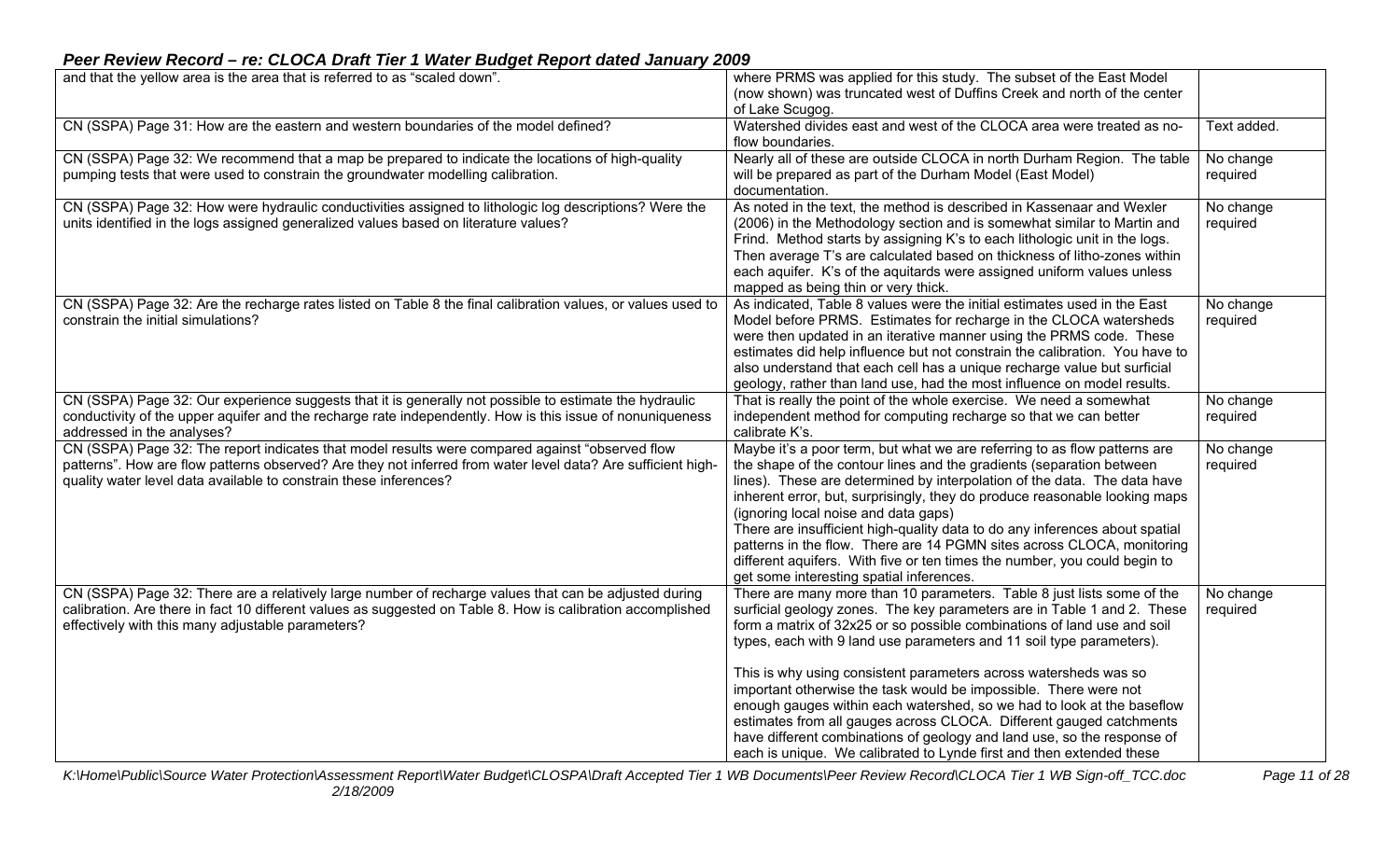|                                                                                                                                                                                                                                                                                                                                                                                                                                                                                                                                                                                                                                             | values across CLOCA to check for consistency.                                                                                                                                                                                                                                                                                                                                                                                                                                                                                                                                                                                                                                                                                                                                |                                                                        |
|---------------------------------------------------------------------------------------------------------------------------------------------------------------------------------------------------------------------------------------------------------------------------------------------------------------------------------------------------------------------------------------------------------------------------------------------------------------------------------------------------------------------------------------------------------------------------------------------------------------------------------------------|------------------------------------------------------------------------------------------------------------------------------------------------------------------------------------------------------------------------------------------------------------------------------------------------------------------------------------------------------------------------------------------------------------------------------------------------------------------------------------------------------------------------------------------------------------------------------------------------------------------------------------------------------------------------------------------------------------------------------------------------------------------------------|------------------------------------------------------------------------|
|                                                                                                                                                                                                                                                                                                                                                                                                                                                                                                                                                                                                                                             | We recognize that we will not be able to nail down properties for the minor<br>combinations (for example, there are only a few cells that have the Ski-<br>Hill-Halton Till combination), but we should be able to get close on the<br>major ones (forest on moraine, agriculture on Halton Till)                                                                                                                                                                                                                                                                                                                                                                                                                                                                            |                                                                        |
|                                                                                                                                                                                                                                                                                                                                                                                                                                                                                                                                                                                                                                             | Also, we looked at the previous modelling to provide a starting point so we<br>know that recharge over the ORM must be high to sustain the high water<br>levels observed and that the hydraulic conductivities of Newmarket and<br>Halton Tills limit the amount of recharge that can be applied.                                                                                                                                                                                                                                                                                                                                                                                                                                                                            |                                                                        |
| CN (SSPA) Page 33: The description of the water balance calculations with PRMS suggests that the<br>recharge to the unsaturated and saturated zones are additive. Do these processed not occur in series in<br>the soil column, so that adding them is in some sense double-counting?                                                                                                                                                                                                                                                                                                                                                       | The PRMS logic is somewhat convoluted but, ultimately makes sense.<br>Water can either go directly to the GW reservoir or, if daily percolation<br>capacity is exceeded, it goes to the unsaturated zone reservoir.<br>Ultimately, the water in the unsaturated reservoir either goes to interflow<br>or back to the GW reservoir. The water is only counted once, at the split.<br>We deliberately set the interflow partitioning low, so that most of the water<br>re-infiltrates and then discharges as baseflow. USS is significant only in<br>Newmarket and lacustrine clay covered soils                                                                                                                                                                               | Text revised to<br>clarify.                                            |
| CN (SSPA) Page 33: We do not understand the results presented in Figure 20. It appears that there are<br>four measures evaluated with two data sets. We cannot understand why the PRMS total flow and<br>corrected total flow are apparently compared against different sets of observed values of total flow. We<br>also cannot understand why the PRMS and MODFLOW estimates of separated baseflow are not<br>compared against the same independent estimates of baseflow.                                                                                                                                                                | We will split Figure 20 into two figures for clarity.<br>The observed and simulated values for PRMS were reversed on the<br>graph. That is why it appeared that we compared PRMS and MODFLOW<br>against different observations. Thanks for catching it.                                                                                                                                                                                                                                                                                                                                                                                                                                                                                                                      | Graph corrected.<br>Split into Figure<br>20a and 20b.                  |
| CN (SSPA) Page 33: Is the same information presented in Figures 14 and 22? It does not appear that the<br>same information is presented. How are they different, and how were they developed?                                                                                                                                                                                                                                                                                                                                                                                                                                               | Figure 14 is for the climate normal 1971-2000. The point of the figure was<br>to show the limited coverage and the apparent spatial trend in the data.<br>Figure 22 is the average for the simulation period WY1981 to WY 1999.<br>Results are similar but not identical.                                                                                                                                                                                                                                                                                                                                                                                                                                                                                                    | Text "for WY1981<br>to WY1999"<br>added to caption.                    |
| CN (SSPA) Page 33: It is indicated in the report that "losses to depression storage may offset some of the<br>additional throughfall in the urban areas". What is "throughfall"?                                                                                                                                                                                                                                                                                                                                                                                                                                                            | Throughfall is water making it past the canopy (i.e. after interception is<br>satisfied). The tree coverage is less dense in urban areas so there is less<br>interception but there are more flat roofs and parking lots for puddles.<br>Water from both interception and depression storage is assumed to be<br>lost to evaporation.                                                                                                                                                                                                                                                                                                                                                                                                                                        | Text added at first<br>occurrence of<br>"throughfall" in<br>the report |
| CN (SSPA) Page 34: The rates of evapotranspiration estimated through calibration of the PRMS analyses<br>are shown in Figure 26, referred to as "annual average actual evapotranspiration". The report indicates<br>that these average rates are "comparable" with the regional estimates listed on Table 6. The estimates<br>listed on Table 6 are independent land use factors, soil factors, and climate factors. How is that we can<br>expect these estimates to be similar to the results of the PRMS analysis? Is it possible that the dominant<br>parameters are climatic, and that everything else is of second-order significance? | The ET models (e.g. Penman, Jensen Haise, Thornthwaite, Harmon, and<br>Hargreaves) all have factors and coefficients that were derived to fit<br>lysimeter and small scale field studies and, as you indicate, are dominated<br>by factors such as insolation and temperature. It is not surprising that the<br>methods all give reasonable results. As you noted earlier, the shape of<br>the Penman and Thornthwaite curves are fairly close and that is why it is<br>hard to select the "best" model because they all work. The point being<br>made in the report was more that our application produced reasonable<br>results, indicating that we did not introduce significant errors in model<br>formulation or input data sets. As an aside, when we first set up the | Text revised.<br>Additional<br>comment added.                          |

*K:\Home\Public\Source Water Protection\Assessment Report\Water Budget\CLOSPA\Draft Accepted Tier 1 WB Documents\Peer Review Record\CLOCA Tier 1 WB Sign-off\_TCC.doc Page 12 of 28 2/18/2009*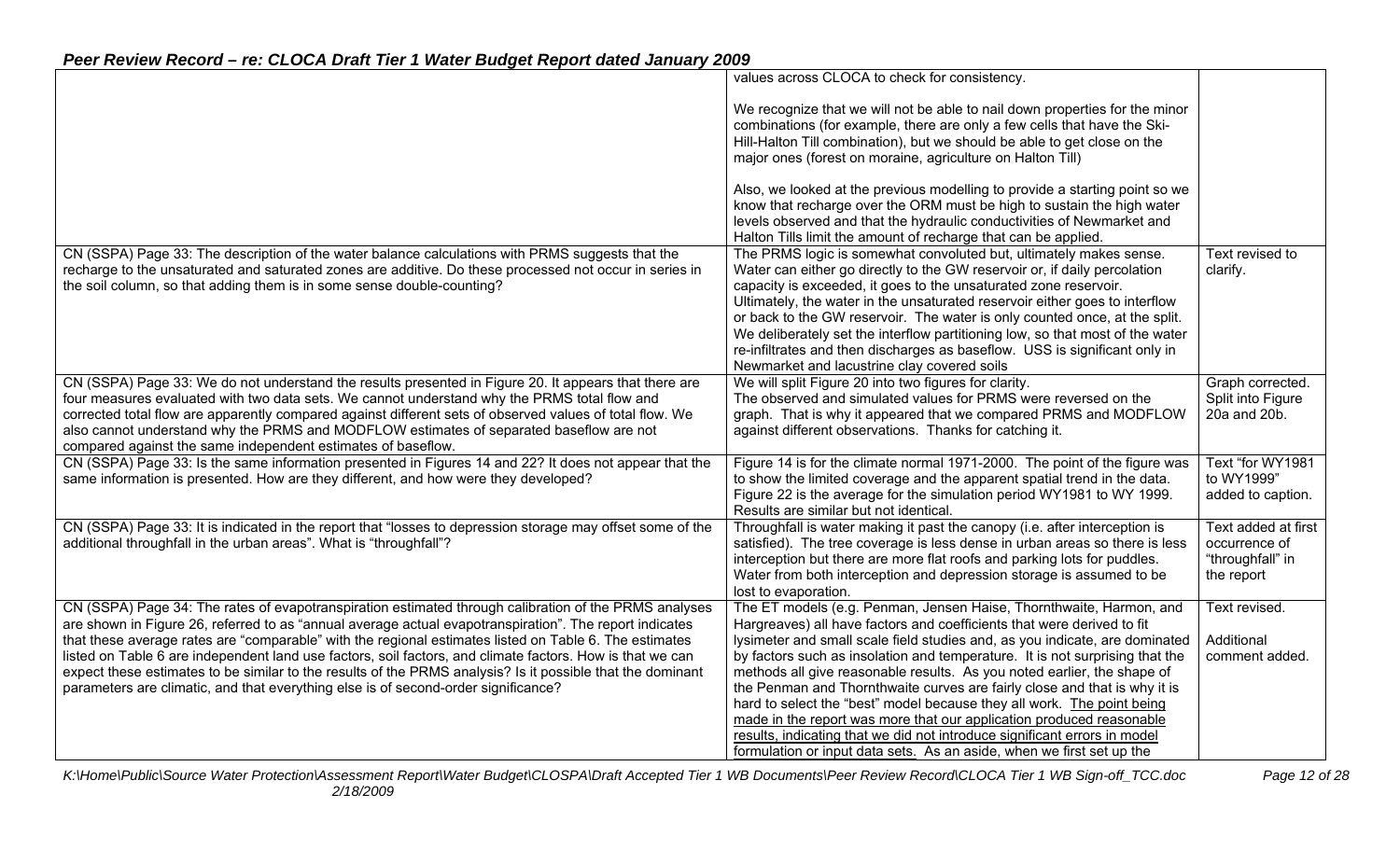|                                                                                                                                                                                                                                                                                                                                                                                                                                                                                                                                                                                                                                                                                                                                                                                                                                                                                                                                                                                                                                                                                                                                                                                                                                                           | model, we had some timing errors (I believe we started the solar data in<br>January but the rest of the data in October) and the model produced very<br>poor matches to observed flows, especially snowmelt-generated flows,<br>indicating that the model is sensitive to input errors.                                                                                                                                                                                                                                                                                                                                                                                                                                                                                                                                                                                                                                                                                                                                  |                                                                                    |
|-----------------------------------------------------------------------------------------------------------------------------------------------------------------------------------------------------------------------------------------------------------------------------------------------------------------------------------------------------------------------------------------------------------------------------------------------------------------------------------------------------------------------------------------------------------------------------------------------------------------------------------------------------------------------------------------------------------------------------------------------------------------------------------------------------------------------------------------------------------------------------------------------------------------------------------------------------------------------------------------------------------------------------------------------------------------------------------------------------------------------------------------------------------------------------------------------------------------------------------------------------------|--------------------------------------------------------------------------------------------------------------------------------------------------------------------------------------------------------------------------------------------------------------------------------------------------------------------------------------------------------------------------------------------------------------------------------------------------------------------------------------------------------------------------------------------------------------------------------------------------------------------------------------------------------------------------------------------------------------------------------------------------------------------------------------------------------------------------------------------------------------------------------------------------------------------------------------------------------------------------------------------------------------------------|------------------------------------------------------------------------------------|
| CN (SSPA) Page 34: How is "net recharge" related to the simulated annual recharge shown in Figures 29?                                                                                                                                                                                                                                                                                                                                                                                                                                                                                                                                                                                                                                                                                                                                                                                                                                                                                                                                                                                                                                                                                                                                                    | As explained above, water can either go directly to the GW reservoir or, if<br>daily percolation capacity is exceeded, it is diverted to the unsaturated<br>zone reservoir. Figure 29 shows annual USS which is the net water<br>diverted to the unsaturated zone reservoir.                                                                                                                                                                                                                                                                                                                                                                                                                                                                                                                                                                                                                                                                                                                                             | We added a GW<br>recharge (without<br>USS) figure and<br>added text to<br>clarify. |
|                                                                                                                                                                                                                                                                                                                                                                                                                                                                                                                                                                                                                                                                                                                                                                                                                                                                                                                                                                                                                                                                                                                                                                                                                                                           | Ultimately, the water in the unsaturated reservoir either goes to interflow<br>or back to the GW reservoir. We deliberately set the interflow partitioning<br>low, so that most of the water (more than 90%) re-infiltrates and then<br>discharges as baseflow. For simplification, we've added USS and UGS to<br>make the composite figure.                                                                                                                                                                                                                                                                                                                                                                                                                                                                                                                                                                                                                                                                             |                                                                                    |
| CN (SSPA) Page 34: The report refers to streams that are "head up on the till surface". What does "head<br>up" mean?                                                                                                                                                                                                                                                                                                                                                                                                                                                                                                                                                                                                                                                                                                                                                                                                                                                                                                                                                                                                                                                                                                                                      | Better phrase should be "whose headwaters are located on the till"                                                                                                                                                                                                                                                                                                                                                                                                                                                                                                                                                                                                                                                                                                                                                                                                                                                                                                                                                       | <b>Text Modified</b>                                                               |
| CN (SSPA) Page 34: We are confused by the reference to the recharge rates estimated through<br>calibration of the PRMS and MODFLOW models. Our understanding is that the analyses are loosely<br>coupled by maintaining consistency between the recharge rates estimated with the PRMS analysis and<br>specified for the MODFLOW simulations. However, in some sections of the report it seems this is only<br>approximately correct. For example, at the bottom of Page 34 it is indicated that the rates "are generally<br>consistent with those estimated in the East Model calibration but in the last sentence it is indicated that<br>these values "were used as input to the East Model." On Page 35 it is indicated that the spatial distribution<br>of recharge determined by PRMS is more accurate. This seems to suggest that the recharge distribution<br>developed from calibration of the PRMS analyses is distinct from the recharge distribution estimated from<br>calibration of the MODFLOW model, and that the distribution from the PRMS analyses is more reliable.<br>We recommend that the relation between the recharge rates estimated in the surface water and<br>groundwater models be indicated clearly throughout the report. | As indicated in the report, we developed (relatively simple) estimates of<br>recharge for the entire East Model. These were shown in Table 8.<br>MODFLOW model results were then analyzed to determine net lateral<br>inflow into each gauged catchment. The corrected baseflow estimates<br>were used as calibration targets for PRMS.<br>The PRMS model gave us refined estimates of recharge for the CLOCA<br>watersheds which were not radically different from our simplified<br>estimates.<br>Although the process could have ended there, we used the PRMS<br>recharge estimates within the CLOCA area and the Table 8 values outside<br>the CLOCA area in the MODFLOW model. The new MODFLOW model<br>results were re-analyzed to determine net lateral inflow into each gauged<br>catchment. The new corrected baseflow estimates were used to fine-tune<br>the calibration of PRMS. The results converged fairly.<br>This process is described several times in the report and shown visually in<br>Figure 33. | No change                                                                          |
| CN (SSPA) Page 34: We are puzzled by some of the recharge values listed on Table 8. As a preliminary<br>check we have expressed the recharge rates as a ratio of the water surplus, assuming an average annual<br>precipitation of 870 mm and evapotranspiration of 600 mm (average of the Thornthwaite and Penman<br>estimates). Is there any independent evidence of recharge rates that are as high as 35 and 60% greater<br>than the surplus?                                                                                                                                                                                                                                                                                                                                                                                                                                                                                                                                                                                                                                                                                                                                                                                                         | The methods for calculating recharge that you cite (P-ET to get surplus)<br>do not account for soil and vegetation variation. They use monthly<br>average values for some parameters. However, even though they are<br>simple, they do give good watershed-scale estimates of recharge.<br>On the other hand, we know that recharge varies locally, Using a more<br>complex model, we included local variations in factors that affect<br>interception, and depression storage, that control runoff prior to ET (e.g. in<br>urban areas), that allow rapid infiltration of water from the soil zone in<br>coarse sediments, so that less is lost to ET in the ORM and more in the<br>fine grained till soils. The effects can be see by comparing PET (Figure<br>25) which is relatively uniform with AET (Figure 27) which shows that AET                                                                                                                                                                               | No change                                                                          |

*K:\Home\Public\Source Water Protection\Assessment Report\Water Budget\CLOSPA\Draft Accepted Tier 1 WB Documents\Peer Review Record\CLOCA Tier 1 WB Sign-off\_TCC.doc Page 13 of 28 2/18/2009*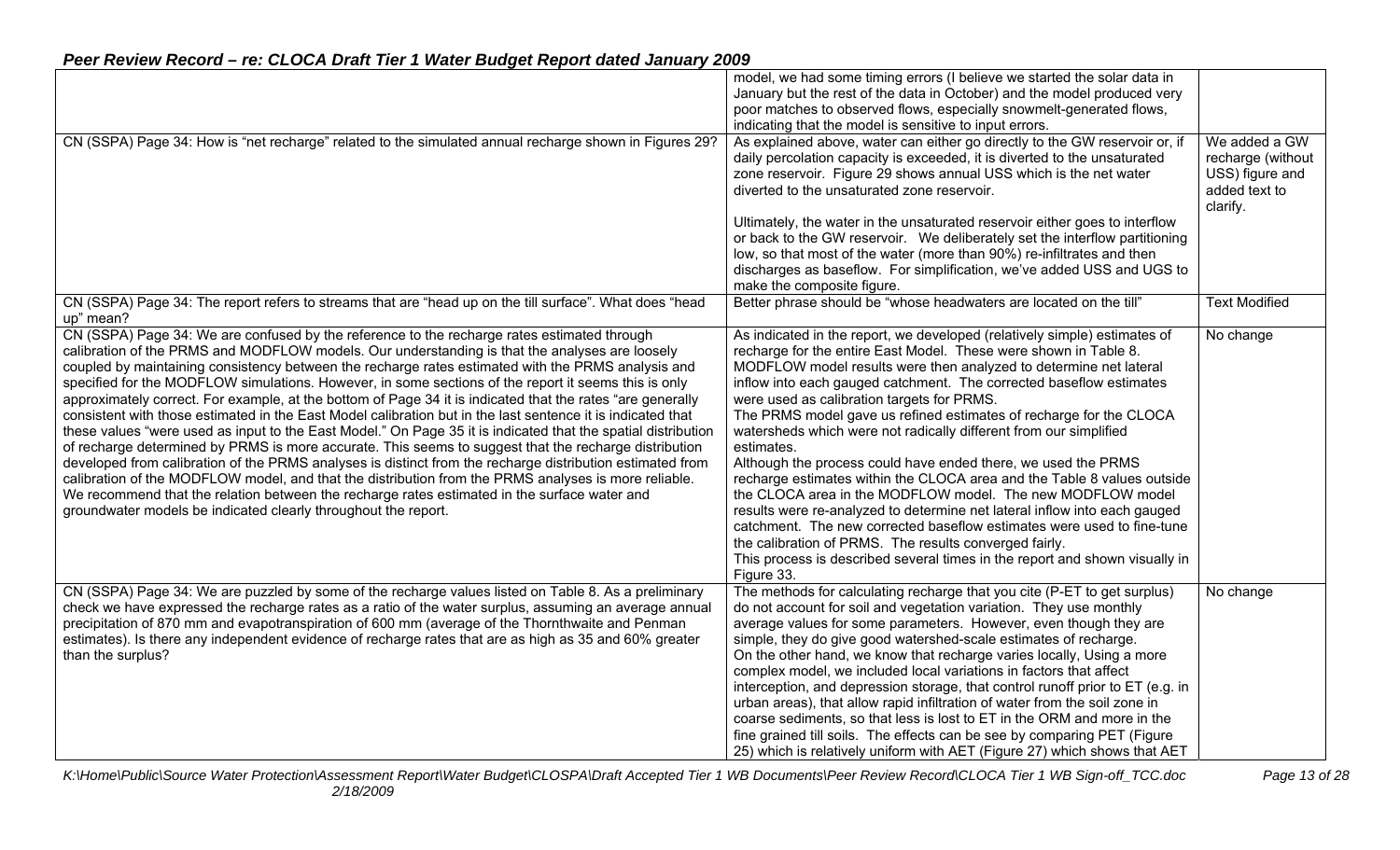|                                                                                                                                                                                                                                                                                                                                                                                                                                                                                                                                                                                                                                       |              | is lower in the ORM and urban areas. Runoff is very low in the ORM (due                                                                                             |                                                           |
|---------------------------------------------------------------------------------------------------------------------------------------------------------------------------------------------------------------------------------------------------------------------------------------------------------------------------------------------------------------------------------------------------------------------------------------------------------------------------------------------------------------------------------------------------------------------------------------------------------------------------------------|--------------|---------------------------------------------------------------------------------------------------------------------------------------------------------------------|-----------------------------------------------------------|
| Material                                                                                                                                                                                                                                                                                                                                                                                                                                                                                                                                                                                                                              | $RCH/(P-ET)$ | to hummocky topography and sandy soil) and the combination of low AET                                                                                               |                                                           |
|                                                                                                                                                                                                                                                                                                                                                                                                                                                                                                                                                                                                                                       | (%)          | and low RO leads to high recharge. These high recharge rates sustain                                                                                                |                                                           |
| Glacial Lake sands                                                                                                                                                                                                                                                                                                                                                                                                                                                                                                                                                                                                                    | 67           | the high heads that occur in the ORM area despite the high K of the<br>sediments. Conversely, low AET in the urban areas does not lead to high                      |                                                           |
| Glacial Lake silts and clays                                                                                                                                                                                                                                                                                                                                                                                                                                                                                                                                                                                                          | 34           | recharge in the urban areas because of the high RO. Similar analyses                                                                                                |                                                           |
| Other recent deposits                                                                                                                                                                                                                                                                                                                                                                                                                                                                                                                                                                                                                 | 60           | can be done for each of the soils/land use combinations.                                                                                                            |                                                           |
| Halton Till - hummocky                                                                                                                                                                                                                                                                                                                                                                                                                                                                                                                                                                                                                | 135          | The fact that the models give reasonable results does not mean that we                                                                                              |                                                           |
| Halton Till - north of ORM                                                                                                                                                                                                                                                                                                                                                                                                                                                                                                                                                                                                            | 45           | believe that we are simulating all the physics correctly. There are many<br>simplifying assumptions and limitations in the models. For example, if we               |                                                           |
| Halton Till – south of ORM                                                                                                                                                                                                                                                                                                                                                                                                                                                                                                                                                                                                            | 34           | used 15-minute precipitation data in storm mode, we could better                                                                                                    |                                                           |
| ORM deposits - hummocky                                                                                                                                                                                                                                                                                                                                                                                                                                                                                                                                                                                                               | 157          | represent the high runoff from intense storms and low runoff from low<br>intensity storms (that have the same daily precipitation). We could                        |                                                           |
| ORM deposits - non-hummocky                                                                                                                                                                                                                                                                                                                                                                                                                                                                                                                                                                                                           | 120          | account for rejected recharge and properly route overland flow and                                                                                                  |                                                           |
| Newmarket Till                                                                                                                                                                                                                                                                                                                                                                                                                                                                                                                                                                                                                        | 11           | simulate re-infiltration of excess water from low permeability areas in<br>downstream areas of high permeability. The net results would be that the                 |                                                           |
| Lower sediments/weathered bedrock                                                                                                                                                                                                                                                                                                                                                                                                                                                                                                                                                                                                     | 11           | final recharge map would probably look similar but with more local                                                                                                  |                                                           |
|                                                                                                                                                                                                                                                                                                                                                                                                                                                                                                                                                                                                                                       |              | variability.<br>While we cannot claim to have the definitive model, we think that it does                                                                           |                                                           |
|                                                                                                                                                                                                                                                                                                                                                                                                                                                                                                                                                                                                                                       |              | produce intuitive results that are much more useful than the simplified                                                                                             |                                                           |
|                                                                                                                                                                                                                                                                                                                                                                                                                                                                                                                                                                                                                                       |              | methods applied in other Tier 1 studies. The models form a framework for                                                                                            |                                                           |
|                                                                                                                                                                                                                                                                                                                                                                                                                                                                                                                                                                                                                                       |              | doing additional studies and for improving the representation of soil and<br>groundwater physics that was ignored previously.                                       |                                                           |
| CN (SSPA) Page 35: In our opinion, it is difficult to assess the match between the observed and calculated                                                                                                                                                                                                                                                                                                                                                                                                                                                                                                                            |              | Scatterplots were done and are now included along with the table of                                                                                                 | Figure and                                                |
| groundwater levels referring only to Figures 34 and 35. We recommend that the reporting of the goodness-                                                                                                                                                                                                                                                                                                                                                                                                                                                                                                                              |              | statistics. The point of this report, however, was not to document the                                                                                              | explanation                                               |
| of-fit be supplemented with the following:                                                                                                                                                                                                                                                                                                                                                                                                                                                                                                                                                                                            |              | "East Model" which is the subject of another report (in progress).                                                                                                  | added                                                     |
| Scatterplots comparing observed and calculated water levels in the Oak Ridges Aquifer Complex<br>and the Thorncliffe Aquifer, with distinct symbols to indicate water level targets corresponding to<br>high-reliability data (dedicated observation wells with survey control and boreholes logged by a<br>professional geoscientist);<br>Plots of the cumulative probability distribution of model residuals;<br>Tables indicating observed and calculated water levels and model residuals, again with indications<br>of high-reliability targets; and<br>A listing of statistical measures of model goodness-of-fit.<br>$\bullet$ |              |                                                                                                                                                                     |                                                           |
| This additional information can be included in an electronic supplement to the report.                                                                                                                                                                                                                                                                                                                                                                                                                                                                                                                                                |              |                                                                                                                                                                     |                                                           |
| CN (SSPA) Page 36: In our opinion, it is difficult to check the calculations reported in Figure 38. We<br>recommend that a table be added to indicate the values that are suggested in this figure.                                                                                                                                                                                                                                                                                                                                                                                                                                   |              | We will add the flow/area to Table 8 and add a reference to the table                                                                                               | Add flow/area to<br>Table 8 and add<br>reference to table |
| CN (SSPA) Page 36: The report indicates that median flows were compared with average flows. How are<br>the average flows defined? The Period of Record (POR) median flows for the HYDAT stations listed on                                                                                                                                                                                                                                                                                                                                                                                                                            |              | A better word would have been "contrasted". It was not intended to<br>indicate that a correlation analysis was conducted, but rather that the                       | Point deleted for<br>clarity                              |
|                                                                                                                                                                                                                                                                                                                                                                                                                                                                                                                                                                                                                                       |              | K:\Home\Public\Source Water Protection\Assessment Report\Water Budget\CLOSPA\Draft Accepted Tier 1 WB Documents\Peer Review Record\CLOCA Tier 1 WB Sign-off_TCC.doc | Page 14 of 28                                             |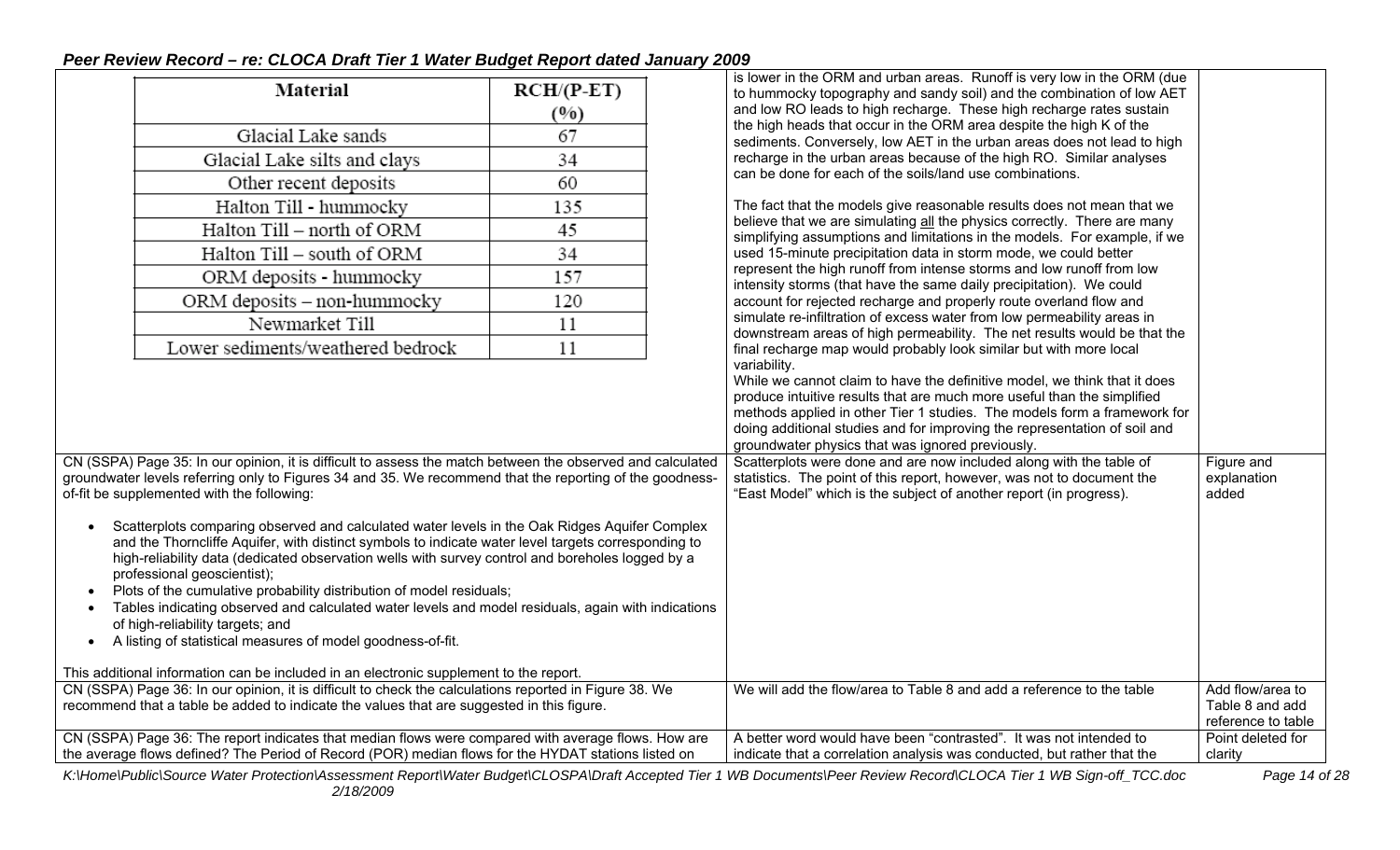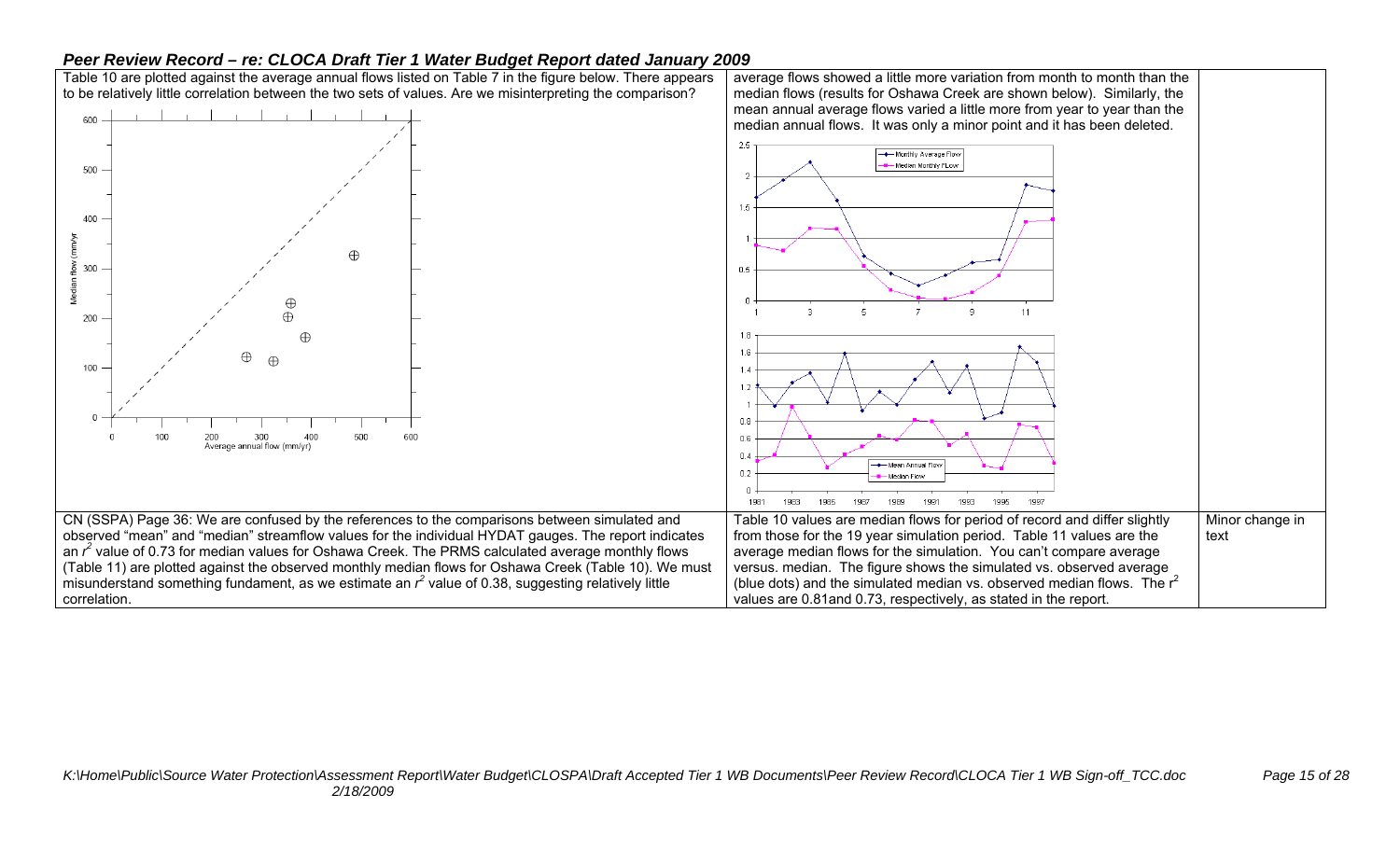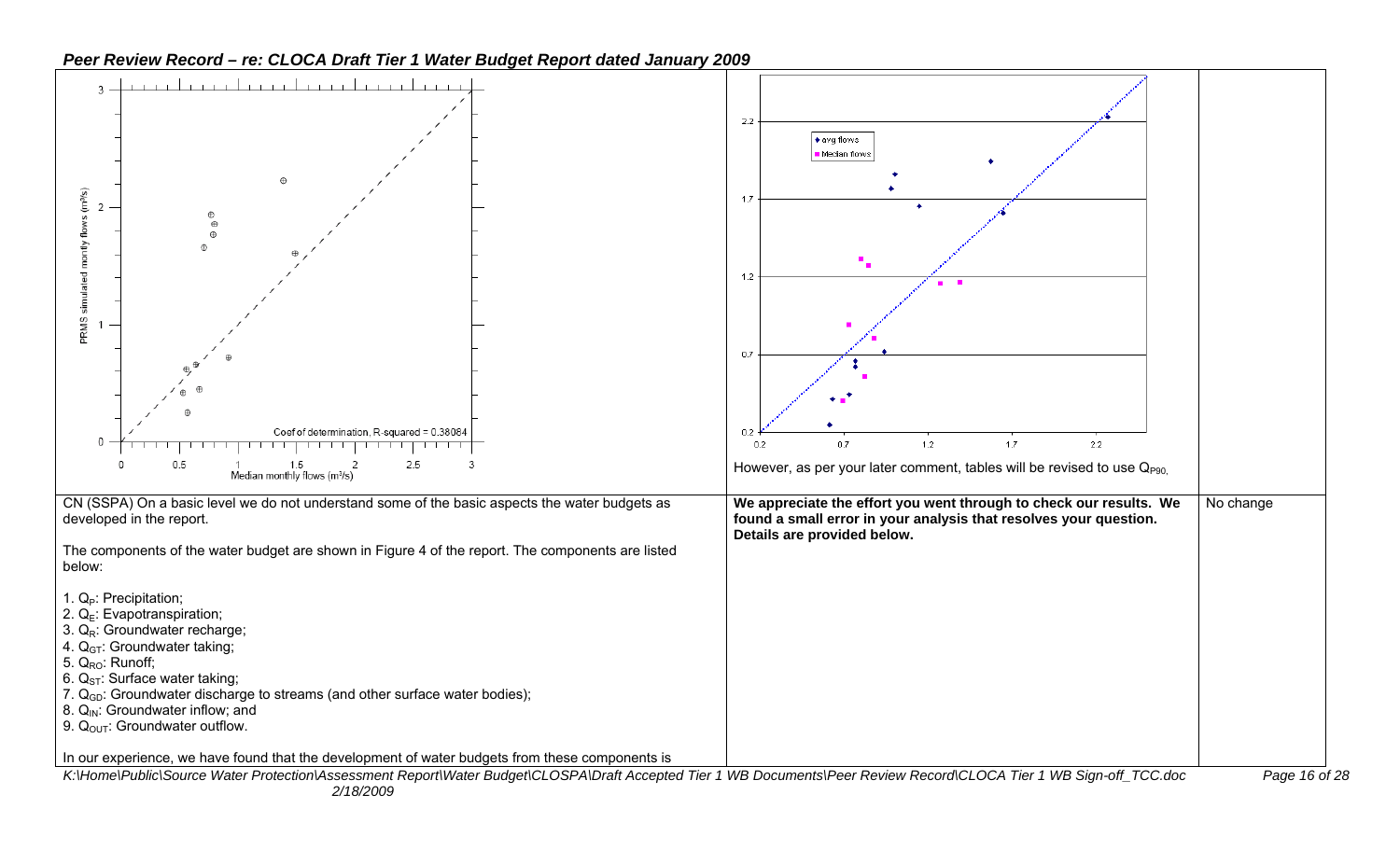| Peer Review Record – re: CLOCA Draft Tier 1 Water Budget Report dated January 2009                                                                                                                                                                                                                                                                                                                                                                              |     |                                                                                                                                                                                                                                                                                                                                                                                                      |  |
|-----------------------------------------------------------------------------------------------------------------------------------------------------------------------------------------------------------------------------------------------------------------------------------------------------------------------------------------------------------------------------------------------------------------------------------------------------------------|-----|------------------------------------------------------------------------------------------------------------------------------------------------------------------------------------------------------------------------------------------------------------------------------------------------------------------------------------------------------------------------------------------------------|--|
| deceptively subtle. The subtlety arises because there are several different water budgets that can be                                                                                                                                                                                                                                                                                                                                                           |     |                                                                                                                                                                                                                                                                                                                                                                                                      |  |
| developed. We indicate four water budgets here:                                                                                                                                                                                                                                                                                                                                                                                                                 |     |                                                                                                                                                                                                                                                                                                                                                                                                      |  |
| Water budget #1: "Overall"                                                                                                                                                                                                                                                                                                                                                                                                                                      |     |                                                                                                                                                                                                                                                                                                                                                                                                      |  |
|                                                                                                                                                                                                                                                                                                                                                                                                                                                                 |     |                                                                                                                                                                                                                                                                                                                                                                                                      |  |
| $Q_p + Q_{1N} = Q_E + Q_{GT} + Q_{ST} + Q_{GD} + Q_{OUT}$                                                                                                                                                                                                                                                                                                                                                                                                       | (1) |                                                                                                                                                                                                                                                                                                                                                                                                      |  |
| Here we have not accounted for surface water inflows into the study area. This is consistent with the<br>assumption that the water budget area coincides with the limits of the watershed (that is, the surface<br>watershed). The terms $Q_{\text{IN}}$ and $Q_{\text{OUT}}$ account for the possibility that the limits of the groundwatershed do<br>not coincide with the limits of the surface watershed.<br>Water budget #2: "Allocation of precipitation" |     | Eq. 1 is missing the surface water flow term $(Q_{RO})$ . Also SW takings are<br>not explicitly handled in PRMS or MODFLOW and some of the minor GW<br>takings were not represented<br>SW takings – they are not explicitly handled because no direct subtraction<br>was undertaken in PRMS, however, the calibration data (stream flow at<br>gauge) would reflect the influence of surface takings. |  |
| $Q_p = Q_p + Q_{pQ} + Q_p$                                                                                                                                                                                                                                                                                                                                                                                                                                      |     |                                                                                                                                                                                                                                                                                                                                                                                                      |  |
|                                                                                                                                                                                                                                                                                                                                                                                                                                                                 | (2) | Eq. 2 checks, this calculates surplus (Qro+Qr)                                                                                                                                                                                                                                                                                                                                                       |  |
| Water budget #3: "Surface water"                                                                                                                                                                                                                                                                                                                                                                                                                                |     |                                                                                                                                                                                                                                                                                                                                                                                                      |  |
|                                                                                                                                                                                                                                                                                                                                                                                                                                                                 |     |                                                                                                                                                                                                                                                                                                                                                                                                      |  |
| $Q_{\text{SIF}} = Q_{RO} + Q_{GD}$                                                                                                                                                                                                                                                                                                                                                                                                                              | (3) | Eq. 3 checks. The equation does not account for interflow, however.                                                                                                                                                                                                                                                                                                                                  |  |
| Here $Q_{SW}$ represents the surface water flow out of the watershed. On an annual basis, this would<br>correspond to the cumulative discharge measured at a stream gauge at the outlet of the watershed.                                                                                                                                                                                                                                                       |     | Also, $Q_{GD}$ implicitly includes $Q_{IN}$ - $Q_{OUT}$ , the net transfer from other<br>watersheds., It is also assumed that no surface water transfers from<br>other basins or discharge of pumped groundwater from treatment plants                                                                                                                                                               |  |
|                                                                                                                                                                                                                                                                                                                                                                                                                                                                 |     | Eq. 4 checks. However, the $Q_{GT}$ used in the model may not be the same                                                                                                                                                                                                                                                                                                                            |  |
| Water budget #4: "Groundwater"                                                                                                                                                                                                                                                                                                                                                                                                                                  |     | $QGT$ reported in the demand calculation as only municipal and other large<br>takings were used in the model. Also, $Q_{GT}$ is not 'explicitly' reported by the                                                                                                                                                                                                                                     |  |
| $Q_R + Q_{IN} = Q_{GT} + Q_{GD} + Q_{OUT}$                                                                                                                                                                                                                                                                                                                                                                                                                      | (4) | model. Also, the $Q_{GT}$ used by the model was maximum permitted not<br>estimated actual.                                                                                                                                                                                                                                                                                                           |  |
| To check the internal consistency of the reported values we consider the reported components for Lynde                                                                                                                                                                                                                                                                                                                                                          |     | Agree as long as these are consumptive uses.                                                                                                                                                                                                                                                                                                                                                         |  |
| Creek. Some of these components are indicated in the report and others have been provided in a                                                                                                                                                                                                                                                                                                                                                                  |     |                                                                                                                                                                                                                                                                                                                                                                                                      |  |
| spreadsheet prepared and transmitted by E.J. Wexler, March 3, 2008.                                                                                                                                                                                                                                                                                                                                                                                             |     | Simulated discharge to streams is about 162 mm/yr over the whole area<br>and maybe 125 in the gauged area.                                                                                                                                                                                                                                                                                           |  |
|                                                                                                                                                                                                                                                                                                                                                                                                                                                                 |     |                                                                                                                                                                                                                                                                                                                                                                                                      |  |
|                                                                                                                                                                                                                                                                                                                                                                                                                                                                 |     |                                                                                                                                                                                                                                                                                                                                                                                                      |  |
|                                                                                                                                                                                                                                                                                                                                                                                                                                                                 |     |                                                                                                                                                                                                                                                                                                                                                                                                      |  |
|                                                                                                                                                                                                                                                                                                                                                                                                                                                                 |     |                                                                                                                                                                                                                                                                                                                                                                                                      |  |
|                                                                                                                                                                                                                                                                                                                                                                                                                                                                 |     |                                                                                                                                                                                                                                                                                                                                                                                                      |  |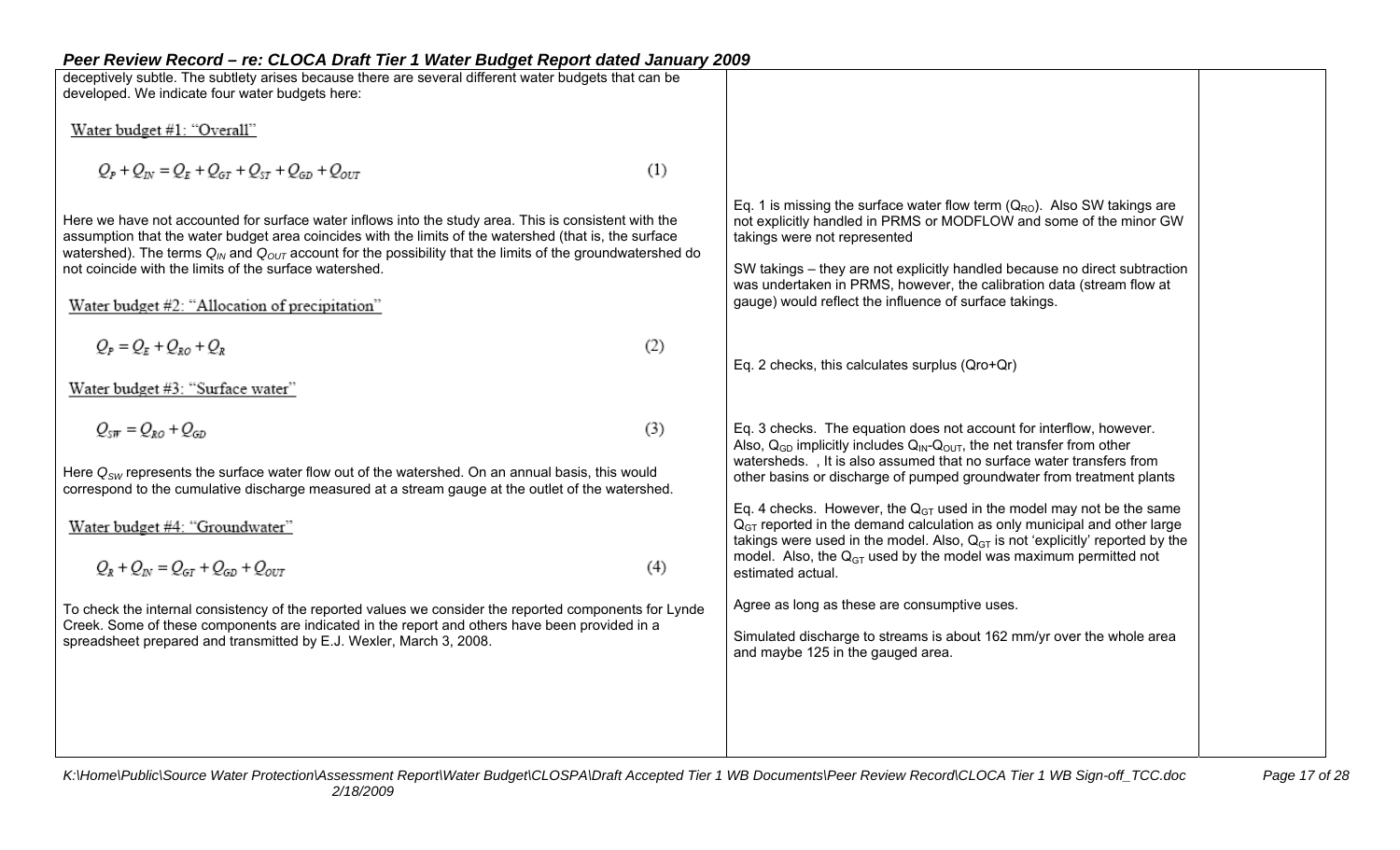|                           | Precipitation (Q <sub>P</sub> )                                                                              | 888.4 | mm/yr |                                                                                                                                                     |  |
|---------------------------|--------------------------------------------------------------------------------------------------------------|-------|-------|-----------------------------------------------------------------------------------------------------------------------------------------------------|--|
|                           | Total Actual ET $(Q_E)$                                                                                      | 558.0 | mm/yr |                                                                                                                                                     |  |
|                           | Lateral Inflow $(Q_{\text{IN}})$                                                                             | 48.3  | mm/yr |                                                                                                                                                     |  |
|                           | Lateral Outflow (Q <sub>OUT</sub> )                                                                          | 49.9  | mm/yr |                                                                                                                                                     |  |
|                           | GW Demand (current) (QGT)                                                                                    | 23.5  | mm/yr |                                                                                                                                                     |  |
|                           | SW Demand (current) (Q <sub>ST</sub> )                                                                       | 11.5  | mm/yr | Actually if you add QST and GWT back in and subtract QRO you get                                                                                    |  |
|                           | Net Overland Runoff (QRO)                                                                                    | 168.5 | mm/yr | mass balance because Eq 1 is missing Qro, therefore                                                                                                 |  |
|                           | Net GW Recharge (QR)                                                                                         | 161.0 | mm/yr | 888.4+48.3=558.0+168.5+Qgd+49.9; Qgd=160.3this approximates the<br>162 mm/yr noted above.                                                           |  |
|                           | Water budget #1: "Overall"                                                                                   |       |       |                                                                                                                                                     |  |
| From Equation (1):        |                                                                                                              |       |       |                                                                                                                                                     |  |
|                           | $Q_p + Q_{1N} = Q_E + Q_{GT} + Q_{ST} + Q_{GD} + Q_{OIT}$                                                    |       |       |                                                                                                                                                     |  |
| subtraction.              | The value of the calculated groundwater discharge to streams is not indicated. We will try to estimate it by |       |       |                                                                                                                                                     |  |
|                           | Substituting from the table above yields:                                                                    |       |       |                                                                                                                                                     |  |
|                           | $(888.4) + (48.3) = (558.0) + (23.5) + (11.5) + QGD + (49.9)$                                                |       |       |                                                                                                                                                     |  |
| $936.7 = 642.9 + QGD$     |                                                                                                              |       |       |                                                                                                                                                     |  |
| $Q_{GD} = 293.8$ mm/yr    |                                                                                                              |       |       |                                                                                                                                                     |  |
|                           | Water budget #2: "Allocation of precipitation"                                                               |       |       |                                                                                                                                                     |  |
| From Equation (2):        |                                                                                                              |       |       |                                                                                                                                                     |  |
| $Q_p = Q_r + Q_{p} + Q_p$ |                                                                                                              |       |       |                                                                                                                                                     |  |
|                           | Substituting from the table above yields:                                                                    |       |       | The table had QRO in it so there was no need to back it out. My<br>combined QR and QRO gives 329.5 mm/a, Qsw=168.5+162=330.5 (EJ<br>used Qr of 161) |  |
|                           |                                                                                                              |       |       |                                                                                                                                                     |  |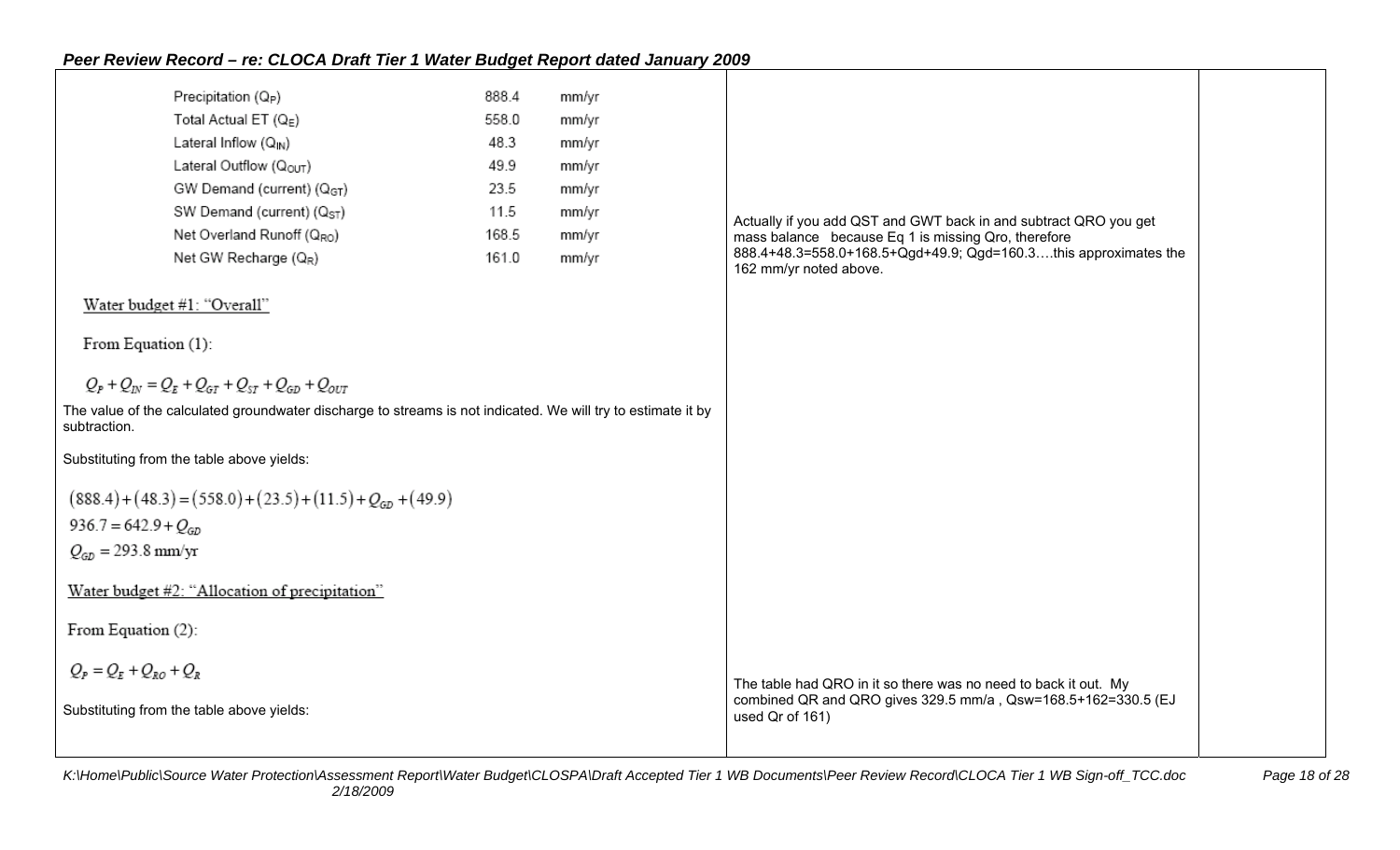| $(888.4) = (558.0) + (168.5) + (161.0)$                                                                                                                                                                                                                                                                                                                         |                                                                                                                                                      |               |
|-----------------------------------------------------------------------------------------------------------------------------------------------------------------------------------------------------------------------------------------------------------------------------------------------------------------------------------------------------------------|------------------------------------------------------------------------------------------------------------------------------------------------------|---------------|
| $888.4 = 887.5 \sqrt{ }$                                                                                                                                                                                                                                                                                                                                        |                                                                                                                                                      |               |
| Water budget #3: "Surface water"                                                                                                                                                                                                                                                                                                                                | I get 1.38 $m^3$ /s, use the 330.5 above rather than the 462.3;<br>330.5(131)(1/1000)(1000)1000)(1/365)(1/86400)=1.37                                |               |
| From Equation (3):                                                                                                                                                                                                                                                                                                                                              | Gauge areas are different. Contributing area at Whitby is 106 $km^2$ (see<br>Table 7). Of course, all the flows in the gauge areas differ from those |               |
| $Q_{\text{SIF}} = Q_{\text{RO}} + Q_{\text{GD}}$                                                                                                                                                                                                                                                                                                                | you used. I<br>I had 270 mm/yr or 0.9 $m^3$ /s (also in Table 7). This is close to 264 (from<br>329*106/132)                                         |               |
| Substituting the reported value of $Q_{RO}$ and the back-calculated value of $Q_{GD}$ yields:                                                                                                                                                                                                                                                                   |                                                                                                                                                      |               |
| $Q_{ST} = (168.5) + (293.8)$                                                                                                                                                                                                                                                                                                                                    |                                                                                                                                                      |               |
| $= 462.3$ mm/yr                                                                                                                                                                                                                                                                                                                                                 |                                                                                                                                                      |               |
| The area of the Lynde Creek watershed is reported as 132.1 km <sup>2</sup> . Therefore, the average annual<br>streamflow for Lynde Creek is estimated as:<br>$Q_{\text{SIF}} = (462.3 \text{ mm/yr})(132.1 \text{ km}^2) \frac{\text{m}}{1000 \text{ mm}} \frac{10^6 \text{ m}^2}{\text{km}^2} \frac{\text{yr}}{365 \text{ d}} \frac{\text{d}}{\text{86400 s}}$ | I get 209.3 = 235 which is off by the Qgd which isn't all in the model.<br>161+48.3=160.3+49.9<br>209.3=210.2                                        |               |
| $= 1.94 \text{ m}^3/\text{s}$                                                                                                                                                                                                                                                                                                                                   |                                                                                                                                                      |               |
| A stream gauge is located at Whitby, relatively close to the outlet of Lynde Creek (Figures 17 and 18). It is<br>a bit difficult to estimate the average daily flow for this gauge, but a value of 1.94 $\text{m}^3$ /s is definitely within<br>the range of observations. $\sqrt{ }$                                                                           |                                                                                                                                                      |               |
| Water budget #4: "Groundwater"                                                                                                                                                                                                                                                                                                                                  |                                                                                                                                                      |               |
| From Equation (4):                                                                                                                                                                                                                                                                                                                                              |                                                                                                                                                      |               |
| $Q_{R} + Q_{IV} = Q_{GT} + Q_{GD} + Q_{OUT}$                                                                                                                                                                                                                                                                                                                    |                                                                                                                                                      |               |
| Substituting from the table above and the back-calculated value of $Q_{GD}$ yields:                                                                                                                                                                                                                                                                             |                                                                                                                                                      |               |
| $(161.0) + (48.3) = (23.5) + (293.8) + (49.9)$                                                                                                                                                                                                                                                                                                                  |                                                                                                                                                      |               |
| $209.3 = 367.2$ X                                                                                                                                                                                                                                                                                                                                               |                                                                                                                                                      |               |
| K:\Home\Public\Source Water Protection\Assessment Report\Water Budget\CLOSPA\Draft Accepted Tier 1 WB Documents\Peer Review Record\CLOCA Tier 1 WB Sign-off_TCC.doc                                                                                                                                                                                             |                                                                                                                                                      | Page 19 of 28 |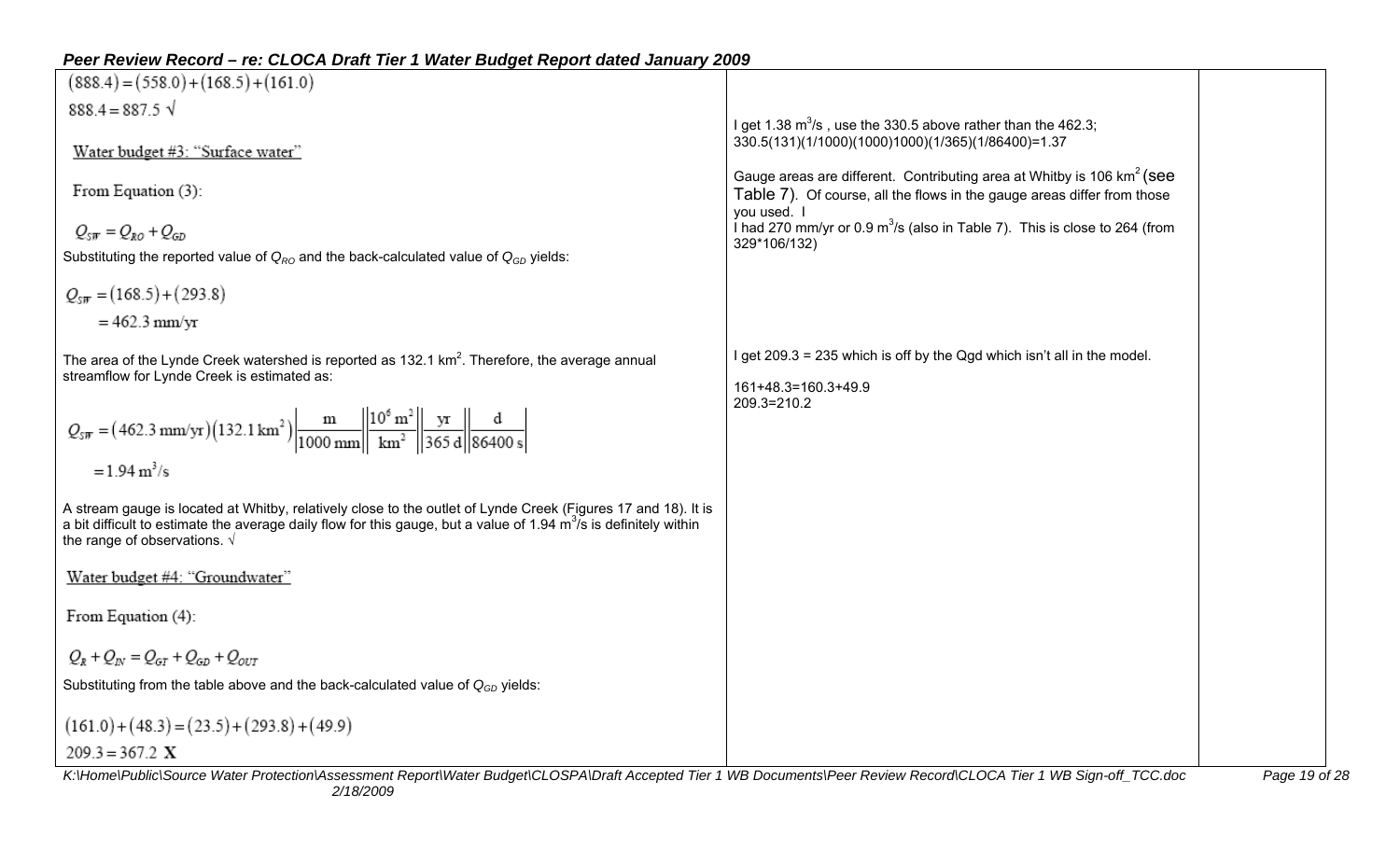| There seems to be something wrong in this formulation.                                                                                                                                                                                                                                                                                                                                                                                                                                                                                                                                                                                                                                                                                                                                                                                                                                                                                                                                                                                                                                                                                                                                                                                  |                                                                                                                                                                                                                                                                                                                                                                                                                                                                                                                                                                                                                                                                                                                                                                                                                                                                                                                                                                                                                                                                                                            |                                                                                                                                                            |
|-----------------------------------------------------------------------------------------------------------------------------------------------------------------------------------------------------------------------------------------------------------------------------------------------------------------------------------------------------------------------------------------------------------------------------------------------------------------------------------------------------------------------------------------------------------------------------------------------------------------------------------------------------------------------------------------------------------------------------------------------------------------------------------------------------------------------------------------------------------------------------------------------------------------------------------------------------------------------------------------------------------------------------------------------------------------------------------------------------------------------------------------------------------------------------------------------------------------------------------------|------------------------------------------------------------------------------------------------------------------------------------------------------------------------------------------------------------------------------------------------------------------------------------------------------------------------------------------------------------------------------------------------------------------------------------------------------------------------------------------------------------------------------------------------------------------------------------------------------------------------------------------------------------------------------------------------------------------------------------------------------------------------------------------------------------------------------------------------------------------------------------------------------------------------------------------------------------------------------------------------------------------------------------------------------------------------------------------------------------|------------------------------------------------------------------------------------------------------------------------------------------------------------|
| CN (SSPA) Page 38: We are impressed with the alternative approaches adopted to infer the locations of<br>significant recharge areas. However, we do not understand some fundamental aspects of the analyses.<br>What does "a factor of 1.15 times the groundwater recharge" mean? Does this mean that areas for which<br>the estimated recharge is 15% larger than the area-weighted average recharge over the entire model area<br>are significant recharge areas? What does "0.55 times the surplus" represent? Are we correct in<br>interpreting this as meaning that areas with estimated recharge rates in excess of 0.55(P-ET) are<br>considered significant?<br>SB (MNR) Page 38: In the report it states, "In the second method, the calibrated surface water model was                                                                                                                                                                                                                                                                                                                                                                                                                                                         | These approaches and values came out of Guidance Module 7 -<br>Appendix B. Is there significance to 0.55 or 1.15? GM7 offers no<br>technical support. That is why we used both methods and compared<br>results to see if they provided similar and intuitively-correct results.<br>GM7 says the methods are to be applied on a watershed basis, thus 1.15<br>times the recharge in Harmony identifies the Iroquois Beach deposits as<br>HVRA while only the ORM deposits are HVRA in Bowmanville. It appears<br>that the SPA surrounding the CLOCA area (TRCA, GRCA, KRCA and<br>LSCA) are using the 1.15 times approach and for consistency purposes<br>would be appropriate in the CLOCA area<br>Tables will be revised to use $Q_{P90}$                                                                                                                                                                                                                                                                                                                                                                 | No change.<br>Table revised                                                                                                                                |
| used and was configured to output daily streamflow at the outlet of each subwatershed. Land use-based<br>parameters in the model were assigned to correspond to current conditions. Monthly water supply values<br>were calculated as the average monthly $(Q_{AVG})$ streamflow rate for that month over the simulation period.<br>The simulated mean values were used in this analysis because they tended to correlate better (r2=0.81 for<br>Oshawa Creek for example) with the observed mean values (as compared with the simulated median<br>monthly flows (r2=0.73 for Oshawa Creek) and observed median flows)." This second method for<br>determining the water supply for each subwatershed using the calibrated surface water model seems<br>appropriate however the use of the mean monthly streamflow rate $(Q_{AVG})$ instead of the median monthly<br>streamflow rate $(Q_{PS0})$ does not correspond to the methods outlined in Appendix A of the WB/WQRA<br>guidance module. For the purpose of consistently comparing the stress assessment results across the<br>province can you please use the median monthly streamflow rate $(Q_{PS0})$ in the calculation of monthly<br>percent water demand for surface water. |                                                                                                                                                                                                                                                                                                                                                                                                                                                                                                                                                                                                                                                                                                                                                                                                                                                                                                                                                                                                                                                                                                            |                                                                                                                                                            |
| SM (GRCA) Page 38: Significant Recharge Areas (SRAs) are defined in this report as the recharge areas<br>contributing to potential seepage areas and springs as well as stream reaches exhibiting more that 1 l/s<br>discharge. Appendix B/Guidance Module #7 defines SRAs as recharge areas contributing to municipal<br>wells and sensitive ecosystem features dependent on discharge for its sustenance. A SRA methodology<br>document prepared jointly by TCC, CTC, and Lake Simcoe/South Georgian Bay source protection regions<br>with input from CAMC, defines sensitive ecosystem features dependent on discharge for its sustenance to<br>be Wetlands and Coldwater Fisheries. Furthermore, the consultants have identified the end points from the<br>Backward Particle Tracking exercise (Figures 46-48), but have not actually delineated the SRA polygons.<br>It appears the end points tracked backwards from a particular feature, have to be interpolated to arrive at a<br>SRA polygon.                                                                                                                                                                                                                                | The SRA YPDT-led document was not completed, reviewed or approved<br>at the time of this work. Nor has it been approved by the province to date.<br>As well, it is our understanding that techniques described in this report<br>were provided and included in the cited document. Finally, these<br>approaches have been revised in the Director's rules. HVRA's are now<br>considered the SRA.<br>At the time of this report, we tried two approaches: one based on actual<br>data (e.g., groundwater discharge as observed by the temperature probe<br>overflight and brook trout data) and one on model results.<br>Wetlands would need to be separated into those receiving groundwater<br>discharge and those contributing to groundwater recharge. I don't know<br>that this has been done and doing it ourselves would have been beyond<br>the scope of the Tier 1 and is appropriate for a Tier 2 or 3.<br>We did not delineate SRA polygons precisely for the reasons you<br>identified in the next comment. Also, GM7 makes no mention of polygons.<br>It just says to map SRA's, which we did. | Added discussion<br>and figures<br>related to brook<br>trout occurrence<br>(even though<br>data were<br>received well after<br>writing of draft<br>report) |
| CN (SSPA) Page 39: The particle tracking results suggest some clustering of recharge contributions to<br>streamflow originating on the Oak Ridges Moraine. However, in our opinion, the results generally suggest<br>a dispersed distribution of sources of recharge. These results suggest that it would be impossible to                                                                                                                                                                                                                                                                                                                                                                                                                                                                                                                                                                                                                                                                                                                                                                                                                                                                                                              | We agree.                                                                                                                                                                                                                                                                                                                                                                                                                                                                                                                                                                                                                                                                                                                                                                                                                                                                                                                                                                                                                                                                                                  | Text added                                                                                                                                                 |

*K:\Home\Public\Source Water Protection\Assessment Report\Water Budget\CLOSPA\Draft Accepted Tier 1 WB Documents\Peer Review Record\CLOCA Tier 1 WB Sign-off\_TCC.doc Page 20 of 28 2/18/2009*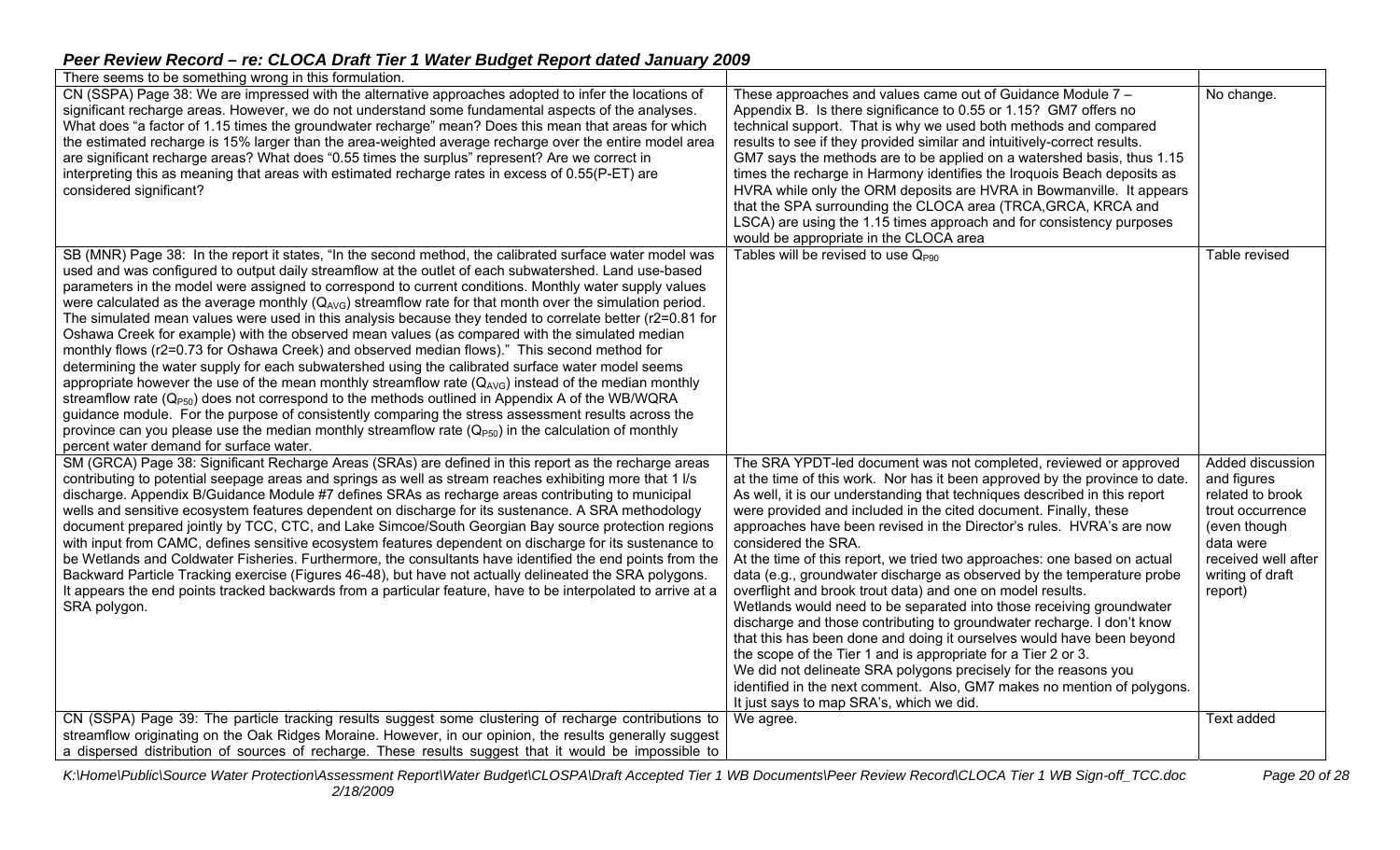| mandate land-use on the basis of these results.                                                               |                                                                              |                       |
|---------------------------------------------------------------------------------------------------------------|------------------------------------------------------------------------------|-----------------------|
| CN (SSPA) Page 40: In our opinion, the estimation of water demand is excellent. In our opinion, a key         | Thanks for the positive feedback. It is appreciated.                         | No change             |
| aspect of long-term water management will be developing reliable methods to predict how the demand and        |                                                                              |                       |
| recharge terms may change. The analyses developed for the Tier 1 water budget and stress assessment           |                                                                              |                       |
| have the potential to be important components of the evaluation.                                              |                                                                              |                       |
| SB (MNR) Page 42: A minor correction to the reference of O.Reg. 384/04 is required, which should              | Noted                                                                        | <b>Text corrected</b> |
| actually be O.Reg. 387/04.                                                                                    |                                                                              |                       |
| SB (MNR) Page 42: A reference in the text to Table 34 indicates that there are a total of 79 permits within   | The comment is correct – there are only 78 "records" in the data provided    | <b>Text corrected</b> |
| the study area, however when examining Table 34 there are duplications in the ID field of this table. A       | by CLOCA. Some permits and record IDs are duplicated because there           |                       |
| manual count of the individual records in this table indicates that there are only 78 records. Please clarify | are multiple sources covered by one permit number.                           |                       |
| these discrepancies in both the text and the table.                                                           |                                                                              |                       |
| SB (MNR) Page 43: A minor correction to clarify that under O.Reg. 387/04 livestock watering does not          | Noted                                                                        | <b>Text corrected</b> |
| require a permit even if the taking is larger than 50,000 L/d.                                                |                                                                              |                       |
| SB (MNR) Page 44: Does it seem realistic to assume that all 380 wells with a usage code of 'livestock'        | A number of attempts to estimate livestock consumption were made.            | <b>Text expanded</b>  |
| would actually use 50,000 L/d? As noted above, livestock watering does not require a permit to take water     | Most of the consumption information that was found focused on water and      | and updated           |
| under O.Reg. 387/04 and therefore some livestock operations could use more than 50,000 L/d. It may            | calorie requirements for newborns and young livestock; however some          |                       |
| also be likely that many of these 380 wells use less than 50,000 L/d. It may in fact be a reasonable          | general estimates were found (and now referenced in the text). A 50,000      |                       |
| estimate but it should be discussed further in the text of the report.                                        | I/d estimate was selected based on historical MOE limits. Estimates from     |                       |
|                                                                                                               | general farm consumption data suggests that 10,000 I/day might be            |                       |
|                                                                                                               | typical for the livestock portion of the consumption on an average dairy     |                       |
|                                                                                                               | farm. We made some conservative assumptions about other farm water           |                       |
|                                                                                                               | use. With return flow corrections, our estimate of total consumptive         |                       |
|                                                                                                               | demand per farm is 25,000 I/day. Even if we used half that amount,           |                       |
|                                                                                                               | Darlington and Lynde would still be in the moderately stressed category.     |                       |
|                                                                                                               | De Loe (2001also) estimates that non-permitted agricultural use is high in   |                       |
|                                                                                                               | Lynde watershed and moderate in Darlington watershed.                        |                       |
| SB (MNR) Page 44: Is there any basis for using the consumptive factor of 0.5 to determine the                 | This is simply an estimated value based on a general assumption that         | Text updated          |
| consumptive demand of livestock watering? A consumptive factor for this specific water use is not             | 50% is lost to ET. Specific farm operations and different livestock types    |                       |
| provided in the guidance document; therefore it would be good to provide some rationale for using this        | may have much different consumptive values, for example, milking             |                       |
| value (e.g. best estimate, field experience, etc.). It may in fact be a reasonable estimate but it should be  | operations may consume more than pig farms, because the farm product,        |                       |
| discussed further in the text of the report.                                                                  | milk, is primarily water and is removed off site. Our research suggests      |                       |
|                                                                                                               | there is considerable controversy about actual water use, particularly as it |                       |
|                                                                                                               | relates to manure production at hog operations.                              |                       |
| SM (GRCA) Page 44: Population growth is estimated to be 3% over the next 25 years. According to               | Growth rates used in the text are correct and have been confirmed with       |                       |
| Ontario Ministry of Finance estimates, the Durham region is expected to grow by approx. 45% within the        | Durham Region. As indicated in the text it is the change in groundwater      |                       |
| next 25 years.                                                                                                | demand (non municipal private consumption) that is estimated at 3% not       |                       |
|                                                                                                               | population growth.                                                           |                       |
| SB (MNR) Page 45: In the report it states, "The detailed permit calculations, including the consumption       | The tables were provided to CLOCA but were not distributed in the peer       | Table added           |
| correction factors and monthly demand allocations for each permit, are included in digital format on the      | review process. They will be included in the final version.                  |                       |
| enclosed CRDROM in the file PTTW Water Demand Details.xls." This file was not included with the other         |                                                                              |                       |
| peer review documents and would likely be useful to assist in evaluating the report.                          |                                                                              |                       |
| SB (MNR) Page 47: In the report it states, "The Region of Durham operates four water pollution control        | Figure changed to Pringle Creek STP. Figure reference corrected.             | Text and figure       |
| plants (WPCP). They are all located in the lower reaches of the streams in close proximity to Lake Ontario    | Numbers were used in calculating reserve                                     | revised               |
|                                                                                                               |                                                                              |                       |

*K:\Home\Public\Source Water Protection\Assessment Report\Water Budget\CLOSPA\Draft Accepted Tier 1 WB Documents\Peer Review Record\CLOCA Tier 1 WB Sign-off\_TCC.doc Page 21 of 28 2/18/2009*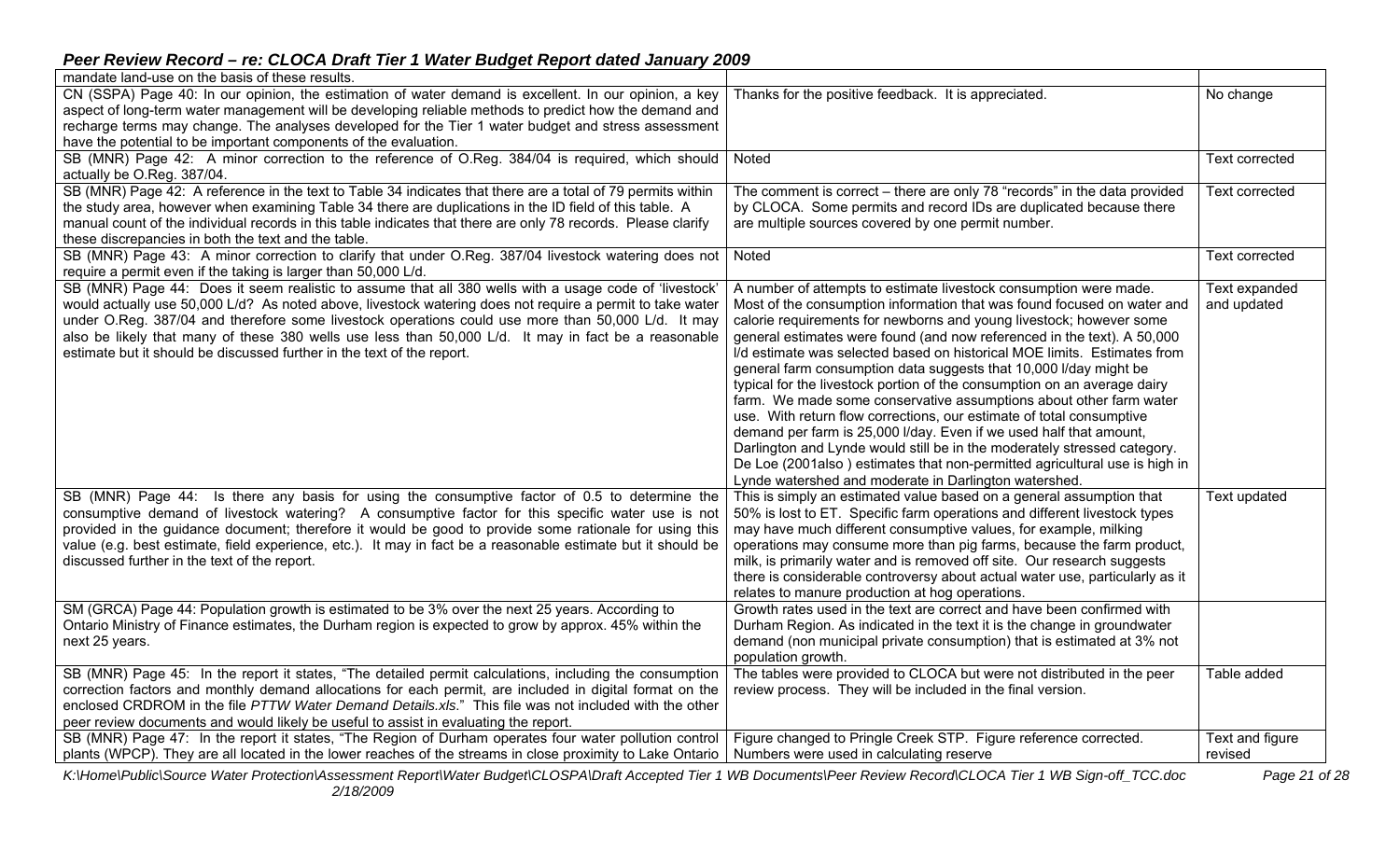| (Figure 51). Monthly discharge was provided by CLOCA based on data submitted to the MOE and are                                                                                                                          |                                                                                    |                      |
|--------------------------------------------------------------------------------------------------------------------------------------------------------------------------------------------------------------------------|------------------------------------------------------------------------------------|----------------------|
| shown in Table 23. Required dilution factors depend on flow in the stream and on the concentration of the                                                                                                                |                                                                                    |                      |
| specific contaminant in the effluent. For discharge to Lake Ontario, the MOE requires a minimum dilution                                                                                                                 |                                                                                    |                      |
| factor of 20 to 1 (MOE, 1994). As a conservative assumption, a 40 to 1 dilution factor was assumed for                                                                                                                   |                                                                                    |                      |
| discharge to the streams. Minimum flow requirements based on these discharge rates and dilution factors                                                                                                                  |                                                                                    |                      |
| are also provided in the table." First, please correct the reference to Figure 51 in the text of the report, it                                                                                                          |                                                                                    |                      |
| appears to be incorrect. Second, the use of these water reserve calculations is not shown in any of the                                                                                                                  |                                                                                    |                      |
| subsequent tables making it difficult to understand how the numbers are being used. Please clarify in the                                                                                                                |                                                                                    |                      |
| text how these calculations of water reserve (for waste assimilation purposes) are used in the report.                                                                                                                   |                                                                                    |                      |
| SB (MNR) Page 47: As discussed at our peer review meeting on February 28 <sup>th</sup> , 2008 the use of the                                                                                                             | We will use the $Q_{P90}$ statistic                                                | Analyses and         |
| Tessmann method to estimate the surface water reserve should only be used if both stream gauge                                                                                                                           | As stated in the report, there are several conflicting definitions of the          | tables revised       |
| information and numerical models are unavailable within a SPA. Given that CLOCA has developed a                                                                                                                          | Tessman method to be found in literature. Were the province wishes to              |                      |
| numerical surface water model it is recommended that the $Q_{P90}$ statistic be derived from the modelled                                                                                                                | endorse a particular documented method as 'correct', it would be helpful           |                      |
| stream flow for each of your subwatersheds for use in the stress assessment calculations. Additionally,                                                                                                                  | to the scientific community if such a reference could be included in the           |                      |
| the calculation of the Tessmann statistic in the report has not been performed correctly, in part due                                                                                                                    | guidance document. We believe we used the most defensible method.                  |                      |
| conflicting methods available in published reports.                                                                                                                                                                      | Nonetheless, per direction, we have now revised the document and used              |                      |
|                                                                                                                                                                                                                          | the $Q_{90}$ statistic from the model.                                             |                      |
| SB (MNR) Page 48: In the report it states, "The Guidance Module 7 is somewhat vague on the methods                                                                                                                       | The term vague was a poor choice. The point being made is that there               | <b>Text modified</b> |
| for calculating groundwater reserve. There is no theoretical basis for this value and it may be low                                                                                                                      | appears to be no background documentation for the selected 10% in the              | slightly.            |
| considering that baseflow represents 40% to 60% of streamflow." Please consider rewording these                                                                                                                          | GM except that there is a "rule of thumb" that 10% is a good value.                |                      |
| sentences because it appears that there is a mis-understanding of what the groundwater reserve                                                                                                                           |                                                                                    |                      |
| represents at the Tier 1 level of assessment. As indicated on Page 131 of the WB/WQRA guidance                                                                                                                           | It was our feeling, however, that if the intent of a reserve is to correct the     |                      |
| module, "The important point to take away from this reserve discussion is that the reserve is applied on top                                                                                                             | supply term (i.e., the true available supply is $Q_{SUPPLY} - Q_{RESERVE}$ ), then |                      |
| of already conservative % water demand thresholds, so that at the Tier 1 and Tier 2 levels the reserve is                                                                                                                | $Q_{RESERVE}$ should be a value that truly reflects the dependence of the          |                      |
| designed as an additional buffer that directs watersheds to additional water budgeting work and a better                                                                                                                 | ecosystem on groundwater discharge.                                                |                      |
| understanding of the intricate link between the groundwater and surface water systems. The reserve is not<br>designed to necessarily reflect the actual in-stream flow requirements, which are only expected to be fully | Currently, a stream is given a reserve of 0.1QSUPPLY which is about the            |                      |
| explored at a Tier 3 level." At the Tier 1 level of assessment the actual instream flow requirements are not                                                                                                             | same as 0.1QGD for most catchments (see response to comment on p.                  |                      |
| being evaluated on an individual stream segment basis.                                                                                                                                                                   | 50 for proof). This implies that the stream could tolerate a 90% decrease          |                      |
|                                                                                                                                                                                                                          | in baseflow (since we only reserve 10%). If the 'rule of thumb' truly              |                      |
|                                                                                                                                                                                                                          | suggests that water demands less than 10% of $Q_{SUPPLY}$ will not result in       |                      |
|                                                                                                                                                                                                                          | observable changes to the hydrologic system, then, by definition, you              |                      |
|                                                                                                                                                                                                                          | should reserve 90% of $Q_{SUPPLY}$ for the reserve to ensure that ecosystems       |                      |
|                                                                                                                                                                                                                          | that thrive in this type of environment are not threatened.                        |                      |
|                                                                                                                                                                                                                          |                                                                                    |                      |
|                                                                                                                                                                                                                          | Using the correct value for $Q_{RESERVE}$ would lead to a much more                |                      |
|                                                                                                                                                                                                                          | conservative assessment and, if any watersheds fail the stress                     |                      |
|                                                                                                                                                                                                                          | assessment, then true in-stream flow requirements should be determined.            |                      |
|                                                                                                                                                                                                                          | Given all the other uncertainties, it would be better to risk a false positive     |                      |
|                                                                                                                                                                                                                          | (i.e. incorrectly identifying a catchment as stressed) than a false negative.      |                      |
|                                                                                                                                                                                                                          |                                                                                    |                      |
|                                                                                                                                                                                                                          | For the sake of consistency, however, we used 10% reserve in our                   |                      |
|                                                                                                                                                                                                                          | analysis.                                                                          |                      |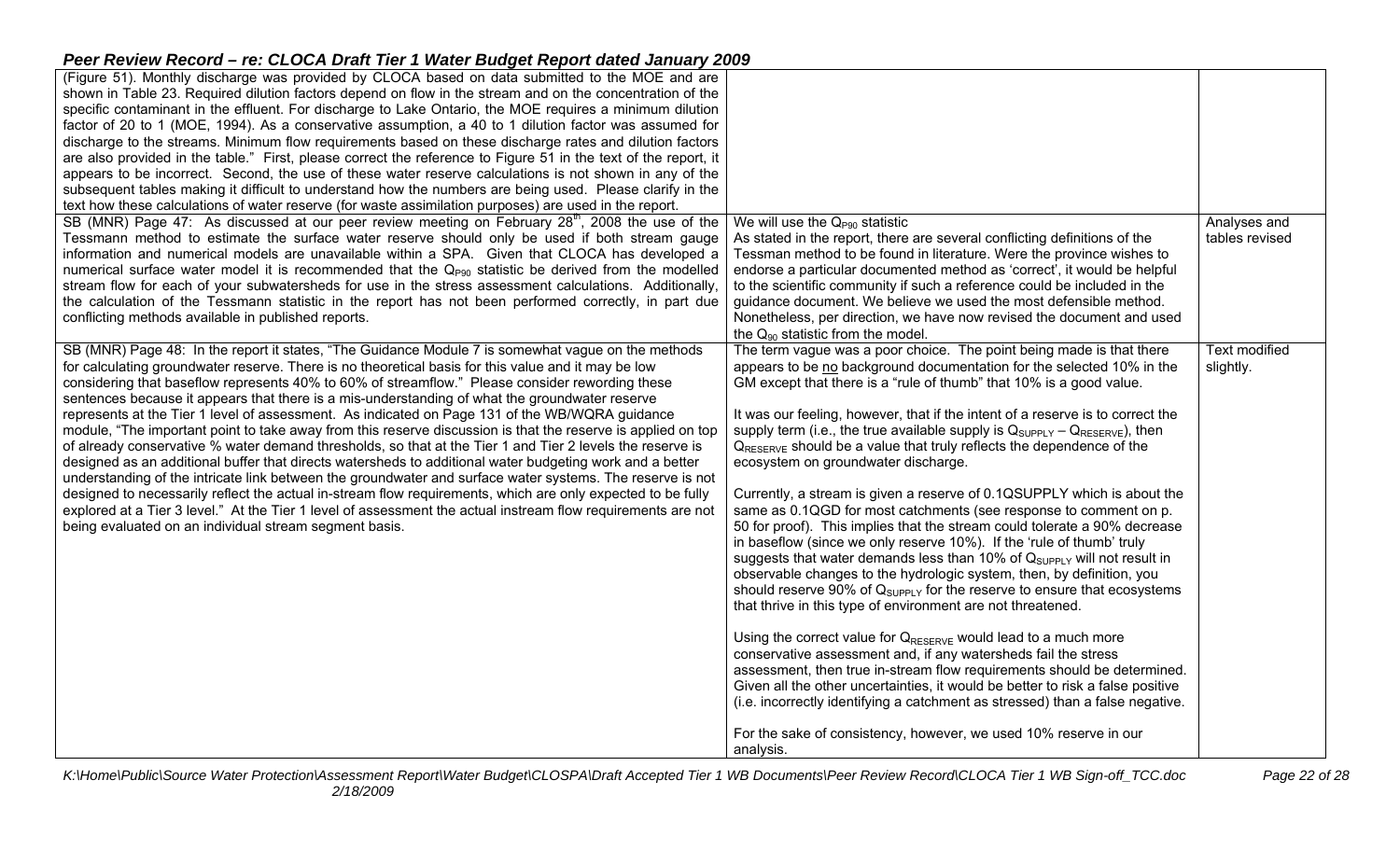| SB (MNR) Page 48: The methods provided for estimating the groundwater reserve in the WB/WQRA<br>guidance module were outlined in the preferred order of use. Given that CLOCA has developed a<br>numerical groundwater model it would be most appropriate to derive the groundwater reserve value (e.g.<br>10% of the estimated average annual groundwater discharge) consistently across the SPA from the<br>simulated model outputs. It appears the report currently uses a combination of techniques including<br>baseflow separation for gauged catchments and simulated discharge for ungauged catchments.<br>Additionally the report calculates three variations of the groundwater reserve based on different baseflow<br>separation techniques (e.g. average minimum flow, smoothed minima, median flow) which are not<br>discussed in the report. Based on the variation of methods used and the information provided in Tables 27<br>and Table 28 it is difficult to determine exactly how the groundwater reserve values have been produced<br>for each individual subwatershed.                                                                                                                                                                                  | As stated in the report, we first estimated groundwater reserve based on<br>real data, i.e., long-term gauge data. However, it is difficult to extrapolate<br>the results to the ungauged catchments. As an alternative, we used<br>model results, which compared well at the gauges, for estimating the<br>reserve for the whole CLOCA area. The results are provided in Table 28<br>and in the stress analysis tables.<br>The different baseflow methods are described and compared earlier on in<br>the report                                                                                                                    | Text added to<br>clarify                                              |
|------------------------------------------------------------------------------------------------------------------------------------------------------------------------------------------------------------------------------------------------------------------------------------------------------------------------------------------------------------------------------------------------------------------------------------------------------------------------------------------------------------------------------------------------------------------------------------------------------------------------------------------------------------------------------------------------------------------------------------------------------------------------------------------------------------------------------------------------------------------------------------------------------------------------------------------------------------------------------------------------------------------------------------------------------------------------------------------------------------------------------------------------------------------------------------------------------------------------------------------------------------------------------|--------------------------------------------------------------------------------------------------------------------------------------------------------------------------------------------------------------------------------------------------------------------------------------------------------------------------------------------------------------------------------------------------------------------------------------------------------------------------------------------------------------------------------------------------------------------------------------------------------------------------------------|-----------------------------------------------------------------------|
| SB (MNR) Page 50: The table in Section 6.2.1 of the report that is reproduced from the WB/WQRA<br>guidance module contains a known error in the text for the 'Calculation' column of groundwater reserve.<br>The table mistakenly indicates that, "Component of baseflow discharge: suggest 10% of the total<br>groundwater supply should be maintained as a reserve". The preferred method of calculating the<br>groundwater reserve is to use 10% of the estimated average annual groundwater discharge if it can be<br>calculated using a numerical groundwater model. The second preference is to calculate the groundwater<br>reserve using baseflow separation technique. The use of 10% of the total groundwater supply as the<br>groundwater reserve value should only be used if the first two techniques are not able to be calculated.                                                                                                                                                                                                                                                                                                                                                                                                                            | We used 10% of $Q_{DISCHARGE}$ as indicated in the report.<br>Really, it makes no difference in most catchment. If we do a groundwater<br>balance for the basin (as per Chris Neville), we have:<br>$P + Q_{IN} = ET + RO + Q_{GD} + Q_{OUT} + Q_{ST} + Q_{GT}$<br>Rearranging: $(P - ET - RO) + Q_{IN} = Q_{GD} + Q_{OUT} + Q_{ST} + G_{GT}$<br>Or: $Q_{RECHARGE} + Q_{IN} = Q_{GD} + Q_{ST} + G_{GT}$<br>If we assume that that takings are relatively small and that QNET (i.e.,<br>$Q_{\text{IN}}-Q_{\text{OUT}}$ ) is small, as in most of the CLOCA watersheds, we simply have<br>that:<br>$Q_{\text{SUPPLY}} = Q_{\text{GD}}$ | <b>Text in Table</b><br>Section 6.2.1<br>corrected<br>clarify         |
| SB (MNR) Page 53: In the report it states, "Q <sub>SUPPLY</sub> was calculated using the average monthly flows as<br>determined in the PRMS model as discussed in Section 3.6 while $Q_{RESERVE}$ was estimated using the<br>simulated mean monthly and mean annual streamflows in accordance with the Tessman method (See<br>Section 5.1). In some instances, the surface water reserve exceeded the available flows. Guidance<br>Module 7 indicates that in these cases, the water reserve should be set to a realistic proportion of the<br>water supply. Accordingly, in those cases, $Q_{RESERVE}$ was calculated as 30% of $Q_{SUPPLY}$ . As indicated in<br>the WB/WQRA guidance module the median monthly flows, not the average monthly flows, should be<br>used to calculate the $Q_{SUPPLY}$ term. As indicated above the $Q_{P90}$ statistic should be used to calculate the<br>$Q_{RESERVE}$ term. The observation in the report where the surface water reserve exceeds the available flow<br>is likely due to the incorrect calculation of the Tessmann statistic, in part due conflicting methods available<br>in published reports. As discussed at our at our peer review meeting on February $28th$ , 2008 these<br>calculations will have to be revised. | As per previous comments, we will use the $Q_{P90}$ statistic and remove the<br>Tessman discussion.                                                                                                                                                                                                                                                                                                                                                                                                                                                                                                                                  | Change in<br>approach has<br>been made.<br>Tables and text<br>revised |
| SB (MNR) Page 57: Section 7 of the report discusses uncertainty primarily in terms of the surface water<br>and groundwater models used for the Tier 1 assessment. While there is undoubtedly uncertainty with all<br>models, this section of the report should primarily deal with the uncertainty associated with the stress level<br>assignment to each of the subwatersheds. In comparison to many other SPRs across the province the                                                                                                                                                                                                                                                                                                                                                                                                                                                                                                                                                                                                                                                                                                                                                                                                                                     | While we did put in a considerable effort into using the best available<br>techniques for assessing water supply, we would be remiss if we did not<br>offer a critical assessment of the uncertainties involved in even the best<br>modelling efforts. From our experience and peer review comments for the                                                                                                                                                                                                                                                                                                                          | No change<br>needed                                                   |
| K:\Home\Public\Source Water Protection\Assessment Report\Water Budget\CLOSPA\Draft Accepted Tier 1 WB Documents\Peer Review Record\CLOCA Tier 1 WB Sign-off_TCC.doc<br>2/18/2009                                                                                                                                                                                                                                                                                                                                                                                                                                                                                                                                                                                                                                                                                                                                                                                                                                                                                                                                                                                                                                                                                             |                                                                                                                                                                                                                                                                                                                                                                                                                                                                                                                                                                                                                                      | Page 23 of 28                                                         |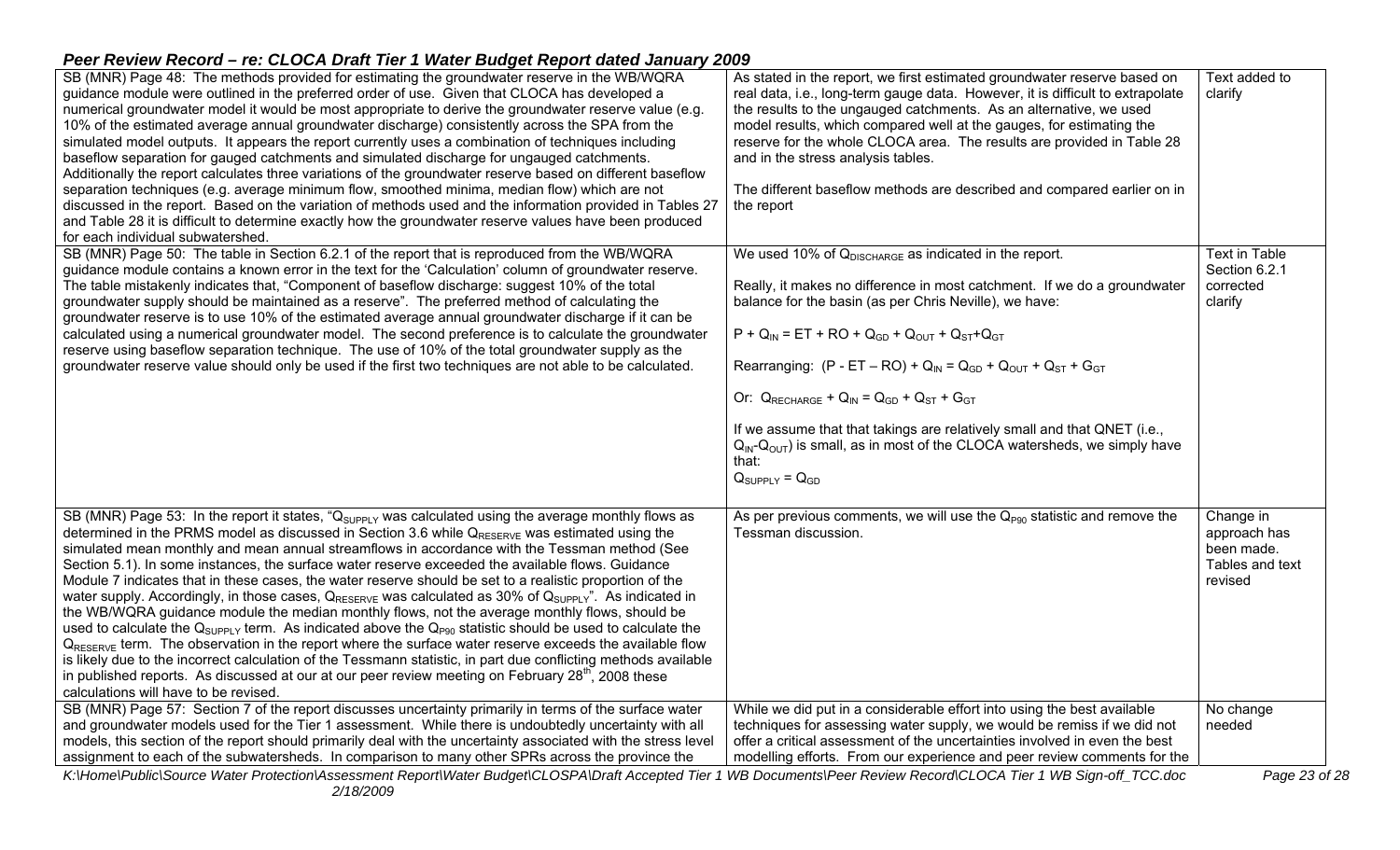| level of modelling effort used in this report is very high and it produces some of the more certain<br>assessments possible using current techniques. In this sense it is likely that both the $Q_{\text{SUPPLY}}$ and<br>Q <sub>RESERVE</sub> components of the assessment, when calculated correctly, will have relatively low uncertainties.<br>As is briefly mentioned in the report the largest amount of uncertainty is likely associated with the values<br>used for the Q <sub>DEMAND</sub> component of the assessment. Focussing the discussion of uncertainty around the<br>stress assessment calculations and the assigned stress levels would add value to the report.                                                                                                                                                                         | Conceptual water budget as well as MOE Operations staff cautions as<br>part of this peer review, the documentation of uncertainties associated<br>with models is critical to its use in other projects.<br>We did note that uncertainty related to demand is most significant. From<br>the last paragraph of Section 7, Uncertainty, Data and Knowledge Gaps:<br>"CLOCA, however, is committed to watershed protection and improving of<br>their understanding of the watersheds, and as such has developed a list of<br>data and knowledge gaps for their watersheds (CLOCA, 2007). Most<br>significant of these, from a water budget perspective, is a more<br>comprehensive understanding of the Q <sub>DEMAND</sub> components of the<br>water budget, including assessing the permits and actual water use."<br>This comment about demand uncertainty is also repeated in the Executive<br>Summary. |         |
|-------------------------------------------------------------------------------------------------------------------------------------------------------------------------------------------------------------------------------------------------------------------------------------------------------------------------------------------------------------------------------------------------------------------------------------------------------------------------------------------------------------------------------------------------------------------------------------------------------------------------------------------------------------------------------------------------------------------------------------------------------------------------------------------------------------------------------------------------------------|----------------------------------------------------------------------------------------------------------------------------------------------------------------------------------------------------------------------------------------------------------------------------------------------------------------------------------------------------------------------------------------------------------------------------------------------------------------------------------------------------------------------------------------------------------------------------------------------------------------------------------------------------------------------------------------------------------------------------------------------------------------------------------------------------------------------------------------------------------------------------------------------------------|---------|
| Tables:                                                                                                                                                                                                                                                                                                                                                                                                                                                                                                                                                                                                                                                                                                                                                                                                                                                     |                                                                                                                                                                                                                                                                                                                                                                                                                                                                                                                                                                                                                                                                                                                                                                                                                                                                                                          |         |
| SB (MNR) Table 11: Although the information in this table is discussed on Page 38 in the surface water<br>supply section it would be useful if the table was referenced in the report. As discussed in the comments<br>above it would be more appropriate if this table contained median monthly stream flow values rather than<br>average monthly stream flow values.<br>SB (MNR) Table 15: This summary table of water demand does not show the breakdown between<br>permitted and un-permitted (e.g. irrigation and livestock watering) uses which would be useful to assist in<br>evaluating the demand calculations. While a back-calculation can be performed to determine the<br>permitted value as the residual from the reported un-permitted water taking estimates it would be easier if<br>this information was displayed in the summary table. | Table is now referenced and has median values<br>Comparisons of the different components of the water demand were<br>included in the text. For example, on page 45 the following is presented:<br>"golf course irrigation and snowmaking are the two most significant<br>permitted groundwater uses in the CLOCA watersheds. For comparison,<br>however, the total estimated un-permitted agricultural demand, at<br>10,627m3/d (0.123 m3/s in Table 18), exceeds both total permitted golf<br>course irrigation (3937 m3/d) and total permitted snowmaking (3000<br>$m3/d$ )."<br>Other comparison are also include in the text, for example:<br>"Based on these assumptions, livestock consumptive demand, as<br>calculated above, is approximately 10 times greater than unserviced                                                                                                                   | Revised |
|                                                                                                                                                                                                                                                                                                                                                                                                                                                                                                                                                                                                                                                                                                                                                                                                                                                             | human consumption"                                                                                                                                                                                                                                                                                                                                                                                                                                                                                                                                                                                                                                                                                                                                                                                                                                                                                       |         |
| SB (MNR) Tables 19 & 21: It would be useful if these tables displayed both permitted and un-permitted<br>monthly values separately for each month. The tables currently lump these two water demand<br>components together which makes it difficult to assess the relative contribution of each component to the<br>monthly demand.                                                                                                                                                                                                                                                                                                                                                                                                                                                                                                                         | As noted above, the text discussion provided the summaries and<br>comparisons of the components of the water budget. The noted tables<br>are already quite large (15 columns) and are already presented in<br>landscape format, so doubling the number of columns to show monthly<br>breakdown of permitted versus non-permitted would make the text very                                                                                                                                                                                                                                                                                                                                                                                                                                                                                                                                                |         |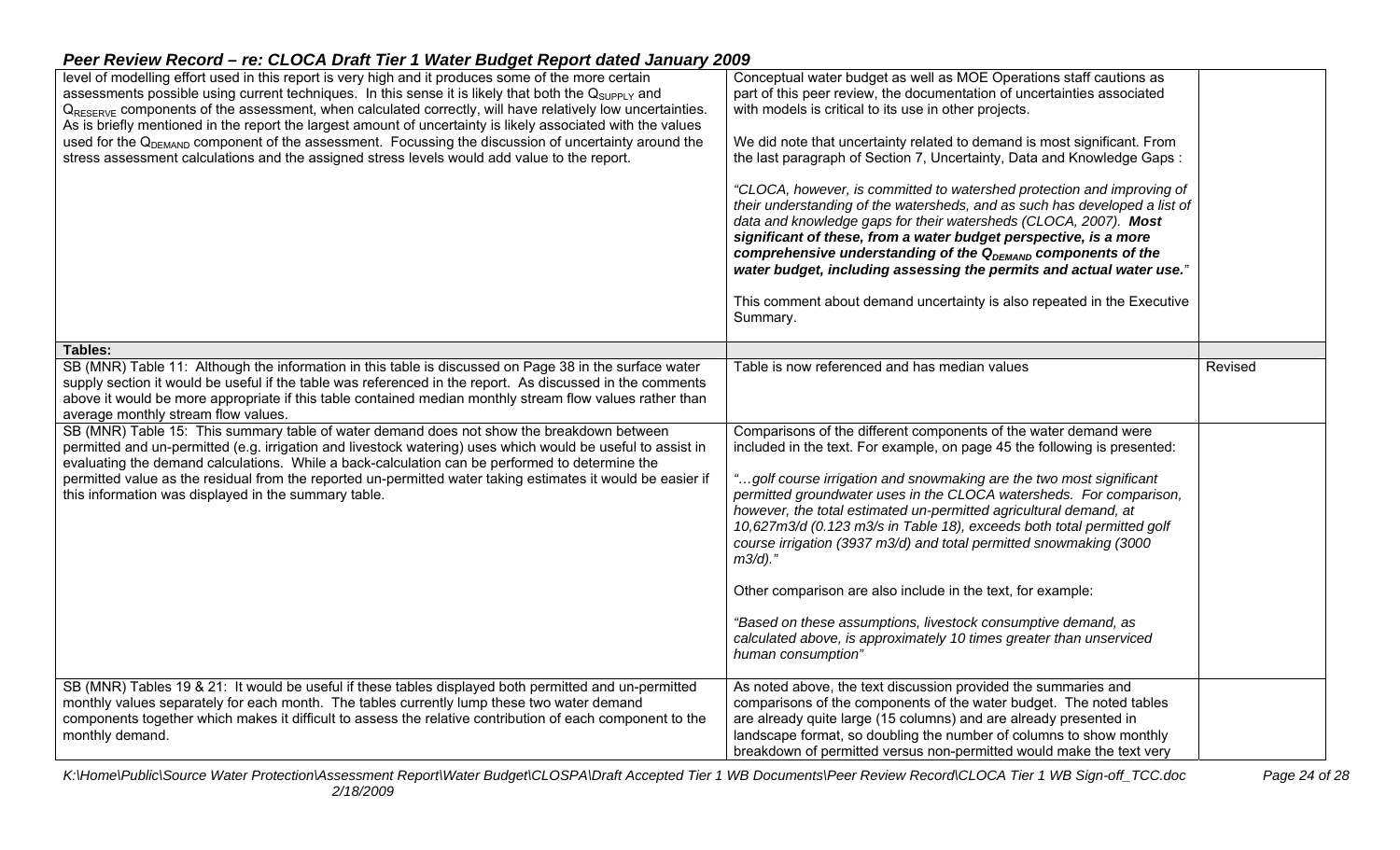|                                                                                                                                                                     | small and the table overly complicated.                                               |                    |
|---------------------------------------------------------------------------------------------------------------------------------------------------------------------|---------------------------------------------------------------------------------------|--------------------|
|                                                                                                                                                                     | The text also discusses how winter snowmaking nearly balances with                    |                    |
|                                                                                                                                                                     | summer golf course irrigation, so the permitted takings do not show                   |                    |
|                                                                                                                                                                     | significant seasonal variation.                                                       |                    |
| SB (MNR) Table 28: As discussed in the comments above the information provided in this table is derived                                                             | Not so. All stress assessment and Table 28 values are from model                      | Text added to      |
|                                                                                                                                                                     |                                                                                       |                    |
| from a combination of techniques (e.g. 10% of the estimated average annual groundwater discharge and                                                                |                                                                                       | clarify            |
| baseflow separation techniques). It is not possible to determine which of these techniques has been used                                                            |                                                                                       |                    |
| to calculate the groundwater reserve value for each of the individual subwatersheds due to the lumped                                                               |                                                                                       |                    |
| way in which they have been reported. The preferred method to calculate the groundwater reserve                                                                     |                                                                                       |                    |
| consistently across all subwatersheds is to use 10% of the estimated average annual groundwater                                                                     |                                                                                       |                    |
| discharge as derived from the simulated groundwater model outputs.                                                                                                  |                                                                                       |                    |
| SB (MNR) Table 29: As discussed in the comments above the $Q_{\text{SUPPLY}}$ term will have to be re-calculated                                                    | Tables revised for $Q_{\text{IN}}$ . Reserve was correct in the original report so no | Tables revised for |
| to represent $Q_{RECHARGE} + Q_{IN}$ rather than $Q_{RECHARGE} + Q_{NET}$ . The $Q_{RESERVE}$ value should also be re-                                              | change is needed there.                                                               | $Q_{IN}$           |
| calculated using 10% of the estimated average annual groundwater discharge rather than the average                                                                  |                                                                                       |                    |
| minimum flow baseflow separation technique.                                                                                                                         |                                                                                       |                    |
| SB (MNR) Table 30: This table should show the individual components ( $Q_{DEMAND}$ , $Q_{SUPPLY}$ , and $Q_{RESERVE}$ )                                             | Tables headings revised                                                               | Revised            |
| of the monthly stress assessment calculation for each of the subwatersheds. It is unclear from the                                                                  |                                                                                       |                    |
| equation provided in the header of the table whether the $Q_{RESEIVE}$ component has been included in the                                                           |                                                                                       |                    |
| calculation.                                                                                                                                                        |                                                                                       |                    |
| SB (MNR) Table 31: Similar to Table 29, the $Q_{SUPPIY}$ term will have to be re-calculated to represent                                                            | Tables revised for $Q_{\text{IN}}$ . Reserve was correct in the original report so no | Tables revised for |
| $Q_{RECHARGE}$ + $Q_{IN}$ rather than $Q_{RECHARGE}$ + $Q_{NET}$ . The $Q_{RESERVE}$ value should be re-calculated using 10% of                                     | change is needed there.                                                               | $Q_{\text{IN}}$    |
| the estimated average annual groundwater discharge rather than the average minimum flow baseflow                                                                    |                                                                                       |                    |
| separation technique.                                                                                                                                               |                                                                                       |                    |
| SB (MNR) Table 32: Similar to Table 30, this table should show the individual components (QDEMAND,                                                                  | The detailed calculations are included in the CD-ROM spreadsheets.                    |                    |
| $Q_{SUPPLY}$ , and $Q_{RESERVE}$ of the monthly stress assessment calculation for each of the subwatersheds. It is                                                  | These are very large tables (more than 100 rows), and a single table                  |                    |
|                                                                                                                                                                     |                                                                                       |                    |
| unclear from the equation provided in the header of the table whether the $Q_{\text{RESERVE}}$ component has been                                                   | would span multiple pages, so it is better that the user refer to the digital         |                    |
| included in the calculation.                                                                                                                                        | versions for the details.                                                             |                    |
| SB (MNR) Table 33: Similar to Tables 30 and 32, this table should show the individual components                                                                    | Same                                                                                  |                    |
| $(Q_{DEMAND}, Q_{SUPPLY},$ and $Q_{RESERVE}$ of the monthly stress assessment calculation for each of the                                                           |                                                                                       |                    |
| subwatersheds.                                                                                                                                                      |                                                                                       |                    |
|                                                                                                                                                                     |                                                                                       |                    |
| <b>Figures</b>                                                                                                                                                      |                                                                                       |                    |
| Response to Comments Received from Durham Region November 4, 2008                                                                                                   |                                                                                       |                    |
| Dagmar PTTWs incorrectly Included in the Lynde Creek Watershed:                                                                                                     | The Dagmar permits are within a few hundred metres of the watershed                   | Permits removed    |
|                                                                                                                                                                     | boundary, and therefore were captured in the buffer. These permits are                | from Lynde         |
|                                                                                                                                                                     | actually outside of the watershed and have been removed from analysis.                | watershed (No      |
|                                                                                                                                                                     |                                                                                       | longer included in |
|                                                                                                                                                                     |                                                                                       | CLOCA WB). All     |
|                                                                                                                                                                     |                                                                                       | related tables and |
|                                                                                                                                                                     |                                                                                       |                    |
|                                                                                                                                                                     |                                                                                       | figures updated    |
| One of the three Columbus Golf Course Permits was included in Lynde Watershed, while it should be in                                                                | Incorrect UTM locations were provided, causing the location error.                    | Permit moved to    |
| K:\Home\Public\Source Water Protection\Assessment Report\Water Budget\CLOSPA\Draft Accepted Tier 1 WB Documents\Peer Review Record\CLOCA Tier 1 WB Sign-off_TCC.doc |                                                                                       | Page 25 of 28      |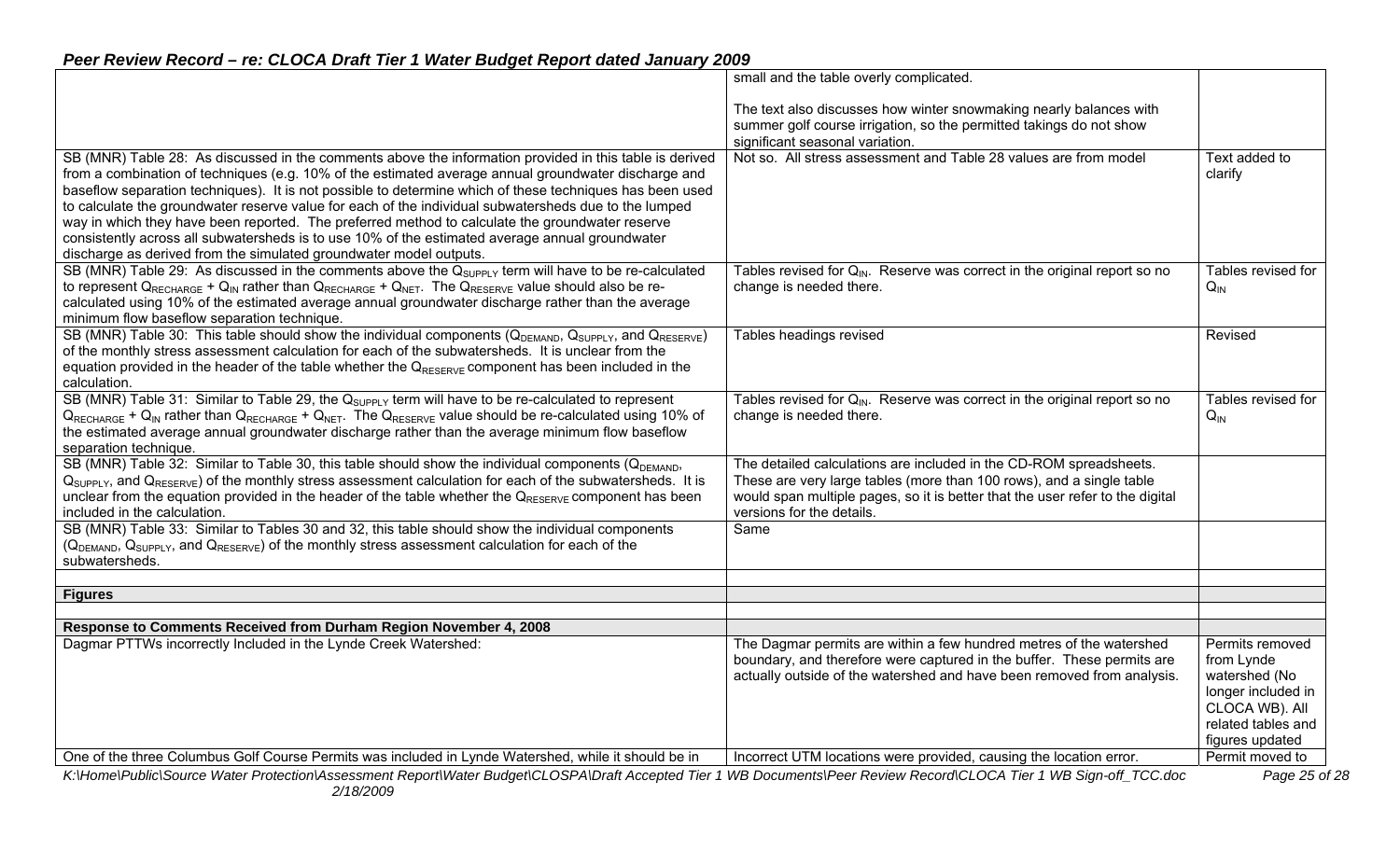| the Oshawa Creek Watershed.                                                                                                                                                                                                                                                                                                                                                                                                                                                                                                                                                                                                                                                                                                                                                                      | Updated UTM location was estimated from other two Columbus permits.<br>Permit correctly assigned to Oshawa watershed.                                                                                                                                                                                                                                                                                                                                                                                                                                                                                                                                                                                                                                                                                                                                                                                                                                                                                                                                                                                                                                                                                                                                                                                                                                                                                                                                 | correct<br>watershed. All<br>related tables and<br>figures updated            |
|--------------------------------------------------------------------------------------------------------------------------------------------------------------------------------------------------------------------------------------------------------------------------------------------------------------------------------------------------------------------------------------------------------------------------------------------------------------------------------------------------------------------------------------------------------------------------------------------------------------------------------------------------------------------------------------------------------------------------------------------------------------------------------------------------|-------------------------------------------------------------------------------------------------------------------------------------------------------------------------------------------------------------------------------------------------------------------------------------------------------------------------------------------------------------------------------------------------------------------------------------------------------------------------------------------------------------------------------------------------------------------------------------------------------------------------------------------------------------------------------------------------------------------------------------------------------------------------------------------------------------------------------------------------------------------------------------------------------------------------------------------------------------------------------------------------------------------------------------------------------------------------------------------------------------------------------------------------------------------------------------------------------------------------------------------------------------------------------------------------------------------------------------------------------------------------------------------------------------------------------------------------------|-------------------------------------------------------------------------------|
| Two unknown permits at "3160 Hwy. #7, Pickering" should be removed from analysis.                                                                                                                                                                                                                                                                                                                                                                                                                                                                                                                                                                                                                                                                                                                | As requested, these permits have been removed from the analysis.                                                                                                                                                                                                                                                                                                                                                                                                                                                                                                                                                                                                                                                                                                                                                                                                                                                                                                                                                                                                                                                                                                                                                                                                                                                                                                                                                                                      | Permit removed<br>from analysis. All<br>related tables and<br>figures updated |
| Darlington Watershed No. 11: The St. Mary's Cement (SMC) pumps for quarry dewatering and industrial<br>cooling are located very close to the shore of Ontario Lake (OL). As per the coordinates provided in Table<br>33, the pumps are located 60m to 250 m from OL. The SMC PTTW is for the removal of a large amount of<br>water, driving the stresses to moderate and significant for groundwater and surface water, respectively, for<br>the Darlington Watershed. We believe that majority of the Darlington Watershed cannot be<br>moderately/significantly stressed by these takings because they are located so close the shore of OL.                                                                                                                                                   | The pumps are located within the watershed. It is possible that much of<br>the water comes from the higher water levels in the overburden aquifers<br>north of the quarry. Alternatively, a portion of the water may come from<br>the south (Lake Ontario).<br>We removed the Dagmar permits (as noted above) because they were<br>just outside the watershed. For consistency, we have left the quarry<br>permit in the watershed.                                                                                                                                                                                                                                                                                                                                                                                                                                                                                                                                                                                                                                                                                                                                                                                                                                                                                                                                                                                                                   | No change<br>needed                                                           |
| <b>Seasonal Consumption Factor</b><br>As shown in Table 2, below, it appears that golf course irrigation wells and snow making supply wells are<br>not consistently considered as a seasonal use (a factor of 1 was used).<br>Golf course operators do not irrigate before May 15 or after October 15, even though the golf courses are<br>open much longer. There is potential for breaking irrigation lines when the shallow irrigation lines freeze<br>and golf course operators do not risk expensive repairs. Therefore, a seasonal factor of 0.42 is<br>appropriate.<br>Similarly, snowmaking operations will start to fill reservoirs in November and snowmaking ends around the<br>beginning of March when the temperature becomes too high so a seasonal factor of 0.33 is appropriate. | The factors identified in the review comments are, the monthly allocation<br>factors, which vary between 0 and 1 for each month. For example, the<br>Stonehenge GC has a permit for 150 days, or 4.9 months. Therefore, the<br>monthly allocation factor for April was 0.9, and May through Aug was set<br>to 1.0, for a total of 4.9 months of consumption. All other months had a<br>monthly allocation factor of 0.0.<br>These factors (as outlined in provincial Water budget guidance of April<br>2006) are used to more realistically represent the months of use where<br>actual pumping data are not available and for use in determining the<br>monthly groundwater stress. Study teams were additionally encouraged to<br>fine tune individual permitted takings where it is expected that only part of<br>a month would have takings. In this report, the study team reviewed each<br>permit (and type of operation) to estimate the months of use especially<br>when the permit was granted for a 365 day period. Without local permit<br>specific information (not required for Tier 1), the monthly allocation for<br>each permit was based on general pumping time expectations and best<br>conservative estimates (spring - fall for golf course). Note that the<br>maximum consumption (daily and annual) are correct as provided in the<br>PTTW database. Future revisions will incorporate actual data as it<br>becomes available. | No change<br>needed.                                                          |
| <b>Holding Ponds</b><br>Holding and dugout ponds are used to store groundwater pumped from wells to supply water for peak                                                                                                                                                                                                                                                                                                                                                                                                                                                                                                                                                                                                                                                                        | Not enough is known to assess the operational issues associated with<br>each permit. Similarly, we have been quite conservative in the application                                                                                                                                                                                                                                                                                                                                                                                                                                                                                                                                                                                                                                                                                                                                                                                                                                                                                                                                                                                                                                                                                                                                                                                                                                                                                                    | No Change need.                                                               |